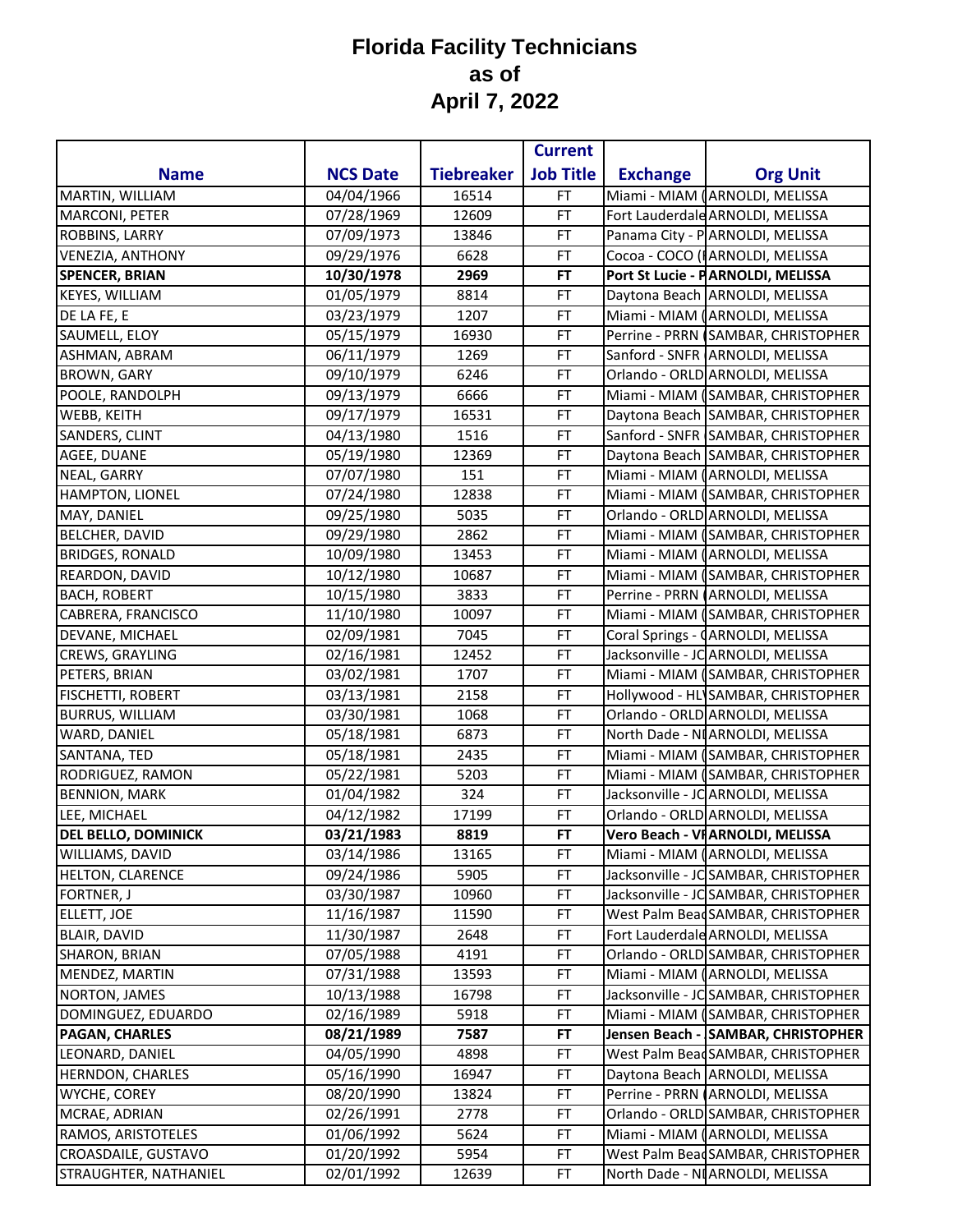| Daytona Beach SAMBAR, CHRISTOPHER<br>03/17/1992<br>8060<br>FT<br>Orlando - ORLD SAMBAR, CHRISTOPHER<br>06/15/1992<br>9224<br>FT<br>Miami - MIAM (SAMBAR, CHRISTOPHER<br>06/30/1992<br>10752<br>FT<br>Brooksville - BK SAMBAR, CHRISTOPHER<br>07/27/1992<br>2207<br>FT<br>Pensacola - PNS SAMBAR, CHRISTOPHER<br>07/27/1992<br>6521<br>FT<br>2619<br>Orlando - ORLD SAMBAR, CHRISTOPHER<br>09/21/1992<br>FT<br>Miami - MIAM (ARNOLDI, MELISSA<br>09/28/1992<br>14277<br>FT<br>09/28/1992<br>6491<br>Miami - MIAM (ARNOLDI, MELISSA<br>FT<br>6568<br>Hollywood - HL SAMBAR, CHRISTOPHER<br>09/28/1992<br>FT<br>3375<br>FT<br>Perrine - PRRN (SAMBAR, CHRISTOPHER<br>09/28/1992<br>Jacksonville - JC SAMBAR, CHRISTOPHER<br>10/19/1992<br>12506<br>FT<br>Perrine - PRRN (ARNOLDI, MELISSA<br>11/02/1992<br>9932<br>FT<br>15571<br><b>FT</b><br>Miami - MIAM (ARNOLDI, MELISSA<br>11/02/1992<br>Miami - MIAM (ARNOLDI, MELISSA<br>12134<br>FT<br>11/09/1992<br>Jacksonville - JC SAMBAR, CHRISTOPHER<br>11/09/1992<br>9789<br>FT<br>Key West - KYW SAMBAR, CHRISTOPHER<br>VENTIMIGLIA, R<br>11/09/1992<br>13651<br>FT<br>Daytona Beach ARNOLDI, MELISSA<br>2163<br>11/09/1992<br>FT<br>Orlando - ORLD SAMBAR, CHRISTOPHER<br>11/09/1992<br>13572<br>FT<br>Miami - MIAM (SAMBAR, CHRISTOPHER<br>11/16/1992<br>8020<br>FT<br>122<br>Fort Lauderdale ARNOLDI, MELISSA<br>11/21/1992<br><b>FT</b><br>Miami - MIAM (SAMBAR, CHRISTOPHER<br>01/04/1993<br>15469<br>FT<br>15616<br>Sanford - SNFR SAMBAR, CHRISTOPHER<br>01/11/1993<br>FT<br>6583<br>Pensacola - PNS SAMBAR, CHRISTOPHER<br><b>BROWN, ROBERT</b><br>01/11/1993<br>FT<br>Vero Beach - VISAMBAR, CHRISTOPHER<br><b>MCKINNEY, JAMES</b><br>01/25/1993<br>1060<br>FT<br>Orlando - ORLD SAMBAR, CHRISTOPHER<br>01/29/1993<br>FT<br>10088<br>Orlando - ORLD SAMBAR, CHRISTOPHER<br>7956<br>FT<br>02/04/1993<br>Pompano Beach ARNOLDI, MELISSA<br>02/09/1993<br>15025<br>FT<br>Cocoa - COCO (ISAMBAR, CHRISTOPHER<br>03/17/1993<br>FT<br>11077<br>03/25/1993<br>5725<br>FT<br>Miami - MIAM (SAMBAR, CHRISTOPHER<br>03/29/1993<br>West Palm Bead ARNOLDI, MELISSA<br>8277<br>FT<br>Miami - MIAM (ARNOLDI, MELISSA<br>04/05/1993<br>13030<br>FT<br>Miami - MIAM (SAMBAR, CHRISTOPHER<br>9526<br>04/26/1993<br>FT<br>Daytona Beach SAMBAR, CHRISTOPHER<br>05/17/1993<br>9066<br>FT<br>05/24/1993<br>2323<br>FT<br>Miami - MIAM (SAMBAR, CHRISTOPHER<br>Orlando - ORLD SAMBAR, CHRISTOPHER<br>07/06/1993<br>8462<br>FT<br>Miami - MIAM (SAMBAR, CHRISTOPHER<br>08/03/1993<br>15255<br>FT<br>Jupiter - JPTR (FARNOLDI, MELISSA<br>09/07/1993<br>11583<br>FT<br>09/09/1993<br>7868<br>FT<br>Perrine - PRRN (SAMBAR, CHRISTOPHER<br>3171<br>Orlando - ORLD SAMBAR, CHRISTOPHER<br>09/13/1993<br>FT<br>09/13/1993<br>Dunnellon - DN ARNOLDI, MELISSA<br>6108<br>FT<br>09/26/1993<br>9799<br>FT<br>Perrine - PRRN (SAMBAR, CHRISTOPHER<br>10/08/1993<br>9590<br>Miami - MIAM (ARNOLDI, MELISSA<br>FT<br>12/06/1993<br>11021<br>Perrine - PRRN (SAMBAR, CHRISTOPHER<br>FT<br>12/06/1993<br>1551<br>West Palm Bead SAMBAR, CHRISTOPHER<br>FT<br>01/03/1994<br>2050<br>FT<br>Daytona Beach SAMBAR, CHRISTOPHER<br>01/03/1994<br>2740<br><b>FT</b><br>Fort Pierce - FTI SAMBAR, CHRISTOPHER<br>01/03/1994<br>7481<br>West Palm Bead SAMBAR, CHRISTOPHER<br>FT<br>01/03/1994<br><b>FT</b><br>Pompano Beach ARNOLDI, MELISSA<br>11285<br>01/05/1994<br>Orlando - ORLD ARNOLDI, MELISSA<br>9311<br>FT<br>01/24/1994<br>10109<br>FT<br>Melbourne - MI SAMBAR, CHRISTOPHER<br>01/29/1994<br>15401<br>Jacksonville - JC ARNOLDI, MELISSA<br>FT<br>01/31/1994<br>Pompano Beach SAMBAR, CHRISTOPHER<br>16383<br>FT | <b>SCHENCK, ROBERT</b>  | 02/03/1992 | 11676 | <b>FT</b> | Miami - MIAM (ARNOLDI, MELISSA |
|---------------------------------------------------------------------------------------------------------------------------------------------------------------------------------------------------------------------------------------------------------------------------------------------------------------------------------------------------------------------------------------------------------------------------------------------------------------------------------------------------------------------------------------------------------------------------------------------------------------------------------------------------------------------------------------------------------------------------------------------------------------------------------------------------------------------------------------------------------------------------------------------------------------------------------------------------------------------------------------------------------------------------------------------------------------------------------------------------------------------------------------------------------------------------------------------------------------------------------------------------------------------------------------------------------------------------------------------------------------------------------------------------------------------------------------------------------------------------------------------------------------------------------------------------------------------------------------------------------------------------------------------------------------------------------------------------------------------------------------------------------------------------------------------------------------------------------------------------------------------------------------------------------------------------------------------------------------------------------------------------------------------------------------------------------------------------------------------------------------------------------------------------------------------------------------------------------------------------------------------------------------------------------------------------------------------------------------------------------------------------------------------------------------------------------------------------------------------------------------------------------------------------------------------------------------------------------------------------------------------------------------------------------------------------------------------------------------------------------------------------------------------------------------------------------------------------------------------------------------------------------------------------------------------------------------------------------------------------------------------------------------------------------------------------------------------------------------------------------------------------------------------------------------------------------------------------------------------------------------------------------------------------------------------------------------------------------------------------------------------------------------------------------------------------------------------------------------------------------------------------------------------------------------------------------------------------------------------------------------------------------------------|-------------------------|------------|-------|-----------|--------------------------------|
|                                                                                                                                                                                                                                                                                                                                                                                                                                                                                                                                                                                                                                                                                                                                                                                                                                                                                                                                                                                                                                                                                                                                                                                                                                                                                                                                                                                                                                                                                                                                                                                                                                                                                                                                                                                                                                                                                                                                                                                                                                                                                                                                                                                                                                                                                                                                                                                                                                                                                                                                                                                                                                                                                                                                                                                                                                                                                                                                                                                                                                                                                                                                                                                                                                                                                                                                                                                                                                                                                                                                                                                                                                             | RAMOS, DOUGLAS          |            |       |           |                                |
|                                                                                                                                                                                                                                                                                                                                                                                                                                                                                                                                                                                                                                                                                                                                                                                                                                                                                                                                                                                                                                                                                                                                                                                                                                                                                                                                                                                                                                                                                                                                                                                                                                                                                                                                                                                                                                                                                                                                                                                                                                                                                                                                                                                                                                                                                                                                                                                                                                                                                                                                                                                                                                                                                                                                                                                                                                                                                                                                                                                                                                                                                                                                                                                                                                                                                                                                                                                                                                                                                                                                                                                                                                             | <b>BOYLE, KENNETH</b>   |            |       |           |                                |
|                                                                                                                                                                                                                                                                                                                                                                                                                                                                                                                                                                                                                                                                                                                                                                                                                                                                                                                                                                                                                                                                                                                                                                                                                                                                                                                                                                                                                                                                                                                                                                                                                                                                                                                                                                                                                                                                                                                                                                                                                                                                                                                                                                                                                                                                                                                                                                                                                                                                                                                                                                                                                                                                                                                                                                                                                                                                                                                                                                                                                                                                                                                                                                                                                                                                                                                                                                                                                                                                                                                                                                                                                                             | SUAREZ, ALEJANDRO       |            |       |           |                                |
|                                                                                                                                                                                                                                                                                                                                                                                                                                                                                                                                                                                                                                                                                                                                                                                                                                                                                                                                                                                                                                                                                                                                                                                                                                                                                                                                                                                                                                                                                                                                                                                                                                                                                                                                                                                                                                                                                                                                                                                                                                                                                                                                                                                                                                                                                                                                                                                                                                                                                                                                                                                                                                                                                                                                                                                                                                                                                                                                                                                                                                                                                                                                                                                                                                                                                                                                                                                                                                                                                                                                                                                                                                             | MONTERO, JORGE          |            |       |           |                                |
|                                                                                                                                                                                                                                                                                                                                                                                                                                                                                                                                                                                                                                                                                                                                                                                                                                                                                                                                                                                                                                                                                                                                                                                                                                                                                                                                                                                                                                                                                                                                                                                                                                                                                                                                                                                                                                                                                                                                                                                                                                                                                                                                                                                                                                                                                                                                                                                                                                                                                                                                                                                                                                                                                                                                                                                                                                                                                                                                                                                                                                                                                                                                                                                                                                                                                                                                                                                                                                                                                                                                                                                                                                             | STRANGE, WESLEY         |            |       |           |                                |
|                                                                                                                                                                                                                                                                                                                                                                                                                                                                                                                                                                                                                                                                                                                                                                                                                                                                                                                                                                                                                                                                                                                                                                                                                                                                                                                                                                                                                                                                                                                                                                                                                                                                                                                                                                                                                                                                                                                                                                                                                                                                                                                                                                                                                                                                                                                                                                                                                                                                                                                                                                                                                                                                                                                                                                                                                                                                                                                                                                                                                                                                                                                                                                                                                                                                                                                                                                                                                                                                                                                                                                                                                                             | NICKERSON, FOREST       |            |       |           |                                |
|                                                                                                                                                                                                                                                                                                                                                                                                                                                                                                                                                                                                                                                                                                                                                                                                                                                                                                                                                                                                                                                                                                                                                                                                                                                                                                                                                                                                                                                                                                                                                                                                                                                                                                                                                                                                                                                                                                                                                                                                                                                                                                                                                                                                                                                                                                                                                                                                                                                                                                                                                                                                                                                                                                                                                                                                                                                                                                                                                                                                                                                                                                                                                                                                                                                                                                                                                                                                                                                                                                                                                                                                                                             | MUNIZ, GUILLERMO        |            |       |           |                                |
|                                                                                                                                                                                                                                                                                                                                                                                                                                                                                                                                                                                                                                                                                                                                                                                                                                                                                                                                                                                                                                                                                                                                                                                                                                                                                                                                                                                                                                                                                                                                                                                                                                                                                                                                                                                                                                                                                                                                                                                                                                                                                                                                                                                                                                                                                                                                                                                                                                                                                                                                                                                                                                                                                                                                                                                                                                                                                                                                                                                                                                                                                                                                                                                                                                                                                                                                                                                                                                                                                                                                                                                                                                             | GONZALEZ, JORGE         |            |       |           |                                |
|                                                                                                                                                                                                                                                                                                                                                                                                                                                                                                                                                                                                                                                                                                                                                                                                                                                                                                                                                                                                                                                                                                                                                                                                                                                                                                                                                                                                                                                                                                                                                                                                                                                                                                                                                                                                                                                                                                                                                                                                                                                                                                                                                                                                                                                                                                                                                                                                                                                                                                                                                                                                                                                                                                                                                                                                                                                                                                                                                                                                                                                                                                                                                                                                                                                                                                                                                                                                                                                                                                                                                                                                                                             | <b>JACK, STEPHEN</b>    |            |       |           |                                |
|                                                                                                                                                                                                                                                                                                                                                                                                                                                                                                                                                                                                                                                                                                                                                                                                                                                                                                                                                                                                                                                                                                                                                                                                                                                                                                                                                                                                                                                                                                                                                                                                                                                                                                                                                                                                                                                                                                                                                                                                                                                                                                                                                                                                                                                                                                                                                                                                                                                                                                                                                                                                                                                                                                                                                                                                                                                                                                                                                                                                                                                                                                                                                                                                                                                                                                                                                                                                                                                                                                                                                                                                                                             | KOCH, WILLIAM           |            |       |           |                                |
|                                                                                                                                                                                                                                                                                                                                                                                                                                                                                                                                                                                                                                                                                                                                                                                                                                                                                                                                                                                                                                                                                                                                                                                                                                                                                                                                                                                                                                                                                                                                                                                                                                                                                                                                                                                                                                                                                                                                                                                                                                                                                                                                                                                                                                                                                                                                                                                                                                                                                                                                                                                                                                                                                                                                                                                                                                                                                                                                                                                                                                                                                                                                                                                                                                                                                                                                                                                                                                                                                                                                                                                                                                             | WILLIAMS, JAMES         |            |       |           |                                |
|                                                                                                                                                                                                                                                                                                                                                                                                                                                                                                                                                                                                                                                                                                                                                                                                                                                                                                                                                                                                                                                                                                                                                                                                                                                                                                                                                                                                                                                                                                                                                                                                                                                                                                                                                                                                                                                                                                                                                                                                                                                                                                                                                                                                                                                                                                                                                                                                                                                                                                                                                                                                                                                                                                                                                                                                                                                                                                                                                                                                                                                                                                                                                                                                                                                                                                                                                                                                                                                                                                                                                                                                                                             | PENA, GABRIEL           |            |       |           |                                |
|                                                                                                                                                                                                                                                                                                                                                                                                                                                                                                                                                                                                                                                                                                                                                                                                                                                                                                                                                                                                                                                                                                                                                                                                                                                                                                                                                                                                                                                                                                                                                                                                                                                                                                                                                                                                                                                                                                                                                                                                                                                                                                                                                                                                                                                                                                                                                                                                                                                                                                                                                                                                                                                                                                                                                                                                                                                                                                                                                                                                                                                                                                                                                                                                                                                                                                                                                                                                                                                                                                                                                                                                                                             | SAENZ, MICHAEL          |            |       |           |                                |
|                                                                                                                                                                                                                                                                                                                                                                                                                                                                                                                                                                                                                                                                                                                                                                                                                                                                                                                                                                                                                                                                                                                                                                                                                                                                                                                                                                                                                                                                                                                                                                                                                                                                                                                                                                                                                                                                                                                                                                                                                                                                                                                                                                                                                                                                                                                                                                                                                                                                                                                                                                                                                                                                                                                                                                                                                                                                                                                                                                                                                                                                                                                                                                                                                                                                                                                                                                                                                                                                                                                                                                                                                                             | LYN, PAUL               |            |       |           |                                |
|                                                                                                                                                                                                                                                                                                                                                                                                                                                                                                                                                                                                                                                                                                                                                                                                                                                                                                                                                                                                                                                                                                                                                                                                                                                                                                                                                                                                                                                                                                                                                                                                                                                                                                                                                                                                                                                                                                                                                                                                                                                                                                                                                                                                                                                                                                                                                                                                                                                                                                                                                                                                                                                                                                                                                                                                                                                                                                                                                                                                                                                                                                                                                                                                                                                                                                                                                                                                                                                                                                                                                                                                                                             | RAGLAND, QUENTON        |            |       |           |                                |
|                                                                                                                                                                                                                                                                                                                                                                                                                                                                                                                                                                                                                                                                                                                                                                                                                                                                                                                                                                                                                                                                                                                                                                                                                                                                                                                                                                                                                                                                                                                                                                                                                                                                                                                                                                                                                                                                                                                                                                                                                                                                                                                                                                                                                                                                                                                                                                                                                                                                                                                                                                                                                                                                                                                                                                                                                                                                                                                                                                                                                                                                                                                                                                                                                                                                                                                                                                                                                                                                                                                                                                                                                                             |                         |            |       |           |                                |
|                                                                                                                                                                                                                                                                                                                                                                                                                                                                                                                                                                                                                                                                                                                                                                                                                                                                                                                                                                                                                                                                                                                                                                                                                                                                                                                                                                                                                                                                                                                                                                                                                                                                                                                                                                                                                                                                                                                                                                                                                                                                                                                                                                                                                                                                                                                                                                                                                                                                                                                                                                                                                                                                                                                                                                                                                                                                                                                                                                                                                                                                                                                                                                                                                                                                                                                                                                                                                                                                                                                                                                                                                                             | <b>BOOTH, WILLIAM</b>   |            |       |           |                                |
|                                                                                                                                                                                                                                                                                                                                                                                                                                                                                                                                                                                                                                                                                                                                                                                                                                                                                                                                                                                                                                                                                                                                                                                                                                                                                                                                                                                                                                                                                                                                                                                                                                                                                                                                                                                                                                                                                                                                                                                                                                                                                                                                                                                                                                                                                                                                                                                                                                                                                                                                                                                                                                                                                                                                                                                                                                                                                                                                                                                                                                                                                                                                                                                                                                                                                                                                                                                                                                                                                                                                                                                                                                             | ROBERTSON, WILLIAM      |            |       |           |                                |
|                                                                                                                                                                                                                                                                                                                                                                                                                                                                                                                                                                                                                                                                                                                                                                                                                                                                                                                                                                                                                                                                                                                                                                                                                                                                                                                                                                                                                                                                                                                                                                                                                                                                                                                                                                                                                                                                                                                                                                                                                                                                                                                                                                                                                                                                                                                                                                                                                                                                                                                                                                                                                                                                                                                                                                                                                                                                                                                                                                                                                                                                                                                                                                                                                                                                                                                                                                                                                                                                                                                                                                                                                                             | DAIRE, ALEXANDER        |            |       |           |                                |
|                                                                                                                                                                                                                                                                                                                                                                                                                                                                                                                                                                                                                                                                                                                                                                                                                                                                                                                                                                                                                                                                                                                                                                                                                                                                                                                                                                                                                                                                                                                                                                                                                                                                                                                                                                                                                                                                                                                                                                                                                                                                                                                                                                                                                                                                                                                                                                                                                                                                                                                                                                                                                                                                                                                                                                                                                                                                                                                                                                                                                                                                                                                                                                                                                                                                                                                                                                                                                                                                                                                                                                                                                                             | MOHN, GARY              |            |       |           |                                |
|                                                                                                                                                                                                                                                                                                                                                                                                                                                                                                                                                                                                                                                                                                                                                                                                                                                                                                                                                                                                                                                                                                                                                                                                                                                                                                                                                                                                                                                                                                                                                                                                                                                                                                                                                                                                                                                                                                                                                                                                                                                                                                                                                                                                                                                                                                                                                                                                                                                                                                                                                                                                                                                                                                                                                                                                                                                                                                                                                                                                                                                                                                                                                                                                                                                                                                                                                                                                                                                                                                                                                                                                                                             | TEJERA, CARLOS          |            |       |           |                                |
|                                                                                                                                                                                                                                                                                                                                                                                                                                                                                                                                                                                                                                                                                                                                                                                                                                                                                                                                                                                                                                                                                                                                                                                                                                                                                                                                                                                                                                                                                                                                                                                                                                                                                                                                                                                                                                                                                                                                                                                                                                                                                                                                                                                                                                                                                                                                                                                                                                                                                                                                                                                                                                                                                                                                                                                                                                                                                                                                                                                                                                                                                                                                                                                                                                                                                                                                                                                                                                                                                                                                                                                                                                             | SOWDER, DONALD          |            |       |           |                                |
|                                                                                                                                                                                                                                                                                                                                                                                                                                                                                                                                                                                                                                                                                                                                                                                                                                                                                                                                                                                                                                                                                                                                                                                                                                                                                                                                                                                                                                                                                                                                                                                                                                                                                                                                                                                                                                                                                                                                                                                                                                                                                                                                                                                                                                                                                                                                                                                                                                                                                                                                                                                                                                                                                                                                                                                                                                                                                                                                                                                                                                                                                                                                                                                                                                                                                                                                                                                                                                                                                                                                                                                                                                             |                         |            |       |           |                                |
|                                                                                                                                                                                                                                                                                                                                                                                                                                                                                                                                                                                                                                                                                                                                                                                                                                                                                                                                                                                                                                                                                                                                                                                                                                                                                                                                                                                                                                                                                                                                                                                                                                                                                                                                                                                                                                                                                                                                                                                                                                                                                                                                                                                                                                                                                                                                                                                                                                                                                                                                                                                                                                                                                                                                                                                                                                                                                                                                                                                                                                                                                                                                                                                                                                                                                                                                                                                                                                                                                                                                                                                                                                             |                         |            |       |           |                                |
|                                                                                                                                                                                                                                                                                                                                                                                                                                                                                                                                                                                                                                                                                                                                                                                                                                                                                                                                                                                                                                                                                                                                                                                                                                                                                                                                                                                                                                                                                                                                                                                                                                                                                                                                                                                                                                                                                                                                                                                                                                                                                                                                                                                                                                                                                                                                                                                                                                                                                                                                                                                                                                                                                                                                                                                                                                                                                                                                                                                                                                                                                                                                                                                                                                                                                                                                                                                                                                                                                                                                                                                                                                             | KEMP, DAVID             |            |       |           |                                |
|                                                                                                                                                                                                                                                                                                                                                                                                                                                                                                                                                                                                                                                                                                                                                                                                                                                                                                                                                                                                                                                                                                                                                                                                                                                                                                                                                                                                                                                                                                                                                                                                                                                                                                                                                                                                                                                                                                                                                                                                                                                                                                                                                                                                                                                                                                                                                                                                                                                                                                                                                                                                                                                                                                                                                                                                                                                                                                                                                                                                                                                                                                                                                                                                                                                                                                                                                                                                                                                                                                                                                                                                                                             | TABER, JOSHUA           |            |       |           |                                |
|                                                                                                                                                                                                                                                                                                                                                                                                                                                                                                                                                                                                                                                                                                                                                                                                                                                                                                                                                                                                                                                                                                                                                                                                                                                                                                                                                                                                                                                                                                                                                                                                                                                                                                                                                                                                                                                                                                                                                                                                                                                                                                                                                                                                                                                                                                                                                                                                                                                                                                                                                                                                                                                                                                                                                                                                                                                                                                                                                                                                                                                                                                                                                                                                                                                                                                                                                                                                                                                                                                                                                                                                                                             | WARD, JEFFREY           |            |       |           |                                |
|                                                                                                                                                                                                                                                                                                                                                                                                                                                                                                                                                                                                                                                                                                                                                                                                                                                                                                                                                                                                                                                                                                                                                                                                                                                                                                                                                                                                                                                                                                                                                                                                                                                                                                                                                                                                                                                                                                                                                                                                                                                                                                                                                                                                                                                                                                                                                                                                                                                                                                                                                                                                                                                                                                                                                                                                                                                                                                                                                                                                                                                                                                                                                                                                                                                                                                                                                                                                                                                                                                                                                                                                                                             | <b>GALLI, JOHN</b>      |            |       |           |                                |
|                                                                                                                                                                                                                                                                                                                                                                                                                                                                                                                                                                                                                                                                                                                                                                                                                                                                                                                                                                                                                                                                                                                                                                                                                                                                                                                                                                                                                                                                                                                                                                                                                                                                                                                                                                                                                                                                                                                                                                                                                                                                                                                                                                                                                                                                                                                                                                                                                                                                                                                                                                                                                                                                                                                                                                                                                                                                                                                                                                                                                                                                                                                                                                                                                                                                                                                                                                                                                                                                                                                                                                                                                                             | MARTIN, MICHAEL         |            |       |           |                                |
|                                                                                                                                                                                                                                                                                                                                                                                                                                                                                                                                                                                                                                                                                                                                                                                                                                                                                                                                                                                                                                                                                                                                                                                                                                                                                                                                                                                                                                                                                                                                                                                                                                                                                                                                                                                                                                                                                                                                                                                                                                                                                                                                                                                                                                                                                                                                                                                                                                                                                                                                                                                                                                                                                                                                                                                                                                                                                                                                                                                                                                                                                                                                                                                                                                                                                                                                                                                                                                                                                                                                                                                                                                             | ROTUNA, GERALD          |            |       |           |                                |
|                                                                                                                                                                                                                                                                                                                                                                                                                                                                                                                                                                                                                                                                                                                                                                                                                                                                                                                                                                                                                                                                                                                                                                                                                                                                                                                                                                                                                                                                                                                                                                                                                                                                                                                                                                                                                                                                                                                                                                                                                                                                                                                                                                                                                                                                                                                                                                                                                                                                                                                                                                                                                                                                                                                                                                                                                                                                                                                                                                                                                                                                                                                                                                                                                                                                                                                                                                                                                                                                                                                                                                                                                                             | VIDAL, NELSON           |            |       |           |                                |
|                                                                                                                                                                                                                                                                                                                                                                                                                                                                                                                                                                                                                                                                                                                                                                                                                                                                                                                                                                                                                                                                                                                                                                                                                                                                                                                                                                                                                                                                                                                                                                                                                                                                                                                                                                                                                                                                                                                                                                                                                                                                                                                                                                                                                                                                                                                                                                                                                                                                                                                                                                                                                                                                                                                                                                                                                                                                                                                                                                                                                                                                                                                                                                                                                                                                                                                                                                                                                                                                                                                                                                                                                                             | MIYARES, RUBEN          |            |       |           |                                |
|                                                                                                                                                                                                                                                                                                                                                                                                                                                                                                                                                                                                                                                                                                                                                                                                                                                                                                                                                                                                                                                                                                                                                                                                                                                                                                                                                                                                                                                                                                                                                                                                                                                                                                                                                                                                                                                                                                                                                                                                                                                                                                                                                                                                                                                                                                                                                                                                                                                                                                                                                                                                                                                                                                                                                                                                                                                                                                                                                                                                                                                                                                                                                                                                                                                                                                                                                                                                                                                                                                                                                                                                                                             | SMITH, STEVEN           |            |       |           |                                |
|                                                                                                                                                                                                                                                                                                                                                                                                                                                                                                                                                                                                                                                                                                                                                                                                                                                                                                                                                                                                                                                                                                                                                                                                                                                                                                                                                                                                                                                                                                                                                                                                                                                                                                                                                                                                                                                                                                                                                                                                                                                                                                                                                                                                                                                                                                                                                                                                                                                                                                                                                                                                                                                                                                                                                                                                                                                                                                                                                                                                                                                                                                                                                                                                                                                                                                                                                                                                                                                                                                                                                                                                                                             | LEWIS, KYLE             |            |       |           |                                |
|                                                                                                                                                                                                                                                                                                                                                                                                                                                                                                                                                                                                                                                                                                                                                                                                                                                                                                                                                                                                                                                                                                                                                                                                                                                                                                                                                                                                                                                                                                                                                                                                                                                                                                                                                                                                                                                                                                                                                                                                                                                                                                                                                                                                                                                                                                                                                                                                                                                                                                                                                                                                                                                                                                                                                                                                                                                                                                                                                                                                                                                                                                                                                                                                                                                                                                                                                                                                                                                                                                                                                                                                                                             | <b>TAMNEY, NICHOLAS</b> |            |       |           |                                |
|                                                                                                                                                                                                                                                                                                                                                                                                                                                                                                                                                                                                                                                                                                                                                                                                                                                                                                                                                                                                                                                                                                                                                                                                                                                                                                                                                                                                                                                                                                                                                                                                                                                                                                                                                                                                                                                                                                                                                                                                                                                                                                                                                                                                                                                                                                                                                                                                                                                                                                                                                                                                                                                                                                                                                                                                                                                                                                                                                                                                                                                                                                                                                                                                                                                                                                                                                                                                                                                                                                                                                                                                                                             | MEREIN, RONALD          |            |       |           |                                |
|                                                                                                                                                                                                                                                                                                                                                                                                                                                                                                                                                                                                                                                                                                                                                                                                                                                                                                                                                                                                                                                                                                                                                                                                                                                                                                                                                                                                                                                                                                                                                                                                                                                                                                                                                                                                                                                                                                                                                                                                                                                                                                                                                                                                                                                                                                                                                                                                                                                                                                                                                                                                                                                                                                                                                                                                                                                                                                                                                                                                                                                                                                                                                                                                                                                                                                                                                                                                                                                                                                                                                                                                                                             | MOORE, WILLIAM          |            |       |           |                                |
|                                                                                                                                                                                                                                                                                                                                                                                                                                                                                                                                                                                                                                                                                                                                                                                                                                                                                                                                                                                                                                                                                                                                                                                                                                                                                                                                                                                                                                                                                                                                                                                                                                                                                                                                                                                                                                                                                                                                                                                                                                                                                                                                                                                                                                                                                                                                                                                                                                                                                                                                                                                                                                                                                                                                                                                                                                                                                                                                                                                                                                                                                                                                                                                                                                                                                                                                                                                                                                                                                                                                                                                                                                             | ROMERO, MICHAEL         |            |       |           |                                |
|                                                                                                                                                                                                                                                                                                                                                                                                                                                                                                                                                                                                                                                                                                                                                                                                                                                                                                                                                                                                                                                                                                                                                                                                                                                                                                                                                                                                                                                                                                                                                                                                                                                                                                                                                                                                                                                                                                                                                                                                                                                                                                                                                                                                                                                                                                                                                                                                                                                                                                                                                                                                                                                                                                                                                                                                                                                                                                                                                                                                                                                                                                                                                                                                                                                                                                                                                                                                                                                                                                                                                                                                                                             | YATES, ALVEY            |            |       |           |                                |
|                                                                                                                                                                                                                                                                                                                                                                                                                                                                                                                                                                                                                                                                                                                                                                                                                                                                                                                                                                                                                                                                                                                                                                                                                                                                                                                                                                                                                                                                                                                                                                                                                                                                                                                                                                                                                                                                                                                                                                                                                                                                                                                                                                                                                                                                                                                                                                                                                                                                                                                                                                                                                                                                                                                                                                                                                                                                                                                                                                                                                                                                                                                                                                                                                                                                                                                                                                                                                                                                                                                                                                                                                                             | MEYERS, JASON           |            |       |           |                                |
|                                                                                                                                                                                                                                                                                                                                                                                                                                                                                                                                                                                                                                                                                                                                                                                                                                                                                                                                                                                                                                                                                                                                                                                                                                                                                                                                                                                                                                                                                                                                                                                                                                                                                                                                                                                                                                                                                                                                                                                                                                                                                                                                                                                                                                                                                                                                                                                                                                                                                                                                                                                                                                                                                                                                                                                                                                                                                                                                                                                                                                                                                                                                                                                                                                                                                                                                                                                                                                                                                                                                                                                                                                             | <b>BELL, SIDNEY</b>     |            |       |           |                                |
|                                                                                                                                                                                                                                                                                                                                                                                                                                                                                                                                                                                                                                                                                                                                                                                                                                                                                                                                                                                                                                                                                                                                                                                                                                                                                                                                                                                                                                                                                                                                                                                                                                                                                                                                                                                                                                                                                                                                                                                                                                                                                                                                                                                                                                                                                                                                                                                                                                                                                                                                                                                                                                                                                                                                                                                                                                                                                                                                                                                                                                                                                                                                                                                                                                                                                                                                                                                                                                                                                                                                                                                                                                             | ANDRADE, ARTURO         |            |       |           |                                |
|                                                                                                                                                                                                                                                                                                                                                                                                                                                                                                                                                                                                                                                                                                                                                                                                                                                                                                                                                                                                                                                                                                                                                                                                                                                                                                                                                                                                                                                                                                                                                                                                                                                                                                                                                                                                                                                                                                                                                                                                                                                                                                                                                                                                                                                                                                                                                                                                                                                                                                                                                                                                                                                                                                                                                                                                                                                                                                                                                                                                                                                                                                                                                                                                                                                                                                                                                                                                                                                                                                                                                                                                                                             | JONES, CHRISTOPHER      |            |       |           |                                |
|                                                                                                                                                                                                                                                                                                                                                                                                                                                                                                                                                                                                                                                                                                                                                                                                                                                                                                                                                                                                                                                                                                                                                                                                                                                                                                                                                                                                                                                                                                                                                                                                                                                                                                                                                                                                                                                                                                                                                                                                                                                                                                                                                                                                                                                                                                                                                                                                                                                                                                                                                                                                                                                                                                                                                                                                                                                                                                                                                                                                                                                                                                                                                                                                                                                                                                                                                                                                                                                                                                                                                                                                                                             | GRAVES, JOHN            |            |       |           |                                |
|                                                                                                                                                                                                                                                                                                                                                                                                                                                                                                                                                                                                                                                                                                                                                                                                                                                                                                                                                                                                                                                                                                                                                                                                                                                                                                                                                                                                                                                                                                                                                                                                                                                                                                                                                                                                                                                                                                                                                                                                                                                                                                                                                                                                                                                                                                                                                                                                                                                                                                                                                                                                                                                                                                                                                                                                                                                                                                                                                                                                                                                                                                                                                                                                                                                                                                                                                                                                                                                                                                                                                                                                                                             | LOCKWOOD, DENNIS        |            |       |           |                                |
|                                                                                                                                                                                                                                                                                                                                                                                                                                                                                                                                                                                                                                                                                                                                                                                                                                                                                                                                                                                                                                                                                                                                                                                                                                                                                                                                                                                                                                                                                                                                                                                                                                                                                                                                                                                                                                                                                                                                                                                                                                                                                                                                                                                                                                                                                                                                                                                                                                                                                                                                                                                                                                                                                                                                                                                                                                                                                                                                                                                                                                                                                                                                                                                                                                                                                                                                                                                                                                                                                                                                                                                                                                             | <b>HAFLING, JAMES</b>   |            |       |           |                                |
|                                                                                                                                                                                                                                                                                                                                                                                                                                                                                                                                                                                                                                                                                                                                                                                                                                                                                                                                                                                                                                                                                                                                                                                                                                                                                                                                                                                                                                                                                                                                                                                                                                                                                                                                                                                                                                                                                                                                                                                                                                                                                                                                                                                                                                                                                                                                                                                                                                                                                                                                                                                                                                                                                                                                                                                                                                                                                                                                                                                                                                                                                                                                                                                                                                                                                                                                                                                                                                                                                                                                                                                                                                             | ROBINSON, PETER         |            |       |           |                                |
|                                                                                                                                                                                                                                                                                                                                                                                                                                                                                                                                                                                                                                                                                                                                                                                                                                                                                                                                                                                                                                                                                                                                                                                                                                                                                                                                                                                                                                                                                                                                                                                                                                                                                                                                                                                                                                                                                                                                                                                                                                                                                                                                                                                                                                                                                                                                                                                                                                                                                                                                                                                                                                                                                                                                                                                                                                                                                                                                                                                                                                                                                                                                                                                                                                                                                                                                                                                                                                                                                                                                                                                                                                             | RUSSO, RAYMOND          |            |       |           |                                |
|                                                                                                                                                                                                                                                                                                                                                                                                                                                                                                                                                                                                                                                                                                                                                                                                                                                                                                                                                                                                                                                                                                                                                                                                                                                                                                                                                                                                                                                                                                                                                                                                                                                                                                                                                                                                                                                                                                                                                                                                                                                                                                                                                                                                                                                                                                                                                                                                                                                                                                                                                                                                                                                                                                                                                                                                                                                                                                                                                                                                                                                                                                                                                                                                                                                                                                                                                                                                                                                                                                                                                                                                                                             | HOWLEY, THOMAS          |            |       |           |                                |
|                                                                                                                                                                                                                                                                                                                                                                                                                                                                                                                                                                                                                                                                                                                                                                                                                                                                                                                                                                                                                                                                                                                                                                                                                                                                                                                                                                                                                                                                                                                                                                                                                                                                                                                                                                                                                                                                                                                                                                                                                                                                                                                                                                                                                                                                                                                                                                                                                                                                                                                                                                                                                                                                                                                                                                                                                                                                                                                                                                                                                                                                                                                                                                                                                                                                                                                                                                                                                                                                                                                                                                                                                                             | DELGADO, CARLOS         |            |       |           |                                |
|                                                                                                                                                                                                                                                                                                                                                                                                                                                                                                                                                                                                                                                                                                                                                                                                                                                                                                                                                                                                                                                                                                                                                                                                                                                                                                                                                                                                                                                                                                                                                                                                                                                                                                                                                                                                                                                                                                                                                                                                                                                                                                                                                                                                                                                                                                                                                                                                                                                                                                                                                                                                                                                                                                                                                                                                                                                                                                                                                                                                                                                                                                                                                                                                                                                                                                                                                                                                                                                                                                                                                                                                                                             | <b>BRUNKE, ERIC</b>     |            |       |           |                                |
|                                                                                                                                                                                                                                                                                                                                                                                                                                                                                                                                                                                                                                                                                                                                                                                                                                                                                                                                                                                                                                                                                                                                                                                                                                                                                                                                                                                                                                                                                                                                                                                                                                                                                                                                                                                                                                                                                                                                                                                                                                                                                                                                                                                                                                                                                                                                                                                                                                                                                                                                                                                                                                                                                                                                                                                                                                                                                                                                                                                                                                                                                                                                                                                                                                                                                                                                                                                                                                                                                                                                                                                                                                             | <b>DECHERT, RICHARD</b> |            |       |           |                                |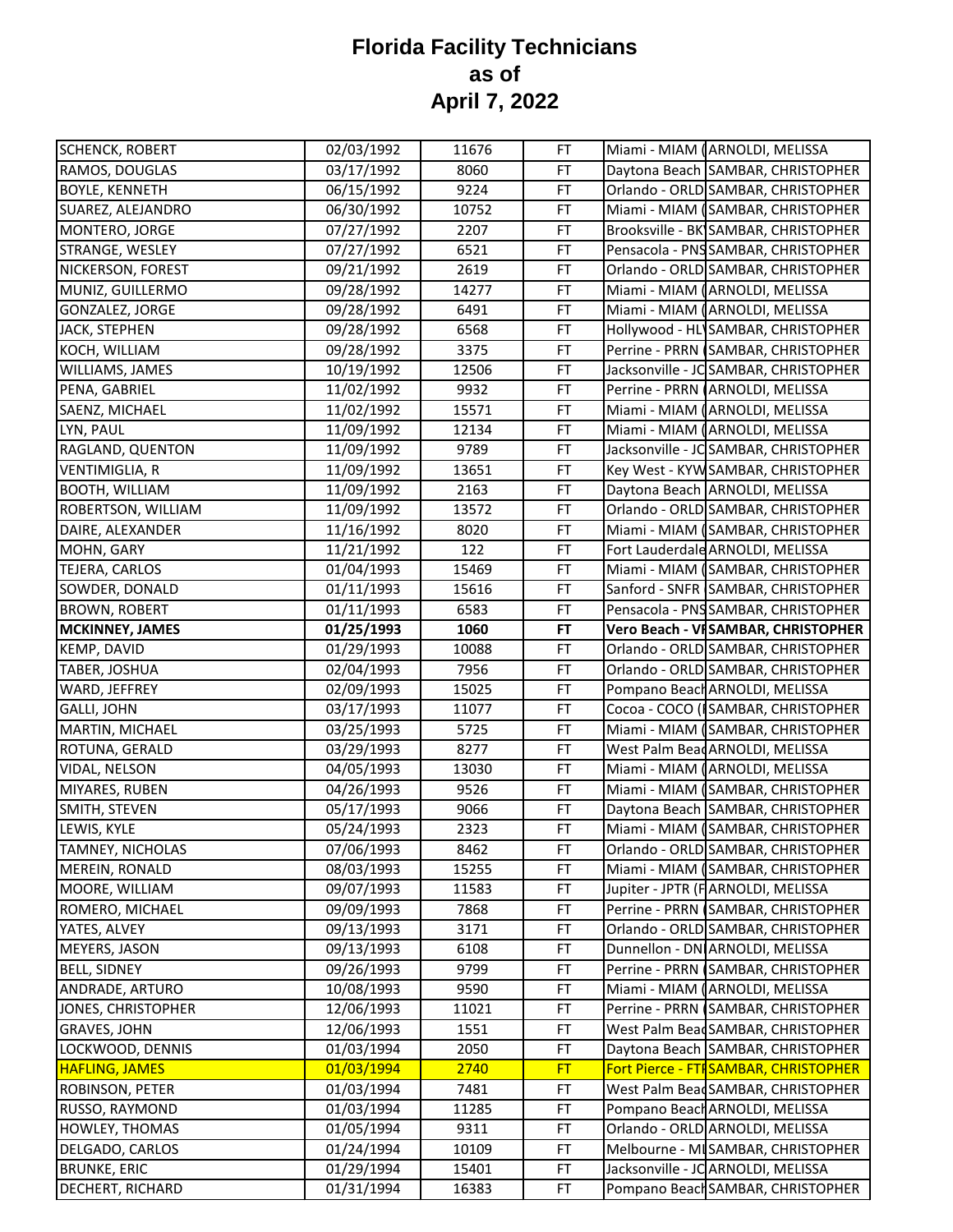| <b>LIGON, LAWRENCE</b>   | 02/21/1994 | 1400  | FT        | Jensen Beach - ARNOLDI, MELISSA       |
|--------------------------|------------|-------|-----------|---------------------------------------|
| NEUBAUER, ALFRED         | 03/09/1994 | 11257 | <b>FT</b> | West Palm BeadSAMBAR, CHRISTOPHER     |
| NUNEZ, MARK              | 03/14/1994 | 6448  | FT        | Pompano Beach SAMBAR, CHRISTOPHER     |
| MURPHY, MIKE             | 03/27/1994 | 10549 | <b>FT</b> | Pompano Beach SAMBAR, CHRISTOPHER     |
| MOSS, MARTIN             | 04/04/1994 | 2766  | <b>FT</b> | Miami - MIAM (ARNOLDI, MELISSA        |
| MOORE, JERRY             | 04/05/1994 | 14297 | FT        | Jacksonville - JC SAMBAR, CHRISTOPHER |
| CABRE, KERRY             | 05/02/1994 | 4843  | FT        | West Palm Bead SAMBAR, CHRISTOPHER    |
| HERNANDEZ, RICARDO       | 05/02/1994 | 10681 | FT        | Miami - MIAM (SAMBAR, CHRISTOPHER     |
| ROSS, JOHN               | 06/06/1994 | 9442  | FT        | Miami - MIAM (ARNOLDI, MELISSA        |
| <b>VERRETT, JOHN</b>     | 06/13/1994 | 7226  | FT        | Jacksonville - JC SAMBAR, CHRISTOPHER |
| <b>EVANS, TONY</b>       | 07/20/1994 | 9749  | FT        | Boynton Beach SAMBAR, CHRISTOPHER     |
| THOMAS, JAMIE            | 08/03/1994 | 14479 | FT        | Fort Lauderdale ARNOLDI, MELISSA      |
| <b>BAUMAN, JOHN</b>      | 10/06/1994 | 2584  | FT        | West Palm BeadSAMBAR, CHRISTOPHER     |
| <b>BAISDEN, RICHARD</b>  | 10/21/1994 | 5240  | <b>FT</b> | St Augustine - S ARNOLDI, MELISSA     |
| CAHILL, EDWARD           | 11/12/1994 | 11267 | <b>FT</b> | Pensacola - PNS SAMBAR, CHRISTOPHER   |
| WISE, GEORGE             | 11/26/1994 | 9931  | FT        | Pensacola - PNS SAMBAR, CHRISTOPHER   |
| <b>BORJAS, JORGE</b>     | 02/01/1995 | 11354 | <b>FT</b> | Jensen Beach - SAMBAR, CHRISTOPHER    |
| <b>TORRES, JUAN</b>      | 02/01/1995 | 5897  | FT        | Hollywood - HL SAMBAR, CHRISTOPHER    |
| LORA, ALEXANDER          | 03/01/1995 | 1724  | FT        | Miami - MIAM (SAMBAR, CHRISTOPHER     |
| JONES, ROBERT            | 03/27/1995 | 4175  | <b>FT</b> | Pensacola - PNS ARNOLDI, MELISSA      |
| REESE, THOMAS            | 06/15/1995 | 8029  | FT        | Pensacola - PNS SAMBAR, CHRISTOPHER   |
| TIMOTHY, RANDALL         | 08/31/1995 | 4790  | <b>FT</b> | Pensacola - PNS SAMBAR, CHRISTOPHER   |
| VAZQUEZ, GREGORY         | 10/02/1995 | 2178  | FT        | Homestead - HNARNOLDI, MELISSA        |
| LALANNE, WILHELM         | 10/04/1995 | 4642  | FT        | Fort Lauderdale SAMBAR, CHRISTOPHER   |
| MARTINEZ, CARLOS         | 10/09/1995 | 7081  | FT        | Orlando - ORLD SAMBAR, CHRISTOPHER    |
| ROSSMAN, MICHAEL         | 11/13/1995 | 11274 | FT        | Fort Pierce - FT SAMBAR, CHRISTOPHER  |
| MILLIAN, RICARDO         | 11/20/1995 | 7375  | FT        | Fort Lauderdale SAMBAR, CHRISTOPHER   |
| TANNER, DOUGLAS          | 01/29/1996 | 16745 | FT        | West Palm BeadSAMBAR, CHRISTOPHER     |
| HALLENBECK, BRADLEY      | 02/05/1996 | 2465  | <b>FT</b> | West Palm Bead SAMBAR, CHRISTOPHER    |
| <b>BUTLER, TERRANCE</b>  | 02/07/1996 | 556   | FT        | Hollywood - HL SAMBAR, CHRISTOPHER    |
| <b>BUTLER, WILLIAM</b>   | 02/12/1996 | 11807 | FT        | Pompano Beach ARNOLDI, MELISSA        |
| <b>HOELTKE, STEPHEN</b>  | 02/19/1996 | 3033  | FT        | Orlando - ORLD SAMBAR, CHRISTOPHER    |
| RAMIREZ, ARTURO          | 02/26/1996 | 3513  | FT        | Key West - KYWARNOLDI, MELISSA        |
| RIEDY, DOUGLAS           | 02/26/1996 | 7645  | FT        | Hollywood - HL SAMBAR, CHRISTOPHER    |
| WALDEN, HUGHLAN          | 02/26/1996 | 3199  | FT        | Miami - MIAM (ARNOLDI, MELISSA        |
| MIDDOUR, GARRY           | 03/04/1996 | 1962  | <b>FT</b> | Orlando - ORLD ARNOLDI, MELISSA       |
| ACOSTA, JUAN             | 03/04/1996 | 5494  | FT        | Melbourne - MISAMBAR, CHRISTOPHER     |
| LLEO, JUAN               | 03/04/1996 | 10022 | <b>FT</b> | Miami - MIAM (SAMBAR, CHRISTOPHER     |
| MASON, WILLIAM           | 03/04/1996 | 10438 | FT        | Melbourne - MI SAMBAR, CHRISTOPHER    |
| MOSKO, MICHAEL           | 03/11/1996 | 15799 | FT        | Gainesville - GS SAMBAR, CHRISTOPHER  |
| LAGUARDIA, ALBERTO       | 03/14/1996 | 8010  | <b>FT</b> | Miami - MIAM (ARNOLDI, MELISSA        |
| MURPHY, DANIEL           | 03/18/1996 | 5869  | FT        | Fort Lauderdale ARNOLDI, MELISSA      |
| <b>HENDRICK, TRAVIS</b>  | 03/18/1996 | 4363  | FT        | Pompano Beach SAMBAR, CHRISTOPHER     |
| <b>TEEL, RUSSELL</b>     | 04/01/1996 | 1824  | <b>FT</b> | Fort Pierce - FTI SAMBAR, CHRISTOPHER |
| STRACHAN, WAYNE          | 04/01/1996 | 6396  | FT        | Pompano Beach ARNOLDI, MELISSA        |
| DUKHU, JASON             | 04/02/1996 | 13983 | FT        | West Palm Bead SAMBAR, CHRISTOPHER    |
| HASTIE, DAVID            | 04/05/1996 | 13169 | FT        | West Palm BeadSAMBAR, CHRISTOPHER     |
| BLAINE, CHAD             | 04/08/1996 | 12839 | FT        | Daytona Beach ARNOLDI, MELISSA        |
| CAIN, CHARLES            | 04/09/1996 | 14156 | <b>FT</b> | Orlando - ORLD SAMBAR, CHRISTOPHER    |
| LOWELL, PETER            | 04/10/1996 | 16484 | <b>FT</b> | Hollywood - HL SAMBAR, CHRISTOPHER    |
| DEOLIVEIRA, EDUARDO      | 04/11/1996 | 11730 | <b>FT</b> | Fort Lauderdale ARNOLDI, MELISSA      |
| GALDOS, ABNER            | 04/15/1996 | 23    | <b>FT</b> | Boynton Beach SAMBAR, CHRISTOPHER     |
| <b>CONFUSIONE, PETER</b> | 04/29/1996 | 12388 | FT        | Pensacola - PNS SAMBAR, CHRISTOPHER   |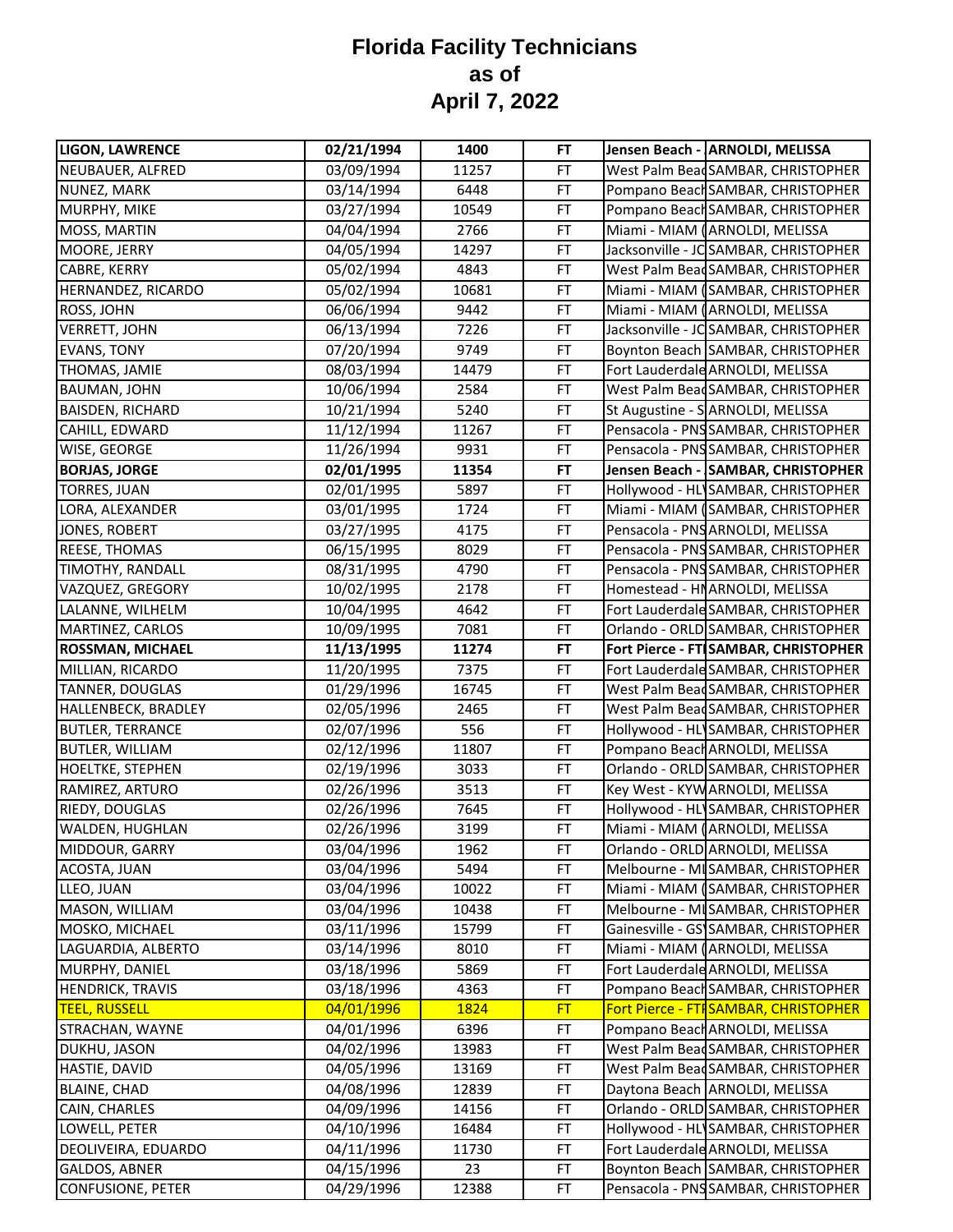| ATEN, STEVEN                    | 05/04/1996 | 10316 | <b>FT</b> | Daytona Beach SAMBAR, CHRISTOPHER     |
|---------------------------------|------------|-------|-----------|---------------------------------------|
| CHILDS, DENNY                   | 05/06/1996 | 8754  | FT        | Panama City - PSAMBAR, CHRISTOPHER    |
| <b>ASHTON, MARTIN</b>           | 06/10/1996 | 9782  | FT        | Daytona Beach ARNOLDI, MELISSA        |
| LEWIS, CHARLES                  | 06/26/1996 | 6754  | FT        | Orlando - ORLD SAMBAR, CHRISTOPHER    |
| PEREZ, WAYNE                    | 06/28/1996 | 10265 | FT        | Palm Coast - PLIARNOLDI, MELISSA      |
| <b>BARBERA, PAUL</b>            | 07/01/1996 | 15002 | FT        | Fort Lauderdale SAMBAR, CHRISTOPHER   |
| ADAM, GLEN                      | 08/09/1996 | 4089  | FT        | Miami - MIAM (SAMBAR, CHRISTOPHER     |
| COLON, JUAN                     | 08/23/1996 | 2174  | FT        | Miami - MIAM (ARNOLDI, MELISSA        |
| MORRISON, ANTHONY               | 08/26/1996 | 10977 | FT        | West Palm Bead ARNOLDI, MELISSA       |
| WELLS, SCOTT                    | 09/03/1996 | 2408  | FT        | Orlando - ORLD SAMBAR, CHRISTOPHER    |
| PENA, ALAIN                     | 09/06/1996 | 11765 | FT        | Orlando - ORLD SAMBAR, CHRISTOPHER    |
| <b>BLUE, DELROY</b>             | 09/06/1996 | 3875  | FT        | Hollywood - HL SAMBAR, CHRISTOPHER    |
| RODRIGUEZ, GARY                 | 09/06/1996 | 12069 | FT        | Miami - MIAM (SAMBAR, CHRISTOPHER     |
| ALLEN, WILLIAM                  | 10/07/1996 | 16180 | <b>FT</b> | Miami - MIAM (SAMBAR, CHRISTOPHER     |
| LUNETTA, JOHN                   | 10/16/1996 | 12853 | FT        | Pompano Beach SAMBAR, CHRISTOPHER     |
| <b>GARIB, VENESH</b>            | 11/04/1996 | 13996 | FT        | Orlando - ORLD ARNOLDI, MELISSA       |
| <b>GRENON, MICHAEL</b>          | 11/11/1996 | 281   | FT        | Cocoa - COCO (ISAMBAR, CHRISTOPHER    |
| KELLY, JOEL                     | 02/06/1997 | 5086  | FT        | Pensacola - PNS ARNOLDI, MELISSA      |
| RAMIREZ, DENNIS                 | 03/10/1997 | 16704 | FT        | Islamorado - ISL ARNOLDI, MELISSA     |
| RODGERS, FRANK                  | 03/19/1997 | 8648  | FT        | Fort Lauderdale SAMBAR, CHRISTOPHER   |
| JOHNSON, SCOTT                  | 04/02/1997 | 1077  | <b>FT</b> | Fort Lauderdale SAMBAR, CHRISTOPHER   |
| TAYLOR, GARRY                   | 04/03/1997 | 15926 | FT        | Miami - MIAM (ARNOLDI, MELISSA        |
| PLEMONS, CLIFFORD               | 04/07/1997 | 14602 | FT        | Pensacola - PNS ARNOLDI, MELISSA      |
| VIERA, JOHN                     | 05/22/1997 | 13878 | FT        | Miami - MIAM (SAMBAR, CHRISTOPHER     |
| MINIERI, JAMES                  | 05/28/1997 | 10239 | FT        | Boynton Beach SAMBAR, CHRISTOPHER     |
| JEAN-PIERRE, JOREL              | 06/05/1997 | 4482  | FT        | North Dade - NI ARNOLDI, MELISSA      |
|                                 |            |       |           |                                       |
| SPRINGER, CHRIS                 | 07/07/1997 | 5680  | FT        | Cocoa - COCO (IARNOLDI, MELISSA       |
|                                 | 07/24/1997 | 8826  | <b>FT</b> | Jensen Beach - SAMBAR, CHRISTOPHER    |
| <b>GROVES, WILLIAM</b>          | 08/12/1997 | 4253  | FT        | Orlando - ORLD SAMBAR, CHRISTOPHER    |
| YOUSAF, ZAHID                   | 09/21/1997 | 8261  | FT        | North Dade - NI ARNOLDI, MELISSA      |
| PRESCOTT, JASON<br>MACKIN, JOHN | 09/29/1997 | 12498 | FT        | Cocoa - COCO (I ARNOLDI, MELISSA      |
| HUGHES, MARK                    | 10/28/1997 | 8957  | FT        | Cocoa - COCO (ISAMBAR, CHRISTOPHER    |
| LEVERETTE, DENNIS               | 11/11/1997 | 14483 | FT        | Jacksonville - JC SAMBAR, CHRISTOPHER |
| VELANDIA, MAURICIO              | 11/29/1997 | 821   | FT        | Fort Lauderdale ARNOLDI, MELISSA      |
| RAMOS, ALBERTO                  | 12/22/1997 | 9092  | FT        | Miami - MIAM (SAMBAR, CHRISTOPHER     |
| REDDY, PAUL                     | 01/05/1998 | 512   | FT        | St Augustine - SARNOLDI, MELISSA      |
| MORTON, MARSHALL                | 01/19/1998 | 13970 | FT        | Miami - MIAM (ARNOLDI, MELISSA        |
| <b>BEGGS, ROBERT</b>            | 01/19/1998 | 13121 | FT        | Perrine - PRRN (ARNOLDI, MELISSA      |
| WHITEHORN, ADAM                 | 03/16/1998 | 1282  | FT        | Pensacola - PNS SAMBAR, CHRISTOPHER   |
| MOWATT, ROWAN                   | 03/16/1998 | 2754  | FT        | Fort Lauderdale ARNOLDI, MELISSA      |
| CURIEL, CHRISTIAN               | 03/23/1998 | 3868  | FT        | Miami - MIAM (ARNOLDI, MELISSA        |
| MULLIGAN, WILLIAM               | 03/23/1998 | 4118  | FT        | Melbourne - MI SAMBAR, CHRISTOPHER    |
| JOHNSON, GREGG                  | 03/30/1998 | 7402  | FT        | Orlando - ORLD SAMBAR, CHRISTOPHER    |
| <b>CUTHBERT, DARRELL</b>        | 03/30/1998 | 2634  | FT        | Orlando - ORLD ARNOLDI, MELISSA       |
| STRONG, JOSEPH                  | 03/30/1998 | 3274  | FT        | Fort Lauderdale ARNOLDI, MELISSA      |
| ANDERSON, WILLIAM               | 03/30/1998 | 15024 | FT        | Hollywood - HL SAMBAR, CHRISTOPHER    |
| MILLER, BARRY                   | 04/03/1998 | 9959  | FT        | Brooksville - BK SAMBAR, CHRISTOPHER  |
| <b>CLARKE, ROBERT</b>           | 04/03/1998 | 8939  | FT        | Orlando - ORLD SAMBAR, CHRISTOPHER    |
| CATALAN, RODOLFO                | 04/10/1998 | 1559  | FT        | Hollywood - HL ARNOLDI, MELISSA       |
| LOCKHART, ZACHARY               | 04/10/1998 | 4716  | FT        | Miami - MIAM (SAMBAR, CHRISTOPHER     |
| BARBERAN, JAVIER                | 04/13/1998 | 1750  | FT        | Hollywood - HL SAMBAR, CHRISTOPHER    |
| COHEN, ELI                      | 04/24/1998 | 8272  | FT        | Hollywood - HL SAMBAR, CHRISTOPHER    |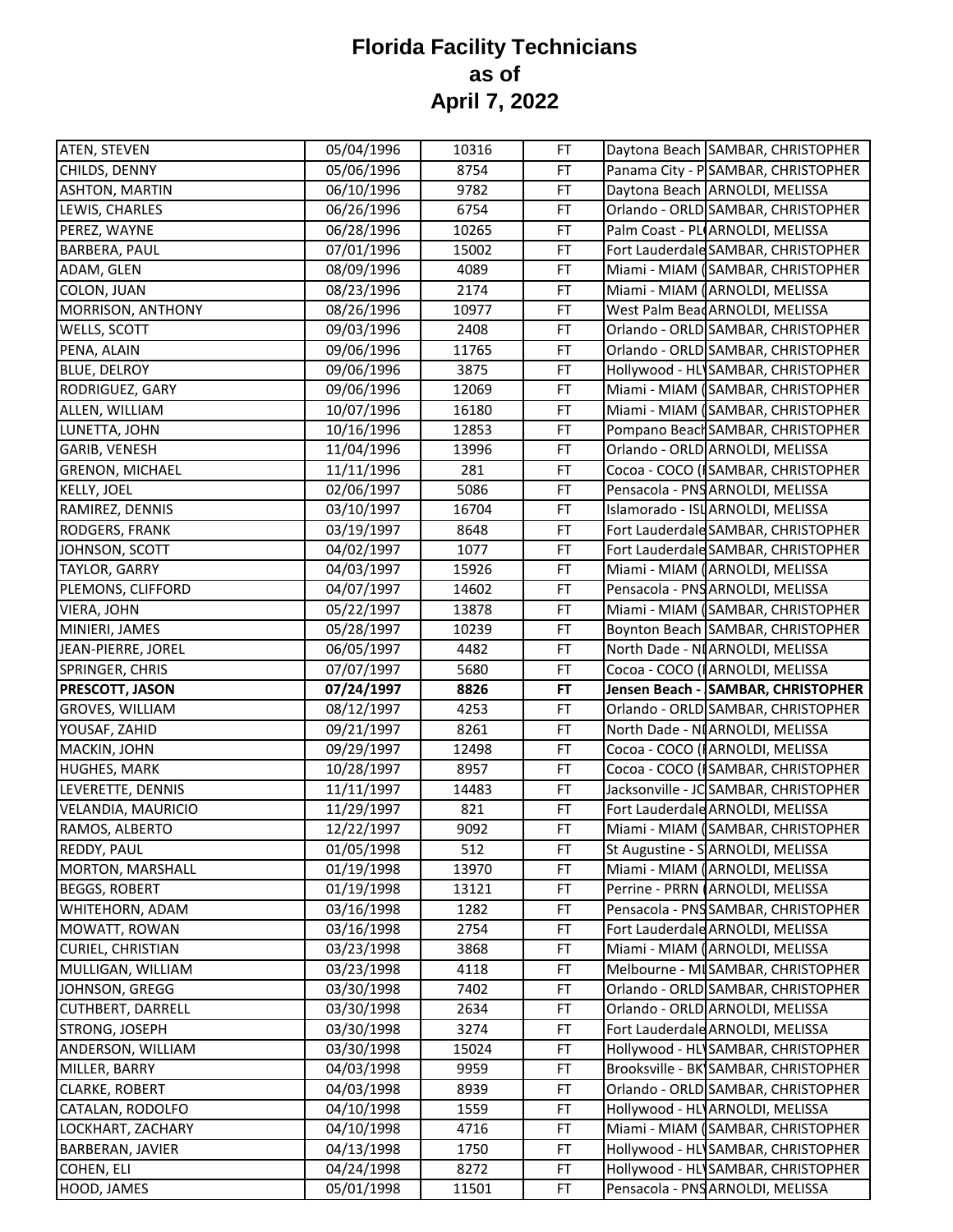| <b>BIBBY, MICHAEL</b>     | 05/01/1998 | 16348 | FT        | Cocoa - COCO (ISAMBAR, CHRISTOPHER    |
|---------------------------|------------|-------|-----------|---------------------------------------|
| CONERLY, ALAN             | 05/06/1998 | 3871  | FT        | Pensacola - PNS SAMBAR, CHRISTOPHER   |
| FERRIN, ALEX              | 05/08/1998 | 13149 | FT        | Miami - MIAM (ARNOLDI, MELISSA        |
| QUINONES, JORGE           | 05/08/1998 | 2884  | FT        | North Dade - NI ARNOLDI, MELISSA      |
| SANCHEZ, JOSE             | 05/20/1998 | 6737  | FT        | Miami - MIAM (ARNOLDI, MELISSA        |
| ADAMS, MICHAEL            | 05/20/1998 | 4378  | FT        | Pensacola - PNS ARNOLDI, MELISSA      |
| LINTON, CHRISTOPHER       | 05/22/1998 | 13879 | <b>FT</b> | Sanford - SNFR SAMBAR, CHRISTOPHER    |
| GARCIA, ALDO              | 06/01/1998 | 1849  | FT        | Key Largo - KYLI SAMBAR, CHRISTOPHER  |
| SMITH, JEFF               | 06/01/1998 | 10126 | FT        | Jacksonville - JC SAMBAR, CHRISTOPHER |
| TEJEDA, JEAN              | 06/01/1998 | 515   | FT        | Homestead - HNARNOLDI, MELISSA        |
| <b>BROWNWORTH, ROBERT</b> | 06/08/1998 | 8999  | FT        | Jacksonville - JC SAMBAR, CHRISTOPHER |
| MORANO, ROBERT            | 06/11/1998 | 9029  | <b>FT</b> | Pompano Beach SAMBAR, CHRISTOPHER     |
| VONTHUN, RONALD           | 06/12/1998 | 5775  | FT        | Panama City - PARNOLDI, MELISSA       |
| MULCAHY, JOHN             | 06/15/1998 | 2978  | <b>FT</b> | Daytona Beach ARNOLDI, MELISSA        |
| VAZQUEZ, AGUSTIN          | 06/16/1998 | 317   | FT        | Miami - MIAM (ARNOLDI, MELISSA        |
| <b>WARLICK, ERICK</b>     | 06/29/1998 | 11139 | FT        | Daytona Beach ARNOLDI, MELISSA        |
| PENA, HECTOR              | 07/08/1998 | 5195  | <b>FT</b> | Miami - MIAM (ARNOLDI, MELISSA        |
| NOLAN, JOHN               | 07/10/1998 | 3084  | FT        | Orlando - ORLD SAMBAR, CHRISTOPHER    |
| MELAVEN, JAMES            | 07/13/1998 | 5707  | FT        | Milton - MLTN (ARNOLDI, MELISSA       |
| BREEDEN, MARTY            | 07/14/1998 | 8646  | FT        | Boynton Beach SAMBAR, CHRISTOPHER     |
| <b>BALLARD, DARRELL</b>   | 07/20/1998 | 9525  | FT        | West Palm Bead SAMBAR, CHRISTOPHER    |
| MURRAY, MICHAEL           | 07/31/1998 | 10843 | FT        | Pompano Beach SAMBAR, CHRISTOPHER     |
| GARREN, DWAYNE            | 08/07/1998 | 2994  | FT        | Palm Coast - PL ARNOLDI, MELISSA      |
| DUGAN, JAMES              | 08/10/1998 | 16404 | FT        | Jacksonville - JC SAMBAR, CHRISTOPHER |
| RAMIREZ, DAVID            | 08/14/1998 | 8910  | FT        | West Palm Bead SAMBAR, CHRISTOPHER    |
| DITROCCHIO, MATTHEW       | 08/17/1998 | 4176  | FT        | Daytona Beach SAMBAR, CHRISTOPHER     |
| KAEBERLEIN, DAVID         | 08/21/1998 | 6020  | FT        | Sanford - SNFR SAMBAR, CHRISTOPHER    |
| VILCHEZ, LUIS             | 08/28/1998 | 11238 | <b>FT</b> | Miami - MIAM (SAMBAR, CHRISTOPHER     |
| CHAVEZ, JUAN              | 09/04/1998 | 15589 | FT        | Miami - MIAM (ARNOLDI, MELISSA        |
| DENMAN, JASON             | 09/04/1998 | 14044 | FT        | Orlando - ORLD SAMBAR, CHRISTOPHER    |
| SARAPPA, JOHN             | 09/04/1998 | 444   | FT        | West Palm Bead ARNOLDI, MELISSA       |
| <b>WALKLING, DENNIS</b>   | 09/08/1998 | 11472 | FT        | Sanford - SNFR SAMBAR, CHRISTOPHER    |
| <b>RAMIREZ, SHAWN</b>     | 09/08/1998 | 8073  | <b>FT</b> | Vero Beach - VISAMBAR, CHRISTOPHER    |
| FABREGAS, JENE            | 09/11/1998 | 10923 | FT        | Fort Lauderdale SAMBAR, CHRISTOPHER   |
| TAYLOR, MARK              | 09/11/1998 | 13469 | FT        | Daytona Beach SAMBAR, CHRISTOPHER     |
| NEWELL, DANNY             | 09/14/1998 | 12021 | FT        | West Palm BeadSAMBAR, CHRISTOPHER     |
| SUMMERALL, LESTER         | 09/14/1998 | 10540 | FT        | Cocoa - COCO (ISAMBAR, CHRISTOPHER    |
| SATTERFIELD, JAMES        | 09/21/1998 | 15168 | FT        | St Augustine - S ARNOLDI, MELISSA     |
| ANDREWS, THOMAS           | 09/25/1998 | 9021  | FT        | Orlando - ORLD ARNOLDI, MELISSA       |
| SMITH, PERRY              | 10/05/1998 | 10920 | <b>FT</b> | West Palm Bead SAMBAR, CHRISTOPHER    |
| MARTINEZ, RICARDO         | 10/05/1998 | 13894 | <b>FT</b> | West Palm BeadSAMBAR, CHRISTOPHER     |
| <b>RUSSELL, SETH</b>      | 10/05/1998 | 2237  | FT        | Jensen Beach - SAMBAR, CHRISTOPHER    |
| TURNER, MICHAEL           | 10/07/1998 | 5859  | FT        | Pensacola - PNS SAMBAR, CHRISTOPHER   |
| <b>GARRETSON, NATHAN</b>  | 10/09/1998 | 14888 | <b>FT</b> | Gainesville - GS SAMBAR, CHRISTOPHER  |
| <b>GREENFIELD, DARIN</b>  | 10/14/1998 | 6153  | FT        | Marathon - MR ARNOLDI, MELISSA        |
| EMERIC, DAMASO            | 10/19/1998 | 9753  | FT        | Orlando - ORLD SAMBAR, CHRISTOPHER    |
| MOLINA, JERRY             | 10/21/1998 | 782   | FT        | Daytona Beach SAMBAR, CHRISTOPHER     |
| FLORES, BYRON             | 10/23/1998 | 5786  | <b>FT</b> | Miami - MIAM (ARNOLDI, MELISSA        |
| <b>HELTON, JOHN</b>       | 11/03/1998 | 9957  | <b>FT</b> | Key West - KYW ARNOLDI, MELISSA       |
| CASTRO, MANUEL            | 11/06/1998 | 5713  | <b>FT</b> | Daytona Beach ARNOLDI, MELISSA        |
| MADERA, LEONARDO          | 11/07/1998 | 14786 | <b>FT</b> | Miami - MIAM (ARNOLDI, MELISSA        |
| COOK, RICHARD             | 11/09/1998 | 14651 | FT        | Fort Lauderdale SAMBAR, CHRISTOPHER   |
| PADGETT, TRAVIS           | 11/16/1998 | 10828 | FT        | Orange Park - OSAMBAR, CHRISTOPHER    |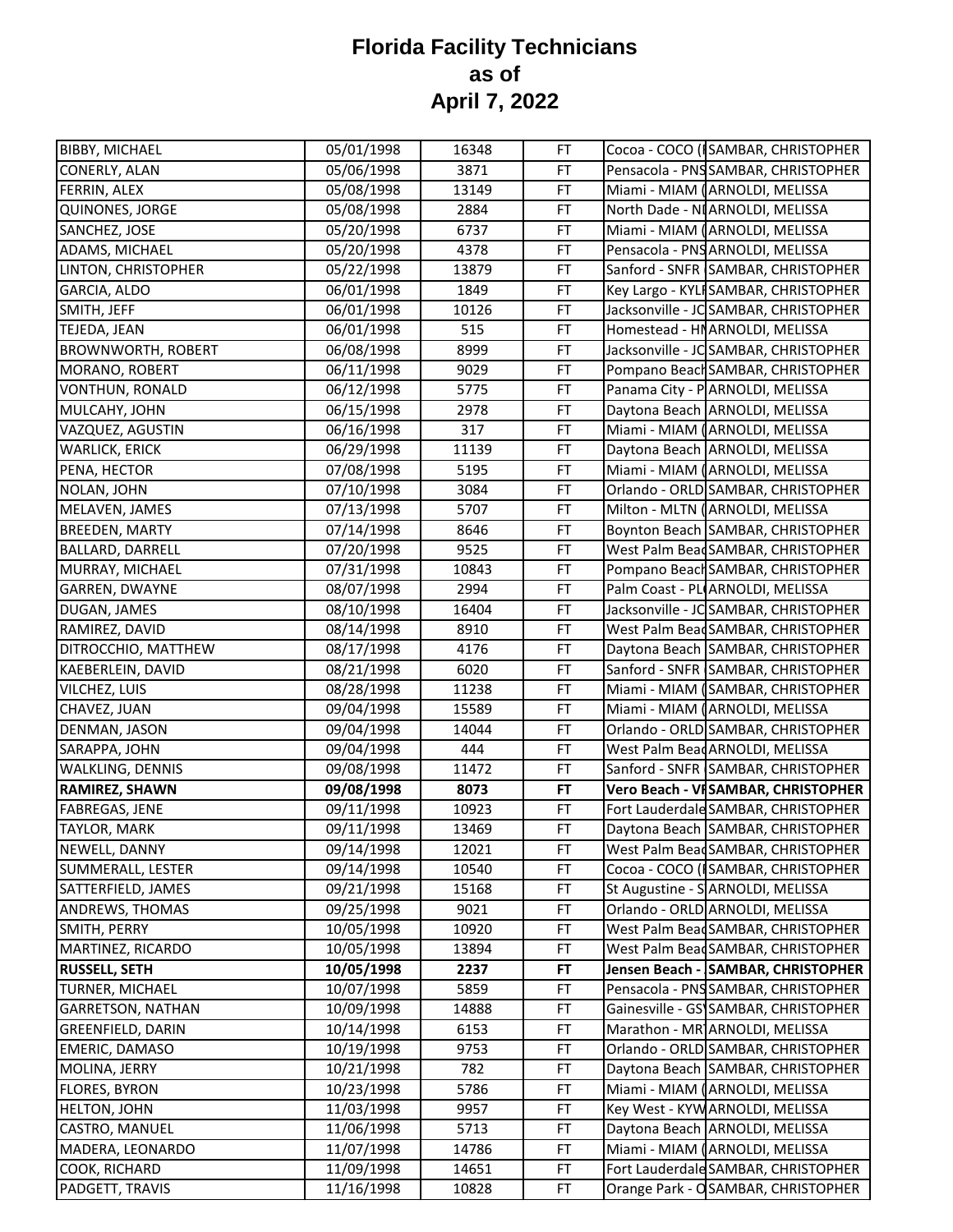| LANCASTER, ARTHUR         | 11/18/1998              | 15653 | FT | Orlando - ORLD SAMBAR, CHRISTOPHER    |
|---------------------------|-------------------------|-------|----|---------------------------------------|
| <b>BOTTON, ROBERTO</b>    | 11/20/1998              | 12776 | FT | Miami - MIAM (ARNOLDI, MELISSA        |
| DE PADUA, FRANCISCO       | 12/01/1998              | 2111  | FT | Orange Park - O ARNOLDI, MELISSA      |
| LARIOS, HILARIO           | 12/01/1998              | 8482  | FT | Jacksonville - JC ARNOLDI, MELISSA    |
| LABRIE, STEVEN            | 12/01/1998              | 10658 | FT | Jacksonville - JC SAMBAR, CHRISTOPHER |
| ARCURI, ROCCO             | 12/07/1998              | 1844  | FT | Orlando - ORLD SAMBAR, CHRISTOPHER    |
| HAMILTON, CHRISTOPHER     | 12/07/1998              | 7408  | FT | Jacksonville - JC SAMBAR, CHRISTOPHER |
| CARTER, ARTHUR            | 01/04/1999              | 9736  | FT | Jacksonville - JC SAMBAR, CHRISTOPHER |
| GALINANES, CARLOS         | 01/04/1999              | 16931 | FT | Orlando - ORLD SAMBAR, CHRISTOPHER    |
| CID, EDMUND               | 01/04/1999              | 168   | FT | Orlando - ORLD SAMBAR, CHRISTOPHER    |
| BERGIN, GENE              | 01/04/1999              | 6036  | FT | Palm Coast - PL ARNOLDI, MELISSA      |
| MOSLEY, JUSTIN            | 01/04/1999              | 16268 | FT | Orange Park - OSAMBAR, CHRISTOPHER    |
| MELGAREJO, LUIS           | 01/04/1999              | 16744 | FT | Orlando - ORLD SAMBAR, CHRISTOPHER    |
| COWART, MARK              | 01/04/1999              | 9713  | FT | Orlando - ORLD SAMBAR, CHRISTOPHER    |
| HETZEL, MICHAEL           | 01/04/1999              | 8371  | FT | Fort Pierce - FT ARNOLDI, MELISSA     |
| WHITT, MICHAEL            | 01/04/1999              | 4930  | FT | Orlando - ORLD SAMBAR, CHRISTOPHER    |
| COOK, RICHARD             | 01/04/1999              | 15685 | FT | Sanford - SNFR SAMBAR, CHRISTOPHER    |
| SZEWCZYK, STEVE           | 01/04/1999              | 12127 | FT | Orlando - ORLD SAMBAR, CHRISTOPHER    |
| KRYSZCZUK, TOM            | 01/04/1999              | 12218 | FT | St Augustine - S ARNOLDI, MELISSA     |
| REILLY, THOMAS            | 01/04/1999              | 6940  | FT | Daytona Beach ARNOLDI, MELISSA        |
| MANSOORI, ALIYAR          | 01/08/1999              | 5129  | FT | Orlando - ORLD SAMBAR, CHRISTOPHER    |
| MARROQUIN, CHRISTOPHER    | 01/08/1999              | 13897 | FT | Hollywood - HL ARNOLDI, MELISSA       |
| PENCAR, DAVID             | 01/08/1999              | 9509  | FT | Fort Pierce - FT SAMBAR, CHRISTOPHER  |
| WESTBERRY, DAVE           | 01/08/1999              | 16376 | FT | Pompano Beach ARNOLDI, MELISSA        |
| FRANCA, LINDOMAR          | 01/08/1999              | 5972  | FT | Pompano Beach SAMBAR, CHRISTOPHER     |
| FUENTES, LUIS             | 01/08/1999              | 8380  | FT | Miami - MIAM (SAMBAR, CHRISTOPHER     |
| FAIRWEATHER, PAUL         | 01/08/1999              | 2710  | FT | Perrine - PRRN (SAMBAR, CHRISTOPHER   |
| GREGORY, SEAN             | 01/08/1999              | 15543 | FT | Jacksonville - JC ARNOLDI, MELISSA    |
| MARTINEZ, ROLANDO         | 01/11/1999              | 10382 | FT | Miami - MIAM (ARNOLDI, MELISSA        |
| ROSA, ANDRES              | 01/18/1999              | 7753  | FT | Jacksonville - JC SAMBAR, CHRISTOPHER |
| MOSES, CALVIN             | 01/18/1999              | 3714  | FT | Jacksonville - JC SAMBAR, CHRISTOPHER |
| MILES, DAVID              | 01/18/1999              | 4872  | FT | Jacksonville Bea ARNOLDI, MELISSA     |
| <b>BROWN, RAYMOND</b>     | 01/18/1999              | 11344 | FT | Orlando - ORLD ARNOLDI, MELISSA       |
| MILLER, VERNON            | $\overline{01}/22/1999$ | 15910 | FT | Pompano Beach SAMBAR, CHRISTOPHER     |
| MOCK, RICHARD             | 01/25/1999              | 3915  | FT | Daytona Beach ARNOLDI, MELISSA        |
| <b>GRANT, BARRINGTON</b>  | 01/30/1999              | 14216 | FT | Miami - MIAM (SAMBAR, CHRISTOPHER     |
| RICHARDSON, JAMES         | 02/01/1999              | 9031  | FT | Jacksonville - JC SAMBAR, CHRISTOPHER |
| <b>WASHINGTON, ROBERT</b> | 02/01/1999              | 12837 | FT | Jacksonville - JC ARNOLDI, MELISSA    |
| LAMB, WILLIAM             | 02/01/1999              | 6431  | FT | Jacksonville - JC ARNOLDI, MELISSA    |
| WELLMAN, ADAM             | 02/02/1999              | 15137 | FT | Daytona Beach ARNOLDI, MELISSA        |
| <b>MATTSON, PATRICK</b>   | 02/05/1999              | 7357  | FT | Orlando - ORLD SAMBAR, CHRISTOPHER    |
| ALLEN, TIJUAN             | 02/05/1999              | 8862  | FT | North Dade - NI ARNOLDI, MELISSA      |
| SELLERS, MICHAEL          | 02/08/1999              | 5164  | FT | Chipley - CHPL (ARNOLDI, MELISSA      |
| MCKENZIE, RILEY           | 02/08/1999              | 3001  | FT | Orlando - ORLD SAMBAR, CHRISTOPHER    |
| KOONTZ, MICHAEL           | 02/09/1999              | 16882 | FT | Jacksonville - JC ARNOLDI, MELISSA    |
| MONTANEZ, EDWIN           | 02/15/1999              | 683   | FT | Orlando - ORLD SAMBAR, CHRISTOPHER    |
| FICKETT, JEFFREY          | 02/15/1999              | 12727 | FT | Jacksonville - JC ARNOLDI, MELISSA    |
| <b>CLAYTON, MICHAEL</b>   | 02/15/1999              | 5654  | FT | Orlando - ORLD ARNOLDI, MELISSA       |
| <b>IWEN, JAMES</b>        | 02/19/1999              | 5106  | FT | Fort Lauderdale ARNOLDI, MELISSA      |
| ZIMMERLE, DONALD          | 02/22/1999              | 2548  | FT | Palm Coast - PL ARNOLDI, MELISSA      |
| LAUZURIQUE, XAVIER        | 03/01/1999              | 16453 | FT | Homestead - HNARNOLDI, MELISSA        |
| TRENT, SEAN               | 03/05/1999              | 6275  | FT | Pompano Beach SAMBAR, CHRISTOPHER     |
| <b>BREAULT, RONALD</b>    | 03/08/1999              | 15631 | FT | Orlando - ORLD SAMBAR, CHRISTOPHER    |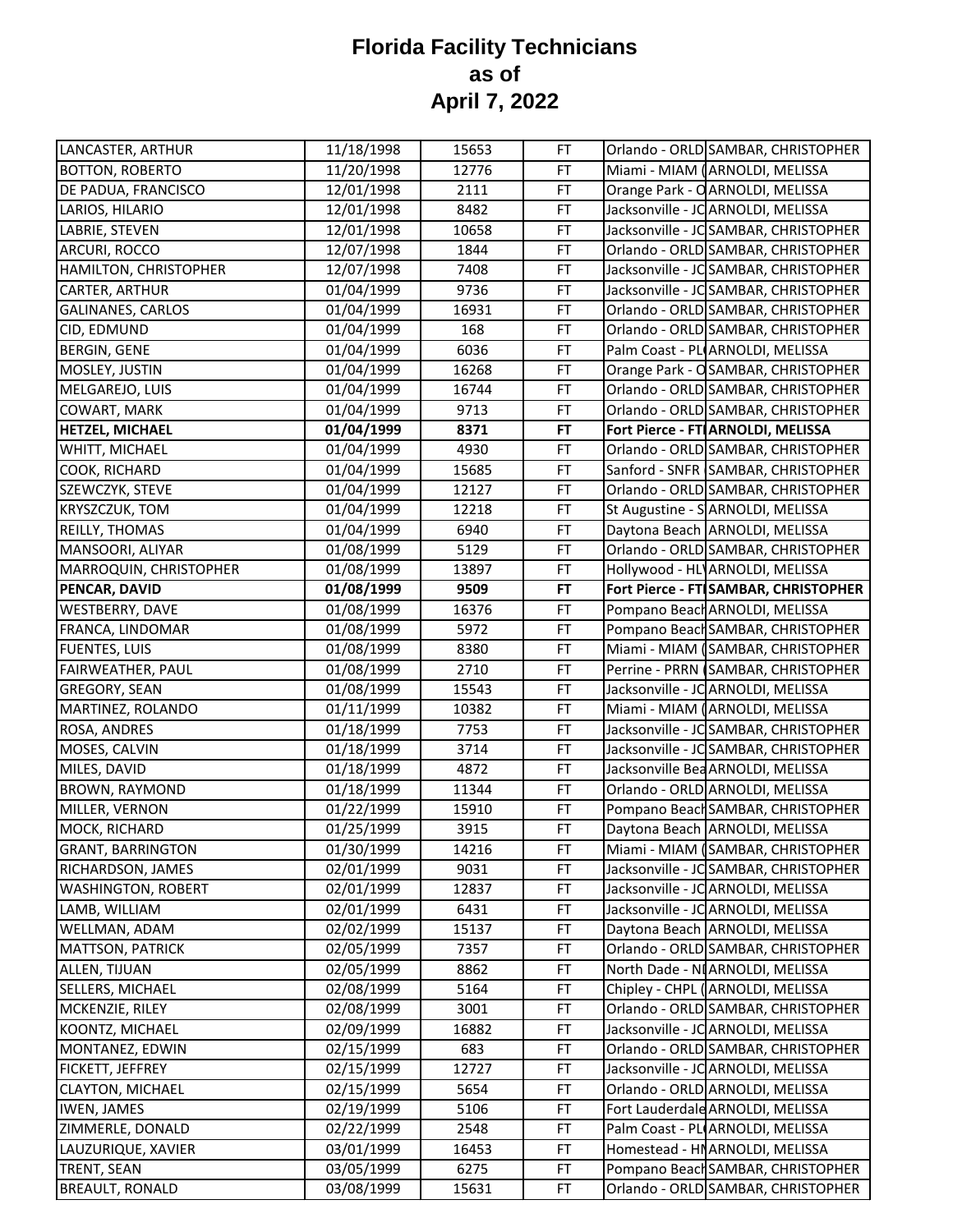| <b>SERLO, THOMAS</b>    | 03/08/1999 | 948   | FT        | Jensen Beach - SAMBAR, CHRISTOPHER    |
|-------------------------|------------|-------|-----------|---------------------------------------|
| TYUSE, U                | 03/08/1999 | 14354 | FT        | Perrine - PRRN (ARNOLDI, MELISSA      |
| RODRIGUEZ, HECTOR       | 03/15/1999 | 6237  | FT        | Miami - MIAM (ARNOLDI, MELISSA        |
| SMITH, STEVEN           | 03/15/1999 | 544   | FT        | Orange Park - OSAMBAR, CHRISTOPHER    |
| DALEY, CONRAD           | 03/19/1999 | 10475 | <b>FT</b> | North Dade - NI ARNOLDI, MELISSA      |
| RANDOLPH, TOBY          | 03/22/1999 | 2806  | FT        | Orlando - ORLD SAMBAR, CHRISTOPHER    |
| LOPEZ, ARMANDO          | 03/26/1999 | 1781  | FT        | Homestead - HNARNOLDI, MELISSA        |
| <b>ESCARMENT, JONEL</b> | 03/26/1999 | 11103 | FT        | Miami - MIAM (ARNOLDI, MELISSA        |
| FLORES, RICHARD         | 03/26/1999 | 10779 | FT        | Miami - MIAM (SAMBAR, CHRISTOPHER     |
| PALMERO, DAVID          | 03/29/1999 | 4779  | FT        | Jensen Beach - SAMBAR, CHRISTOPHER    |
| YBARRA, JOHN            | 03/29/1999 | 4865  | FT        | Pensacola - PNS SAMBAR, CHRISTOPHER   |
| EDGAR, RANDALL          | 03/29/1999 | 10814 | FT        | Pensacola - PNS SAMBAR, CHRISTOPHER   |
| SUTTON, CASEY           | 04/01/1999 | 16548 | FT        | Jacksonville - JC SAMBAR, CHRISTOPHER |
| HARROW, CHRISTOPHER     | 04/02/1999 | 2433  | FT        | Eau Gallie - EGL ARNOLDI, MELISSA     |
| VAZQUEZ, ROBERT         | 04/02/1999 | 3482  | FT        | West Palm Bead ARNOLDI, MELISSA       |
| MORGAN, RICHARD         | 04/02/1999 | 15369 | <b>FT</b> | Pompano Beach ARNOLDI, MELISSA        |
| MARTINEZ, PLINIO        | 04/05/1999 | 5216  | FT        | West Palm Bead SAMBAR, CHRISTOPHER    |
| <b>ESTES, GERALD</b>    | 04/09/1999 | 1510  | FT        | Delray Beach - I ARNOLDI, MELISSA     |
| JONES, LESLIE           | 04/09/1999 | 17234 | <b>FT</b> | Orlando - ORLD SAMBAR, CHRISTOPHER    |
| STANISH, BRIAN          | 04/12/1999 | 13478 | FT        | Coral Springs - (ARNOLDI, MELISSA     |
| <b>BATCHELOR, DAVID</b> | 04/12/1999 | 4775  | FT        | Port St Lucie - PARNOLDI, MELISSA     |
| <b>GIBBONS, JEFFREY</b> | 04/12/1999 | 7267  | FT        | Vero Beach - VISAMBAR, CHRISTOPHER    |
| <b>WULF, ROBERT</b>     | 04/12/1999 | 14159 | FT        | Boynton Beach SAMBAR, CHRISTOPHER     |
| <b>MOORE, BRIAN</b>     | 04/16/1999 | 7933  | FT        | Jensen Beach - SAMBAR, CHRISTOPHER    |
| NITIPATKUL, RAJ         | 04/16/1999 | 5663  | FT        | Miami - MIAM (SAMBAR, CHRISTOPHER     |
| <b>BENNETT, JOHN</b>    | 04/19/1999 | 9025  | FT        | Lake City - LKCY ARNOLDI, MELISSA     |
| <b>BARRY, JESSE</b>     | 04/19/1999 | 16498 | FT        | Keystone Heigh ARNOLDI, MELISSA       |
| <b>LORGREN, KENNETH</b> | 04/19/1999 | 5051  | <b>FT</b> | Jensen Beach - ARNOLDI, MELISSA       |
| <b>CRAWFORD, ROBERT</b> | 04/26/1999 | 2654  | <b>FT</b> | Jensen Beach - ARNOLDI, MELISSA       |
| FOURNIER, CHRISTIAN     | 04/30/1999 | 13082 | FT        | Miami - MIAM (SAMBAR, CHRISTOPHER     |
| CEJKA, ANTHONY          | 05/03/1999 | 11786 | FT        | Orange Park - O ARNOLDI, MELISSA      |
| <b>HOYT, GREGORY</b>    | 05/03/1999 | 12454 | FT        | Orlando - ORLD SAMBAR, CHRISTOPHER    |
| <b>BLACK, DALLAS</b>    | 05/07/1999 | 15546 | FT        | Jensen Beach - SAMBAR, CHRISTOPHER    |
| HEICHELBECH, DUANE      | 05/07/1999 | 10894 | FT        | Perrine - PRRN (SAMBAR, CHRISTOPHER   |
| WALKER, MICHAEL         | 05/10/1999 | 16026 | FT        | North Dade - NI ARNOLDI, MELISSA      |
| ECHAVARRIA, ARTURO      | 05/14/1999 | 12378 | <b>FT</b> | Fort Lauderdale SAMBAR, CHRISTOPHER   |
| CAMERON, CHAD           | 05/14/1999 | 11152 | FT        | Miami - MIAM (ARNOLDI, MELISSA        |
| DOMINGUEZ, DANIEL       | 05/14/1999 | 6593  | FT        | Miami - MIAM (ARNOLDI, MELISSA        |
| IRVIN, GLENN            | 05/14/1999 | 16410 | FT        | Miami - MIAM (SAMBAR, CHRISTOPHER     |
| <b>FLORES, RAFAEL</b>   | 05/14/1999 | 11536 | FT        | Key Largo - KYLI SAMBAR, CHRISTOPHER  |
| MARSH, BRETT            | 05/17/1999 | 14095 | <b>FT</b> | West Palm Bead SAMBAR, CHRISTOPHER    |
| DEBARNES, COLLIN        | 05/17/1999 | 15629 | FT        | Delray Beach - [ARNOLDI, MELISSA      |
| HARP, LUCAS             | 05/17/1999 | 2048  | FT        | Milton - MLTN (ARNOLDI, MELISSA       |
| <b>MCDONALD, SEAN</b>   | 05/17/1999 | 13201 | FT        | Jensen Beach - SAMBAR, CHRISTOPHER    |
| MARTINEZ, DAVID         | 05/21/1999 | 5486  | FT        | Miami - MIAM (SAMBAR, CHRISTOPHER     |
| FERNANDEZ, EDWARD       | 05/21/1999 | 4341  | FT        | Miami - MIAM (SAMBAR, CHRISTOPHER     |
| NEGRIN, ERNESTO         | 05/21/1999 | 3403  | FT        | Miami - MIAM (ARNOLDI, MELISSA        |
| FERNANDEZ, KRISTIAN     | 05/21/1999 | 16240 | FT        | Miami - MIAM (ARNOLDI, MELISSA        |
| MCNALLY, MICHAEL        | 05/21/1999 | 10380 | <b>FT</b> | West Palm Bead ARNOLDI, MELISSA       |
| NOEL, MARK              | 05/21/1999 | 6558  | <b>FT</b> | Miami - MIAM (SAMBAR, CHRISTOPHER     |
| DEL CASTILLO, ALEJANDRO | 05/28/1999 | 4371  | <b>FT</b> | Hollywood - HL ARNOLDI, MELISSA       |
| ROBINSON, DONOVAN       | 05/28/1999 | 7682  | FT        | Fort Lauderdale ARNOLDI, MELISSA      |
| WILLIAMS, GEORGE        | 05/28/1999 | 15819 | FT        | Pompano Beach ARNOLDI, MELISSA        |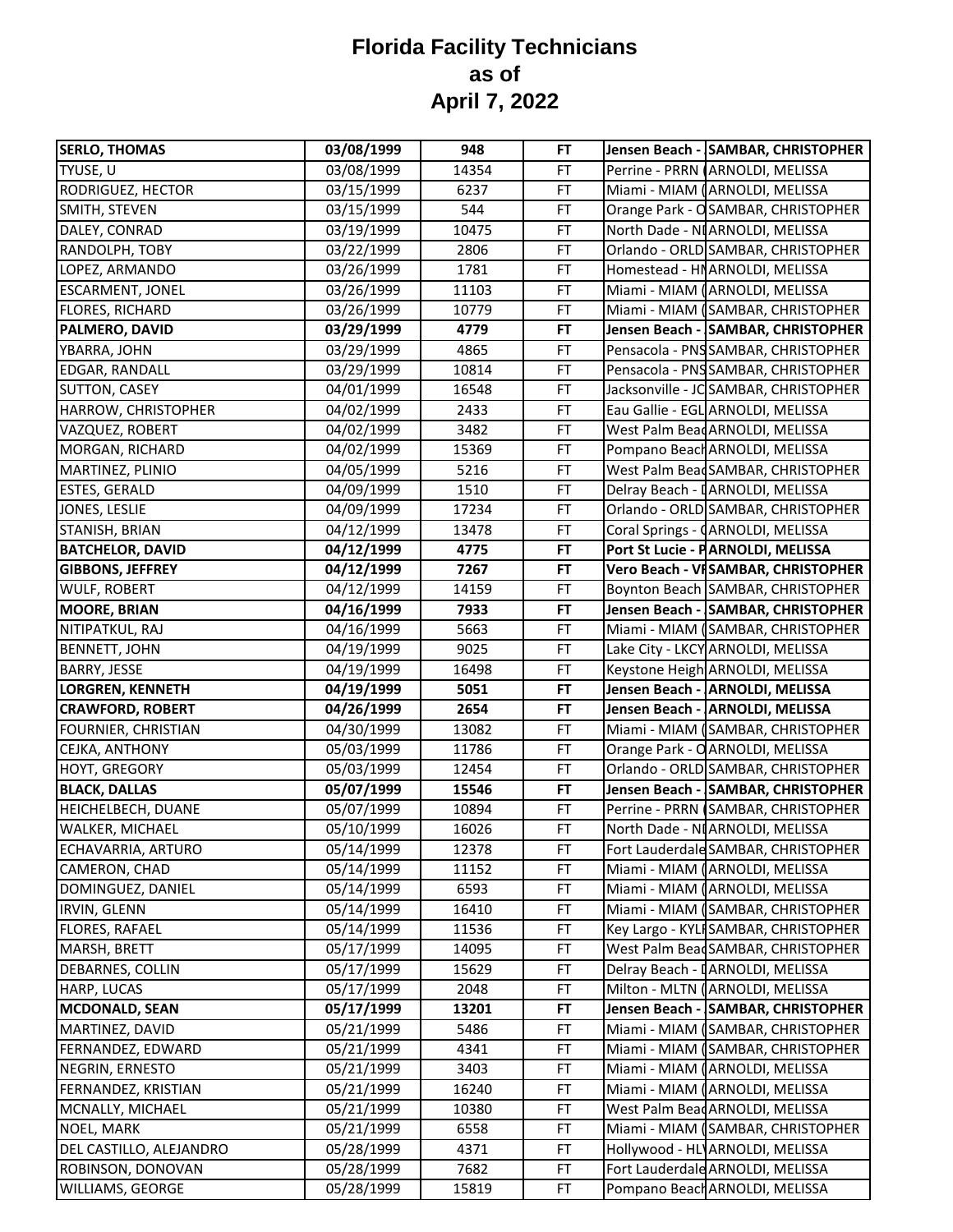| SMITH, LANCE              | 05/28/1999 | 11410 | FT        | St Augustine - SARNOLDI, MELISSA      |
|---------------------------|------------|-------|-----------|---------------------------------------|
| <b>VERRETT, KEVIN</b>     | 06/01/1999 | 5703  | FT        | Melbourne - MI ARNOLDI, MELISSA       |
| <b>GRULLON, SEBASTIAN</b> | 06/04/1999 | 1598  | <b>FT</b> | Hollywood - HL ARNOLDI, MELISSA       |
| WEAVER, LEONARD           | 06/04/1999 | 12106 | FT        | Miami - MIAM (SAMBAR, CHRISTOPHER     |
| GIGLIO, JAMES             | 06/14/1999 | 10115 | FT        | Fort Lauderdale SAMBAR, CHRISTOPHER   |
| GARDNER, LAWRENCE         | 06/14/1999 | 16131 | FT        | Fort Lauderdale ARNOLDI, MELISSA      |
| <b>BROOKS, THOMAS</b>     | 06/14/1999 | 5511  | FT        | Orange Park - OSAMBAR, CHRISTOPHER    |
| GUERRA, CAMILO            | 06/18/1999 | 747   | FT        | Miami - MIAM (ARNOLDI, MELISSA        |
| <b>BRIGHT, ROBERT</b>     | 06/18/1999 | 2387  | FT        | Fort Lauderdale ARNOLDI, MELISSA      |
| RICHARDS, KEVIN           | 06/21/1999 | 13086 | FT        | Pompano Beach SAMBAR, CHRISTOPHER     |
| <b>HOWELL, GARY</b>       | 06/25/1999 | 4187  | FT        | Gainesville - GS SAMBAR, CHRISTOPHER  |
| ALARCON, TYRONE           | 07/01/1999 | 15774 | FT        | Orlando - ORLD SAMBAR, CHRISTOPHER    |
| AZNAREZ, ADRIAN           | 07/09/1999 | 11350 | FT        | Miami - MIAM (ARNOLDI, MELISSA        |
| FABELO, ALAIN             | 07/09/1999 | 12836 | FT        | Hollywood - HL SAMBAR, CHRISTOPHER    |
| NAVARRO, ARMANDO          | 07/09/1999 | 6274  | <b>FT</b> | Miami - MIAM (ARNOLDI, MELISSA        |
| DELGARDIO, GEORGE         | 07/09/1999 | 4481  | FT        | West Palm Bead SAMBAR, CHRISTOPHER    |
| ROCK, JON                 | 07/09/1999 | 671   | FT        | Fort Lauderdale ARNOLDI, MELISSA      |
| <b>EVANS, KEITH</b>       | 07/09/1999 | 16541 | FT        | Orlando - ORLD ARNOLDI, MELISSA       |
| CONNELLY, STEVE           | 07/09/1999 | 10959 | <b>FT</b> | Cocoa - COCO (IARNOLDI, MELISSA       |
| <b>KEANE, MICHAEL</b>     | 07/12/1999 | 5585  | FT        | West Palm Bead SAMBAR, CHRISTOPHER    |
| SCHREIBER, MATTHEW        | 07/16/1999 | 14321 | FT        | Delray Beach - I ARNOLDI, MELISSA     |
| <b>KELLER, ROBERT</b>     | 07/26/1999 | 766   | <b>FT</b> | DeLand - DELD (ARNOLDI, MELISSA       |
| JOHNSON, JEREMY           | 07/26/1999 | 3631  | FT        | Fort Lauderdale SAMBAR, CHRISTOPHER   |
| SMITH, JOSHUA             | 07/26/1999 | 9415  | FT        | West Palm BeadSAMBAR, CHRISTOPHER     |
| JEAN, SMITH               | 07/30/1999 | 2473  | FT        | Fort Lauderdale SAMBAR, CHRISTOPHER   |
| GARCIA, ALBERT            | 08/06/1999 | 7932  | FT        | Miami - MIAM (ARNOLDI, MELISSA        |
| GARCIA, DONNY             | 08/06/1999 | 13197 | FT        | Pompano Beach SAMBAR, CHRISTOPHER     |
| LOAIZA, JULIAN            | 08/06/1999 | 4085  | FT        | Miami - MIAM (ARNOLDI, MELISSA        |
| MARIMON, JOSUE            | 08/06/1999 | 5614  | <b>FT</b> | Miami - MIAM (ROSENBAUM, PAUL         |
| <b>BOUTIN, STEVE</b>      | 08/06/1999 | 12685 | <b>FT</b> | Fort Lauderdale SAMBAR, CHRISTOPHER   |
| STANSELL, MICHAEL         | 08/09/1999 | 4586  | FT        | Delray Beach - I ARNOLDI, MELISSA     |
| GARCIA, ALEX              | 08/13/1999 | 575   | FT        | Miami - MIAM (ARNOLDI, MELISSA        |
| ACUNA, DUVIEL             | 08/13/1999 | 3745  | FT        | Miami - MIAM (ARNOLDI, MELISSA        |
| GITTENS, HERBERT          | 08/13/1999 | 13627 | FT        | Orlando - ORLD SAMBAR, CHRISTOPHER    |
| KRASNOSKY, JASON          | 08/13/1999 | 5522  | FT        | Milton - MLTN (ARNOLDI, MELISSA       |
| SUTTON, JONATHAN          | 08/13/1999 | 8668  | FT        | Miami - MIAM (ARNOLDI, MELISSA        |
| <b>GUSTIN, NEIL</b>       | 08/16/1999 | 16960 | <b>FT</b> | Fort Pierce - FT ARNOLDI, MELISSA     |
| FERNANDEZ, SANTIAGO       | 08/16/1999 | 16126 | <b>FT</b> | West Palm Bead ARNOLDI, MELISSA       |
| BALAGUER, ALEJANDRO       | 08/20/1999 | 17011 | FT        | Miami - MIAM (ARNOLDI, MELISSA        |
| SONY, LUCSON              | 08/20/1999 | 10576 | FT        | Miami - MIAM (ARNOLDI, MELISSA        |
| OUTLAW, CHAD              | 08/23/1999 | 16899 | FT        | Daytona Beach ARNOLDI, MELISSA        |
| TOUPS, THOMAS             | 08/23/1999 | 10179 | <b>FT</b> | Melbourne - MI ARNOLDI, MELISSA       |
| DEBMAN, WILLIAM           | 08/23/1999 | 10339 | FT        | Milton - MLTN (ARNOLDI, MELISSA       |
| SPENCE, KEELAN            | 08/27/1999 | 15552 | FT        | Miami - MIAM (ARNOLDI, MELISSA        |
| <b>BURKE, JOHN-PAUL</b>   | 09/09/1999 | 4008  | <b>FT</b> | Jacksonville - JC SAMBAR, CHRISTOPHER |
| RODRIGUEZ, C              | 09/10/1999 | 8592  | FT        | Delray Beach - [ARNOLDI, MELISSA      |
| MATOS, JOSE               | 09/10/1999 | 12705 | FT        | Miami - MIAM (ARNOLDI, MELISSA        |
| CARTIER, ROBERTO          | 09/10/1999 | 15650 | <b>FT</b> | Miami - MIAM (SAMBAR, CHRISTOPHER     |
| HERAMAN, RAVI             | 09/10/1999 | 10962 | <b>FT</b> | Pompano Beach SAMBAR, CHRISTOPHER     |
| MESSINA, ANTHONY          | 09/20/1999 | 7927  | <b>FT</b> | Boynton Beach SAMBAR, CHRISTOPHER     |
| <b>BERRY, JONATHON</b>    | 09/20/1999 | 1906  | <b>FT</b> | Melbourne - MI ARNOLDI, MELISSA       |
| YUEN, GEORGE              | 09/24/1999 | 3668  | <b>FT</b> | Hollywood - HL SAMBAR, CHRISTOPHER    |
| ALFONSO, MICHAEL          | 09/24/1999 | 12524 | FT        | Melbourne - MI SAMBAR, CHRISTOPHER    |
|                           |            |       |           |                                       |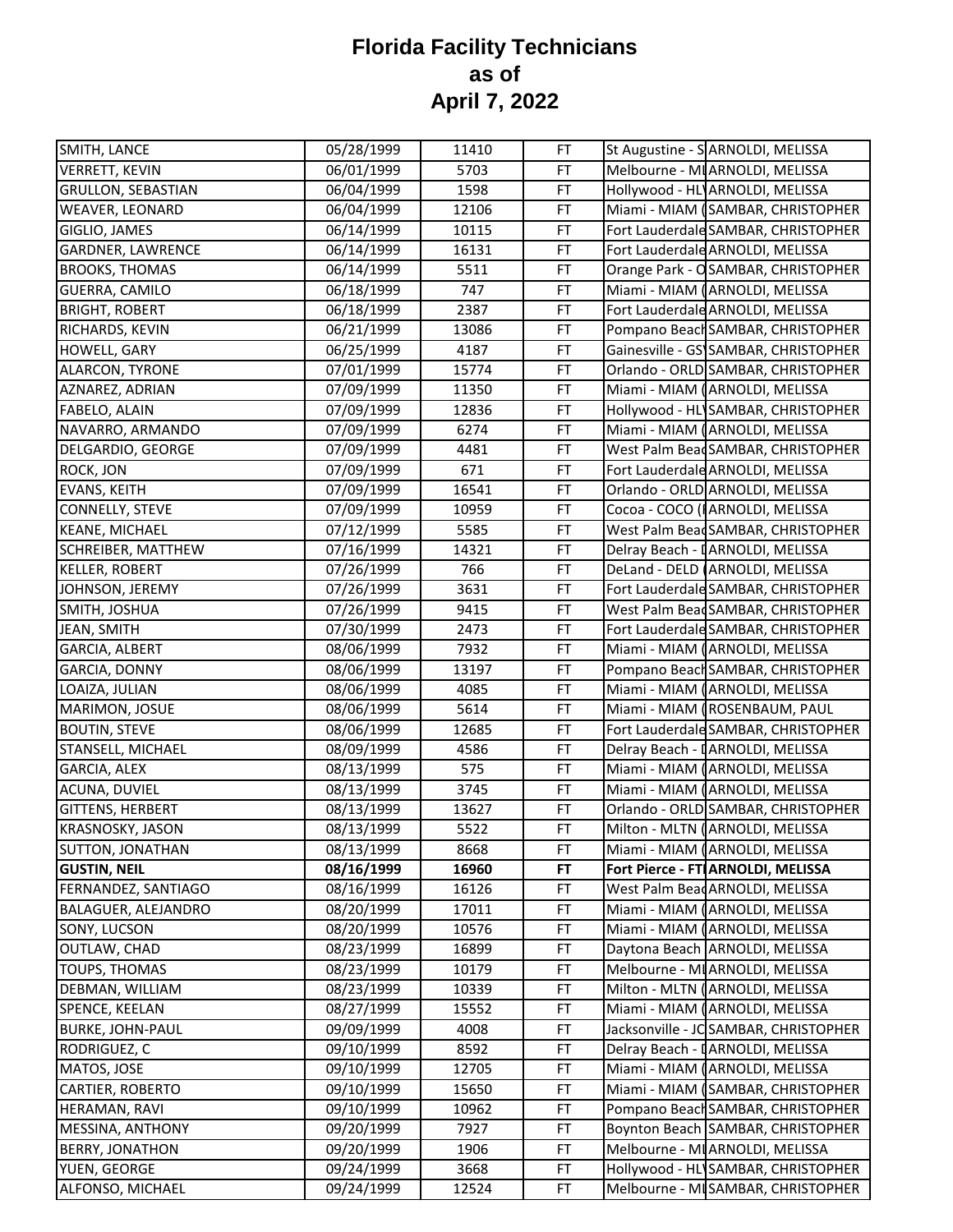| <b>BENGSTON, RYAN</b>        | 10/01/1999 | 2787  | FT        | West Palm Bead SAMBAR, CHRISTOPHER    |
|------------------------------|------------|-------|-----------|---------------------------------------|
| CASALES, MANUEL              | 10/03/1999 | 14894 | FT        | Miami - MIAM (ARNOLDI, MELISSA        |
| DELVAL, ARTURO               | 10/08/1999 | 12650 | FT        | Miami - MIAM (ARNOLDI, MELISSA        |
| MARUZZELLA, DOUGLAS          | 10/15/1999 | 9398  | FT        | Melbourne - MI ARNOLDI, MELISSA       |
| MENDOZA, JACOB               | 10/15/1999 | 14484 | FT        | Pompano Beach SAMBAR, CHRISTOPHER     |
| FRAZER, ROBERT               | 10/18/1999 | 10585 | FT        | West Palm Bead ARNOLDI, MELISSA       |
| HENDERSON, JOSEPH            | 10/29/1999 | 13571 | FT        | Pompano Beach SAMBAR, CHRISTOPHER     |
| CLARK, NATHAN                | 01/03/2000 | 1453  | FT        | Orlando - ORLD SAMBAR, CHRISTOPHER    |
| ELLIOTT, SEAN                | 01/03/2000 | 6496  | FT        | Brooksville - BK ARNOLDI, MELISSA     |
| RODRIGUEZ, GUILLERMO         | 01/07/2000 | 12196 | FT        | Miami - MIAM (ARNOLDI, MELISSA        |
| ALVAREZ, RICARDO             | 01/07/2000 | 7122  | FT        | Daytona Beach SAMBAR, CHRISTOPHER     |
| NAVARRO, RENE                | 01/07/2000 | 14641 | FT        | Miami - MIAM (ARNOLDI, MELISSA        |
| ESSERY, JAMES                | 01/10/2000 | 12205 | FT        | West Palm BeadSAMBAR, CHRISTOPHER     |
| KONG, ALFRED                 | 01/14/2000 | 8267  | FT        | Miami - MIAM (ARNOLDI, MELISSA        |
| SEOANE, JAVIER               | 01/14/2000 | 13301 | <b>FT</b> | Miami - MIAM (ARNOLDI, MELISSA        |
| <b>BARTON, RUSSELL</b>       | 01/17/2000 | 15666 | FT        | Cocoa - COCO (I ARNOLDI, MELISSA      |
| <b>BUONDELMONTE, JOSEPH</b>  | 01/21/2000 | 5476  | FT        | Orlando - ORLD SAMBAR, CHRISTOPHER    |
| WILSON, JAMES                | 01/21/2000 | 12263 | FT        | Hollywood - HL SAMBAR, CHRISTOPHER    |
| HOSEIN, ZAMEER               | 01/21/2000 | 7191  | FT        | Pompano Beach SAMBAR, CHRISTOPHER     |
| MCMILLAN, DARREN             | 01/24/2000 | 11108 | FT        | Pensacola - PNS ARNOLDI, MELISSA      |
| <b>ETIENNE, PHANOL</b>       | 01/28/2000 | 9018  | FT        | Vero Beach - VI ARNOLDI, MELISSA      |
| MARTIN, STEVEN               | 01/28/2000 | 6877  | FT        | Fort Lauderdale ARNOLDI, MELISSA      |
| <b>GRACE, TIMOTHY</b>        | 01/28/2000 | 9226  | FT        | Jacksonville - JC SAMBAR, CHRISTOPHER |
| <b>SMITH, DOUGLAS</b>        | 01/31/2000 | 13218 | FT        | Vero Beach - VI ARNOLDI, MELISSA      |
| <b>RENE, PATRICK</b>         | 02/04/2000 | 2820  | FT        | Hollywood - HL ARNOLDI, MELISSA       |
| <b>FIVECOAT, GERALD</b>      | 02/07/2000 | 4362  | FT        | Jensen Beach - ARNOLDI, MELISSA       |
| CABRERA, REY                 | 02/07/2000 | 1920  | FT        | Orlando - ORLD SAMBAR, CHRISTOPHER    |
| VILLARREAL, ENEDINO          | 02/11/2000 | 15605 | FT        | Melbourne - MI SAMBAR, CHRISTOPHER    |
| WILLIAMS, DERRICK            | 02/18/2000 | 9756  | FT        | Fort Lauderdale ARNOLDI, MELISSA      |
| RODRIGUEZ, LUIS              | 02/18/2000 | 2554  | FT        | Fort Lauderdale ARNOLDI, MELISSA      |
| NAPIERKOWSKI, ROBERT         | 02/21/2000 | 12654 | FT        | Orlando - ORLD SAMBAR, CHRISTOPHER    |
| O'SHEA, THOMAS               | 02/22/2000 | 871   | FT        | West Palm Bead SAMBAR, CHRISTOPHER    |
| RIOS, HECTOR                 | 02/25/2000 | 7472  | FT        | Hollywood - HL ARNOLDI, MELISSA       |
| JUECKSTOCK, CLAUDE           | 02/28/2000 | 4636  | FT        | Daytona Beach ARNOLDI, MELISSA        |
| GARCIA, EDGAR                | 03/03/2000 | 4267  | FT        | Pompano Beach ARNOLDI, MELISSA        |
| MAURER, JAMES                | 03/06/2000 | 8080  | FT        | Hollywood - HL SAMBAR, CHRISTOPHER    |
| MURRELL, RICHARD             | 03/06/2000 | 14181 | FT        | St Augustine - SARNOLDI, MELISSA      |
| THOMAS, ADRIAN               | 03/13/2000 | 16006 | FT        | Orange Park - OSAMBAR, CHRISTOPHER    |
| WOOD, GENNAMIN               | 03/13/2000 | 7539  | FT        | Sanford - SNFR ARNOLDI, MELISSA       |
| YOUNG, KERRY                 | 03/13/2000 | 292   | FT        | Vero Beach - VI ARNOLDI, MELISSA      |
| ANDERSON, JEFFREY            | 03/15/2000 | 12466 | FT        | Jacksonville - JC ARNOLDI, MELISSA    |
| WALTERS, ANTHONY             | 03/17/2000 | 3900  | FT        | Miami - MIAM (ARNOLDI, MELISSA        |
| PAYNE, LEONARD               | 03/20/2000 | 14379 | FT        | Fort Lauderdale ARNOLDI, MELISSA      |
| SAMTANI, LAL                 | 03/20/2000 | 2932  | FT        | Orlando - ORLD ARNOLDI, MELISSA       |
| UMANA, RAFAEL                | 03/20/2000 | 3235  | FT        | Miami - MIAM (SAMBAR, CHRISTOPHER     |
| COPPOLA, DEAN                | 03/27/2000 | 3510  | FT        | Sanford - SNFR ARNOLDI, MELISSA       |
| PARTLOW, PATRICK             | 03/27/2000 | 3309  | FT        | Orlando - ORLD SAMBAR, CHRISTOPHER    |
| SUPAN, ERIC                  | 04/03/2000 | 5862  | FT        | Jacksonville - JC ARNOLDI, MELISSA    |
| CADE, MARK                   | 04/10/2000 | 16820 | FT        | DeLand - DELD (ARNOLDI, MELISSA       |
| DENMARK, JOSHUA              | 04/17/2000 | 11938 | FT        | Jacksonville - JC ARNOLDI, MELISSA    |
| <b>THROCKMORTON, TIMOTHY</b> | 04/24/2000 | 10952 | FT        | Jensen Beach - SAMBAR, CHRISTOPHER    |
| YOUNG, ERIC                  | 05/01/2000 | 12504 | FT        | Dunnellon - DN ARNOLDI, MELISSA       |
| <b>BLACK, KENNETH</b>        | 05/01/2000 | 9994  | FT        | Orlando - ORLD SAMBAR, CHRISTOPHER    |
|                              |            |       |           |                                       |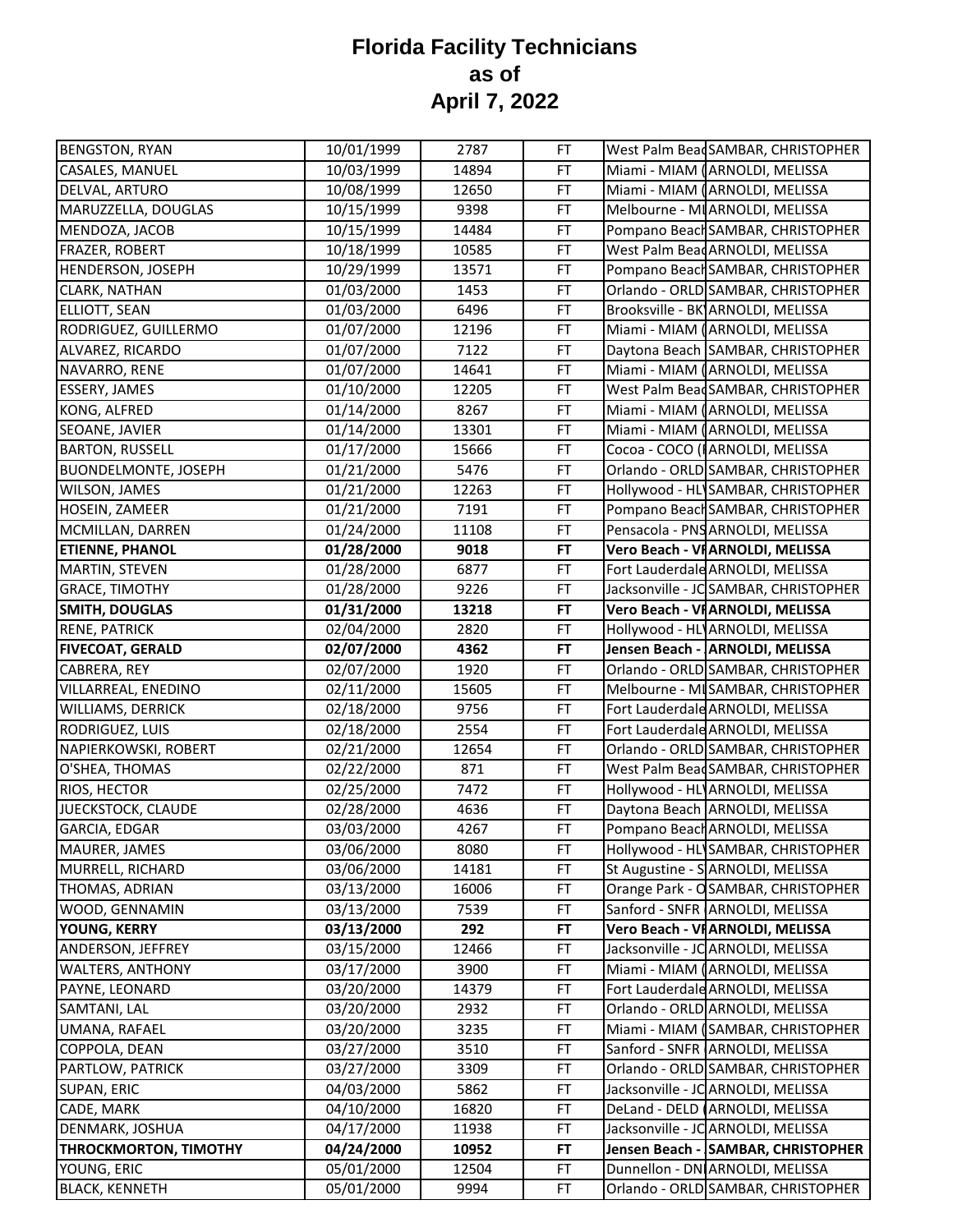| Pensacola - PNS ARNOLDI, MELISSA<br>16189<br>FT<br>05/08/2000<br>Orlando - ORLD SAMBAR, CHRISTOPHER<br>05/08/2000<br>57<br>FT<br>Fort Lauderdale SAMBAR, CHRISTOPHER<br>05/12/2000<br>16274<br>FT<br>Jacksonville Bea ARNOLDI, MELISSA<br>05/15/2000<br><b>FT</b><br>11454<br>West Palm Bead ARNOLDI, MELISSA<br>05/15/2000<br>13737<br>FT<br>MORGAN, KEVIN<br>Orlando - ORLD ARNOLDI, MELISSA<br>05/15/2000<br>2256<br>FT<br>West Palm Bead ARNOLDI, MELISSA<br>05/15/2000<br><b>FT</b><br>14551<br>05/15/2000<br>15297<br>Pompano Beach ARNOLDI, MELISSA<br>FT<br>Miami - MIAM (SAMBAR, CHRISTOPHER<br>05/19/2000<br>1168<br>FT<br>05/19/2000<br>632<br>FT<br>Pompano Beach ARNOLDI, MELISSA<br>Miami - MIAM (ARNOLDI, MELISSA<br>05/19/2000<br>7985<br>FT<br>Pensacola - PNS SAMBAR, CHRISTOPHER<br><b>FT</b><br>05/22/2000<br>4524<br>Jacksonville - JC ARNOLDI, MELISSA<br><b>FT</b><br>05/24/2000<br>4553<br><b>FT</b><br>Titusville - TTVL ARNOLDI, MELISSA<br>1296<br>05/30/2000<br>Orlando - ORLD ARNOLDI, MELISSA<br>05/30/2000<br>7451<br>FT<br>Jacksonville - JC SAMBAR, CHRISTOPHER<br>05/30/2000<br>8860<br>FT<br>Jacksonville - JC SAMBAR, CHRISTOPHER<br>FT<br>06/02/2000<br>11901<br>Fort Pierce - FT ARNOLDI, MELISSA<br>5110<br><b>FT</b><br>06/05/2000<br>EICHHORN, FREDERICK<br>Sanford - SNFR ARNOLDI, MELISSA<br>06/05/2000<br>13034<br>FT<br><b>GIAVATTO, PETER</b><br><b>FT</b><br>Delray Beach - IARNOLDI, MELISSA<br>06/12/2000<br>10512<br>JONES, TODD<br>Jacksonville - JC ARNOLDI, MELISSA<br>1388<br>FT<br>06/23/2000<br>SMITH, JAY<br>06/26/2000<br>15133<br>FT<br>Orlando - ORLD SAMBAR, CHRISTOPHER<br>SCHILL, JOHN<br>06/29/2000<br>14026<br>Titusville - TTVL ARNOLDI, MELISSA<br>FT<br>07/03/2000<br>17272<br>FT<br>DeLand - DELD (ARNOLDI, MELISSA<br>CLAY, JEAMES<br>WONG, PAU<br>07/07/2000<br>3072<br>Pompano Beach ARNOLDI, MELISSA<br>FT<br>CYRUS, JASON<br>FT<br>Sanford - SNFR SAMBAR, CHRISTOPHER<br>07/10/2000<br>3502<br><b>REYES, GREGORY</b><br>07/17/2000<br>15230<br><b>FT</b><br>Fort Pierce - FT ARNOLDI, MELISSA<br><b>BARKER, CHARLES</b><br>West Palm BeadSAMBAR, CHRISTOPHER<br>07/21/2000<br>5646<br>FT<br>11623<br><b>FT</b><br>Orlando - ORLD ARNOLDI, MELISSA<br>07/24/2000<br>Miami - MIAM (ARNOLDI, MELISSA<br>07/24/2000<br>15040<br>FT<br>Melbourne - MI SAMBAR, CHRISTOPHER<br>07/31/2000<br>FT<br>5066<br>MARCHETTI, DANTE<br>Hollywood - HL SAMBAR, CHRISTOPHER<br>08/04/2000<br>3612<br>FT<br>STRONG, DWANE<br>Pompano Beach SAMBAR, CHRISTOPHER<br>15079<br>FT<br>08/04/2000<br>PELEGRI, MIGUEL<br>08/04/2000<br>FT<br>Fort Lauderdale SAMBAR, CHRISTOPHER<br>16495<br><b>WHEELER, RONALD</b><br>08/05/2000<br>9195<br>FT<br>Miami - MIAM (ARNOLDI, MELISSA<br>TIMM, CURT<br>08/07/2000<br><b>FT</b><br>Pensacola - PNS ARNOLDI, MELISSA<br>12625<br>08/07/2000<br>10968<br>West Palm Bead SAMBAR, CHRISTOPHER<br><b>BYRNE, RICHARD</b><br>FT<br>08/14/2000<br>West Palm Bead ARNOLDI, MELISSA<br>SMITH, CHRISTOPHER<br>13715<br>FT<br>Miami - MIAM (ARNOLDI, MELISSA<br>PERMENTER, DAVID<br>08/18/2000<br>6458<br>FT<br>Miami - MIAM (ARNOLDI, MELISSA<br>ARNAUD, FRANCISCO<br>08/18/2000<br>9652<br>FT<br>KYGER, MICHAEL<br>08/18/2000<br>16024<br>FT<br>Pompano Beach SAMBAR, CHRISTOPHER<br>Eau Gallie - EGL ARNOLDI, MELISSA<br><b>KRIPPNER, ALLEN</b><br>08/21/2000<br>16787<br>FT<br>08/21/2000<br>FT<br>West Palm Bead ARNOLDI, MELISSA<br>COOK, BILLY<br>14132<br>08/30/2000<br>11204<br>Perrine - PRRN (ARNOLDI, MELISSA<br>PERDOMO, NERIO<br>FT<br>SILVA, DENNIS<br>09/08/2000<br>10704<br>FT<br>Miami - MIAM (ARNOLDI, MELISSA<br>09/11/2000<br>Pompano Beach ARNOLDI, MELISSA<br>INGRAO, THOMAS<br>9386<br>FT<br>LUMPKIN, AARON<br>Orange Park - OSAMBAR, CHRISTOPHER<br>09/18/2000<br>2872<br><b>FT</b><br>LIGHTSEY, CHARLENE<br>Jacksonville - JC ARNOLDI, MELISSA<br>09/18/2000<br>10038<br>FT<br>Jacksonville - JC SAMBAR, CHRISTOPHER<br>DIXON, MICHAEL<br>09/18/2000<br>4369<br><b>FT</b><br>09/19/2000<br>13071<br>West Palm Bead SAMBAR, CHRISTOPHER<br>MOSELEY, JAMES<br>FT<br>09/25/2000<br>10463<br>Orlando - ORLD SAMBAR, CHRISTOPHER<br><b>FIGUEROA, CARLOS</b><br>FT | FERRER, IVANHOE          | 05/05/2000 | 4153 | FT | Orlando - ORLD SAMBAR, CHRISTOPHER |
|------------------------------------------------------------------------------------------------------------------------------------------------------------------------------------------------------------------------------------------------------------------------------------------------------------------------------------------------------------------------------------------------------------------------------------------------------------------------------------------------------------------------------------------------------------------------------------------------------------------------------------------------------------------------------------------------------------------------------------------------------------------------------------------------------------------------------------------------------------------------------------------------------------------------------------------------------------------------------------------------------------------------------------------------------------------------------------------------------------------------------------------------------------------------------------------------------------------------------------------------------------------------------------------------------------------------------------------------------------------------------------------------------------------------------------------------------------------------------------------------------------------------------------------------------------------------------------------------------------------------------------------------------------------------------------------------------------------------------------------------------------------------------------------------------------------------------------------------------------------------------------------------------------------------------------------------------------------------------------------------------------------------------------------------------------------------------------------------------------------------------------------------------------------------------------------------------------------------------------------------------------------------------------------------------------------------------------------------------------------------------------------------------------------------------------------------------------------------------------------------------------------------------------------------------------------------------------------------------------------------------------------------------------------------------------------------------------------------------------------------------------------------------------------------------------------------------------------------------------------------------------------------------------------------------------------------------------------------------------------------------------------------------------------------------------------------------------------------------------------------------------------------------------------------------------------------------------------------------------------------------------------------------------------------------------------------------------------------------------------------------------------------------------------------------------------------------------------------------------------------------------------------------------------------------------------------------------------------------------------------------------------------------------------------------------------------------------------------------------------------------------------------------------------------------------------------------------------------------------------------------------------------------------------------------------------------------------------------------------------------------------------------------------------------------------------------------------------------------------------------------------------------------------------------|--------------------------|------------|------|----|------------------------------------|
|                                                                                                                                                                                                                                                                                                                                                                                                                                                                                                                                                                                                                                                                                                                                                                                                                                                                                                                                                                                                                                                                                                                                                                                                                                                                                                                                                                                                                                                                                                                                                                                                                                                                                                                                                                                                                                                                                                                                                                                                                                                                                                                                                                                                                                                                                                                                                                                                                                                                                                                                                                                                                                                                                                                                                                                                                                                                                                                                                                                                                                                                                                                                                                                                                                                                                                                                                                                                                                                                                                                                                                                                                                                                                                                                                                                                                                                                                                                                                                                                                                                                                                                                                                        | LINDSEY, HARVEY          |            |      |    |                                    |
|                                                                                                                                                                                                                                                                                                                                                                                                                                                                                                                                                                                                                                                                                                                                                                                                                                                                                                                                                                                                                                                                                                                                                                                                                                                                                                                                                                                                                                                                                                                                                                                                                                                                                                                                                                                                                                                                                                                                                                                                                                                                                                                                                                                                                                                                                                                                                                                                                                                                                                                                                                                                                                                                                                                                                                                                                                                                                                                                                                                                                                                                                                                                                                                                                                                                                                                                                                                                                                                                                                                                                                                                                                                                                                                                                                                                                                                                                                                                                                                                                                                                                                                                                                        | GOKOOL, RAVI             |            |      |    |                                    |
|                                                                                                                                                                                                                                                                                                                                                                                                                                                                                                                                                                                                                                                                                                                                                                                                                                                                                                                                                                                                                                                                                                                                                                                                                                                                                                                                                                                                                                                                                                                                                                                                                                                                                                                                                                                                                                                                                                                                                                                                                                                                                                                                                                                                                                                                                                                                                                                                                                                                                                                                                                                                                                                                                                                                                                                                                                                                                                                                                                                                                                                                                                                                                                                                                                                                                                                                                                                                                                                                                                                                                                                                                                                                                                                                                                                                                                                                                                                                                                                                                                                                                                                                                                        | URBAEZ, EDWARD           |            |      |    |                                    |
|                                                                                                                                                                                                                                                                                                                                                                                                                                                                                                                                                                                                                                                                                                                                                                                                                                                                                                                                                                                                                                                                                                                                                                                                                                                                                                                                                                                                                                                                                                                                                                                                                                                                                                                                                                                                                                                                                                                                                                                                                                                                                                                                                                                                                                                                                                                                                                                                                                                                                                                                                                                                                                                                                                                                                                                                                                                                                                                                                                                                                                                                                                                                                                                                                                                                                                                                                                                                                                                                                                                                                                                                                                                                                                                                                                                                                                                                                                                                                                                                                                                                                                                                                                        | WILLIAMSON, DEREK        |            |      |    |                                    |
|                                                                                                                                                                                                                                                                                                                                                                                                                                                                                                                                                                                                                                                                                                                                                                                                                                                                                                                                                                                                                                                                                                                                                                                                                                                                                                                                                                                                                                                                                                                                                                                                                                                                                                                                                                                                                                                                                                                                                                                                                                                                                                                                                                                                                                                                                                                                                                                                                                                                                                                                                                                                                                                                                                                                                                                                                                                                                                                                                                                                                                                                                                                                                                                                                                                                                                                                                                                                                                                                                                                                                                                                                                                                                                                                                                                                                                                                                                                                                                                                                                                                                                                                                                        | MARTIN, JOHN             |            |      |    |                                    |
|                                                                                                                                                                                                                                                                                                                                                                                                                                                                                                                                                                                                                                                                                                                                                                                                                                                                                                                                                                                                                                                                                                                                                                                                                                                                                                                                                                                                                                                                                                                                                                                                                                                                                                                                                                                                                                                                                                                                                                                                                                                                                                                                                                                                                                                                                                                                                                                                                                                                                                                                                                                                                                                                                                                                                                                                                                                                                                                                                                                                                                                                                                                                                                                                                                                                                                                                                                                                                                                                                                                                                                                                                                                                                                                                                                                                                                                                                                                                                                                                                                                                                                                                                                        |                          |            |      |    |                                    |
|                                                                                                                                                                                                                                                                                                                                                                                                                                                                                                                                                                                                                                                                                                                                                                                                                                                                                                                                                                                                                                                                                                                                                                                                                                                                                                                                                                                                                                                                                                                                                                                                                                                                                                                                                                                                                                                                                                                                                                                                                                                                                                                                                                                                                                                                                                                                                                                                                                                                                                                                                                                                                                                                                                                                                                                                                                                                                                                                                                                                                                                                                                                                                                                                                                                                                                                                                                                                                                                                                                                                                                                                                                                                                                                                                                                                                                                                                                                                                                                                                                                                                                                                                                        | MCOGG, LEROY             |            |      |    |                                    |
|                                                                                                                                                                                                                                                                                                                                                                                                                                                                                                                                                                                                                                                                                                                                                                                                                                                                                                                                                                                                                                                                                                                                                                                                                                                                                                                                                                                                                                                                                                                                                                                                                                                                                                                                                                                                                                                                                                                                                                                                                                                                                                                                                                                                                                                                                                                                                                                                                                                                                                                                                                                                                                                                                                                                                                                                                                                                                                                                                                                                                                                                                                                                                                                                                                                                                                                                                                                                                                                                                                                                                                                                                                                                                                                                                                                                                                                                                                                                                                                                                                                                                                                                                                        | ROWE, SCOTT              |            |      |    |                                    |
|                                                                                                                                                                                                                                                                                                                                                                                                                                                                                                                                                                                                                                                                                                                                                                                                                                                                                                                                                                                                                                                                                                                                                                                                                                                                                                                                                                                                                                                                                                                                                                                                                                                                                                                                                                                                                                                                                                                                                                                                                                                                                                                                                                                                                                                                                                                                                                                                                                                                                                                                                                                                                                                                                                                                                                                                                                                                                                                                                                                                                                                                                                                                                                                                                                                                                                                                                                                                                                                                                                                                                                                                                                                                                                                                                                                                                                                                                                                                                                                                                                                                                                                                                                        | RAMIREZ, GIRALDO         |            |      |    |                                    |
|                                                                                                                                                                                                                                                                                                                                                                                                                                                                                                                                                                                                                                                                                                                                                                                                                                                                                                                                                                                                                                                                                                                                                                                                                                                                                                                                                                                                                                                                                                                                                                                                                                                                                                                                                                                                                                                                                                                                                                                                                                                                                                                                                                                                                                                                                                                                                                                                                                                                                                                                                                                                                                                                                                                                                                                                                                                                                                                                                                                                                                                                                                                                                                                                                                                                                                                                                                                                                                                                                                                                                                                                                                                                                                                                                                                                                                                                                                                                                                                                                                                                                                                                                                        | ANDERSON, MARK           |            |      |    |                                    |
|                                                                                                                                                                                                                                                                                                                                                                                                                                                                                                                                                                                                                                                                                                                                                                                                                                                                                                                                                                                                                                                                                                                                                                                                                                                                                                                                                                                                                                                                                                                                                                                                                                                                                                                                                                                                                                                                                                                                                                                                                                                                                                                                                                                                                                                                                                                                                                                                                                                                                                                                                                                                                                                                                                                                                                                                                                                                                                                                                                                                                                                                                                                                                                                                                                                                                                                                                                                                                                                                                                                                                                                                                                                                                                                                                                                                                                                                                                                                                                                                                                                                                                                                                                        | WALLACE, MARKIVON        |            |      |    |                                    |
|                                                                                                                                                                                                                                                                                                                                                                                                                                                                                                                                                                                                                                                                                                                                                                                                                                                                                                                                                                                                                                                                                                                                                                                                                                                                                                                                                                                                                                                                                                                                                                                                                                                                                                                                                                                                                                                                                                                                                                                                                                                                                                                                                                                                                                                                                                                                                                                                                                                                                                                                                                                                                                                                                                                                                                                                                                                                                                                                                                                                                                                                                                                                                                                                                                                                                                                                                                                                                                                                                                                                                                                                                                                                                                                                                                                                                                                                                                                                                                                                                                                                                                                                                                        | MCGEE, DANIEL            |            |      |    |                                    |
|                                                                                                                                                                                                                                                                                                                                                                                                                                                                                                                                                                                                                                                                                                                                                                                                                                                                                                                                                                                                                                                                                                                                                                                                                                                                                                                                                                                                                                                                                                                                                                                                                                                                                                                                                                                                                                                                                                                                                                                                                                                                                                                                                                                                                                                                                                                                                                                                                                                                                                                                                                                                                                                                                                                                                                                                                                                                                                                                                                                                                                                                                                                                                                                                                                                                                                                                                                                                                                                                                                                                                                                                                                                                                                                                                                                                                                                                                                                                                                                                                                                                                                                                                                        | PADGETT, MATTHEW         |            |      |    |                                    |
|                                                                                                                                                                                                                                                                                                                                                                                                                                                                                                                                                                                                                                                                                                                                                                                                                                                                                                                                                                                                                                                                                                                                                                                                                                                                                                                                                                                                                                                                                                                                                                                                                                                                                                                                                                                                                                                                                                                                                                                                                                                                                                                                                                                                                                                                                                                                                                                                                                                                                                                                                                                                                                                                                                                                                                                                                                                                                                                                                                                                                                                                                                                                                                                                                                                                                                                                                                                                                                                                                                                                                                                                                                                                                                                                                                                                                                                                                                                                                                                                                                                                                                                                                                        | SIDOTI, FRANK            |            |      |    |                                    |
|                                                                                                                                                                                                                                                                                                                                                                                                                                                                                                                                                                                                                                                                                                                                                                                                                                                                                                                                                                                                                                                                                                                                                                                                                                                                                                                                                                                                                                                                                                                                                                                                                                                                                                                                                                                                                                                                                                                                                                                                                                                                                                                                                                                                                                                                                                                                                                                                                                                                                                                                                                                                                                                                                                                                                                                                                                                                                                                                                                                                                                                                                                                                                                                                                                                                                                                                                                                                                                                                                                                                                                                                                                                                                                                                                                                                                                                                                                                                                                                                                                                                                                                                                                        | HARMON, KEITH            |            |      |    |                                    |
|                                                                                                                                                                                                                                                                                                                                                                                                                                                                                                                                                                                                                                                                                                                                                                                                                                                                                                                                                                                                                                                                                                                                                                                                                                                                                                                                                                                                                                                                                                                                                                                                                                                                                                                                                                                                                                                                                                                                                                                                                                                                                                                                                                                                                                                                                                                                                                                                                                                                                                                                                                                                                                                                                                                                                                                                                                                                                                                                                                                                                                                                                                                                                                                                                                                                                                                                                                                                                                                                                                                                                                                                                                                                                                                                                                                                                                                                                                                                                                                                                                                                                                                                                                        | MAGUIRE, JOHN            |            |      |    |                                    |
|                                                                                                                                                                                                                                                                                                                                                                                                                                                                                                                                                                                                                                                                                                                                                                                                                                                                                                                                                                                                                                                                                                                                                                                                                                                                                                                                                                                                                                                                                                                                                                                                                                                                                                                                                                                                                                                                                                                                                                                                                                                                                                                                                                                                                                                                                                                                                                                                                                                                                                                                                                                                                                                                                                                                                                                                                                                                                                                                                                                                                                                                                                                                                                                                                                                                                                                                                                                                                                                                                                                                                                                                                                                                                                                                                                                                                                                                                                                                                                                                                                                                                                                                                                        | ANDERSON, MICHAEL        |            |      |    |                                    |
|                                                                                                                                                                                                                                                                                                                                                                                                                                                                                                                                                                                                                                                                                                                                                                                                                                                                                                                                                                                                                                                                                                                                                                                                                                                                                                                                                                                                                                                                                                                                                                                                                                                                                                                                                                                                                                                                                                                                                                                                                                                                                                                                                                                                                                                                                                                                                                                                                                                                                                                                                                                                                                                                                                                                                                                                                                                                                                                                                                                                                                                                                                                                                                                                                                                                                                                                                                                                                                                                                                                                                                                                                                                                                                                                                                                                                                                                                                                                                                                                                                                                                                                                                                        | <b>MURRAY, DYLAN</b>     |            |      |    |                                    |
|                                                                                                                                                                                                                                                                                                                                                                                                                                                                                                                                                                                                                                                                                                                                                                                                                                                                                                                                                                                                                                                                                                                                                                                                                                                                                                                                                                                                                                                                                                                                                                                                                                                                                                                                                                                                                                                                                                                                                                                                                                                                                                                                                                                                                                                                                                                                                                                                                                                                                                                                                                                                                                                                                                                                                                                                                                                                                                                                                                                                                                                                                                                                                                                                                                                                                                                                                                                                                                                                                                                                                                                                                                                                                                                                                                                                                                                                                                                                                                                                                                                                                                                                                                        |                          |            |      |    |                                    |
|                                                                                                                                                                                                                                                                                                                                                                                                                                                                                                                                                                                                                                                                                                                                                                                                                                                                                                                                                                                                                                                                                                                                                                                                                                                                                                                                                                                                                                                                                                                                                                                                                                                                                                                                                                                                                                                                                                                                                                                                                                                                                                                                                                                                                                                                                                                                                                                                                                                                                                                                                                                                                                                                                                                                                                                                                                                                                                                                                                                                                                                                                                                                                                                                                                                                                                                                                                                                                                                                                                                                                                                                                                                                                                                                                                                                                                                                                                                                                                                                                                                                                                                                                                        |                          |            |      |    |                                    |
|                                                                                                                                                                                                                                                                                                                                                                                                                                                                                                                                                                                                                                                                                                                                                                                                                                                                                                                                                                                                                                                                                                                                                                                                                                                                                                                                                                                                                                                                                                                                                                                                                                                                                                                                                                                                                                                                                                                                                                                                                                                                                                                                                                                                                                                                                                                                                                                                                                                                                                                                                                                                                                                                                                                                                                                                                                                                                                                                                                                                                                                                                                                                                                                                                                                                                                                                                                                                                                                                                                                                                                                                                                                                                                                                                                                                                                                                                                                                                                                                                                                                                                                                                                        |                          |            |      |    |                                    |
|                                                                                                                                                                                                                                                                                                                                                                                                                                                                                                                                                                                                                                                                                                                                                                                                                                                                                                                                                                                                                                                                                                                                                                                                                                                                                                                                                                                                                                                                                                                                                                                                                                                                                                                                                                                                                                                                                                                                                                                                                                                                                                                                                                                                                                                                                                                                                                                                                                                                                                                                                                                                                                                                                                                                                                                                                                                                                                                                                                                                                                                                                                                                                                                                                                                                                                                                                                                                                                                                                                                                                                                                                                                                                                                                                                                                                                                                                                                                                                                                                                                                                                                                                                        |                          |            |      |    |                                    |
|                                                                                                                                                                                                                                                                                                                                                                                                                                                                                                                                                                                                                                                                                                                                                                                                                                                                                                                                                                                                                                                                                                                                                                                                                                                                                                                                                                                                                                                                                                                                                                                                                                                                                                                                                                                                                                                                                                                                                                                                                                                                                                                                                                                                                                                                                                                                                                                                                                                                                                                                                                                                                                                                                                                                                                                                                                                                                                                                                                                                                                                                                                                                                                                                                                                                                                                                                                                                                                                                                                                                                                                                                                                                                                                                                                                                                                                                                                                                                                                                                                                                                                                                                                        |                          |            |      |    |                                    |
|                                                                                                                                                                                                                                                                                                                                                                                                                                                                                                                                                                                                                                                                                                                                                                                                                                                                                                                                                                                                                                                                                                                                                                                                                                                                                                                                                                                                                                                                                                                                                                                                                                                                                                                                                                                                                                                                                                                                                                                                                                                                                                                                                                                                                                                                                                                                                                                                                                                                                                                                                                                                                                                                                                                                                                                                                                                                                                                                                                                                                                                                                                                                                                                                                                                                                                                                                                                                                                                                                                                                                                                                                                                                                                                                                                                                                                                                                                                                                                                                                                                                                                                                                                        |                          |            |      |    |                                    |
|                                                                                                                                                                                                                                                                                                                                                                                                                                                                                                                                                                                                                                                                                                                                                                                                                                                                                                                                                                                                                                                                                                                                                                                                                                                                                                                                                                                                                                                                                                                                                                                                                                                                                                                                                                                                                                                                                                                                                                                                                                                                                                                                                                                                                                                                                                                                                                                                                                                                                                                                                                                                                                                                                                                                                                                                                                                                                                                                                                                                                                                                                                                                                                                                                                                                                                                                                                                                                                                                                                                                                                                                                                                                                                                                                                                                                                                                                                                                                                                                                                                                                                                                                                        |                          |            |      |    |                                    |
|                                                                                                                                                                                                                                                                                                                                                                                                                                                                                                                                                                                                                                                                                                                                                                                                                                                                                                                                                                                                                                                                                                                                                                                                                                                                                                                                                                                                                                                                                                                                                                                                                                                                                                                                                                                                                                                                                                                                                                                                                                                                                                                                                                                                                                                                                                                                                                                                                                                                                                                                                                                                                                                                                                                                                                                                                                                                                                                                                                                                                                                                                                                                                                                                                                                                                                                                                                                                                                                                                                                                                                                                                                                                                                                                                                                                                                                                                                                                                                                                                                                                                                                                                                        |                          |            |      |    |                                    |
|                                                                                                                                                                                                                                                                                                                                                                                                                                                                                                                                                                                                                                                                                                                                                                                                                                                                                                                                                                                                                                                                                                                                                                                                                                                                                                                                                                                                                                                                                                                                                                                                                                                                                                                                                                                                                                                                                                                                                                                                                                                                                                                                                                                                                                                                                                                                                                                                                                                                                                                                                                                                                                                                                                                                                                                                                                                                                                                                                                                                                                                                                                                                                                                                                                                                                                                                                                                                                                                                                                                                                                                                                                                                                                                                                                                                                                                                                                                                                                                                                                                                                                                                                                        |                          |            |      |    |                                    |
|                                                                                                                                                                                                                                                                                                                                                                                                                                                                                                                                                                                                                                                                                                                                                                                                                                                                                                                                                                                                                                                                                                                                                                                                                                                                                                                                                                                                                                                                                                                                                                                                                                                                                                                                                                                                                                                                                                                                                                                                                                                                                                                                                                                                                                                                                                                                                                                                                                                                                                                                                                                                                                                                                                                                                                                                                                                                                                                                                                                                                                                                                                                                                                                                                                                                                                                                                                                                                                                                                                                                                                                                                                                                                                                                                                                                                                                                                                                                                                                                                                                                                                                                                                        |                          |            |      |    |                                    |
|                                                                                                                                                                                                                                                                                                                                                                                                                                                                                                                                                                                                                                                                                                                                                                                                                                                                                                                                                                                                                                                                                                                                                                                                                                                                                                                                                                                                                                                                                                                                                                                                                                                                                                                                                                                                                                                                                                                                                                                                                                                                                                                                                                                                                                                                                                                                                                                                                                                                                                                                                                                                                                                                                                                                                                                                                                                                                                                                                                                                                                                                                                                                                                                                                                                                                                                                                                                                                                                                                                                                                                                                                                                                                                                                                                                                                                                                                                                                                                                                                                                                                                                                                                        | <b>BOULNOIS, PHILLIP</b> |            |      |    |                                    |
|                                                                                                                                                                                                                                                                                                                                                                                                                                                                                                                                                                                                                                                                                                                                                                                                                                                                                                                                                                                                                                                                                                                                                                                                                                                                                                                                                                                                                                                                                                                                                                                                                                                                                                                                                                                                                                                                                                                                                                                                                                                                                                                                                                                                                                                                                                                                                                                                                                                                                                                                                                                                                                                                                                                                                                                                                                                                                                                                                                                                                                                                                                                                                                                                                                                                                                                                                                                                                                                                                                                                                                                                                                                                                                                                                                                                                                                                                                                                                                                                                                                                                                                                                                        | <b>BIGGERS, TOMONTE'</b> |            |      |    |                                    |
|                                                                                                                                                                                                                                                                                                                                                                                                                                                                                                                                                                                                                                                                                                                                                                                                                                                                                                                                                                                                                                                                                                                                                                                                                                                                                                                                                                                                                                                                                                                                                                                                                                                                                                                                                                                                                                                                                                                                                                                                                                                                                                                                                                                                                                                                                                                                                                                                                                                                                                                                                                                                                                                                                                                                                                                                                                                                                                                                                                                                                                                                                                                                                                                                                                                                                                                                                                                                                                                                                                                                                                                                                                                                                                                                                                                                                                                                                                                                                                                                                                                                                                                                                                        | <b>GRIFFIN, RICHARD</b>  |            |      |    |                                    |
|                                                                                                                                                                                                                                                                                                                                                                                                                                                                                                                                                                                                                                                                                                                                                                                                                                                                                                                                                                                                                                                                                                                                                                                                                                                                                                                                                                                                                                                                                                                                                                                                                                                                                                                                                                                                                                                                                                                                                                                                                                                                                                                                                                                                                                                                                                                                                                                                                                                                                                                                                                                                                                                                                                                                                                                                                                                                                                                                                                                                                                                                                                                                                                                                                                                                                                                                                                                                                                                                                                                                                                                                                                                                                                                                                                                                                                                                                                                                                                                                                                                                                                                                                                        |                          |            |      |    |                                    |
|                                                                                                                                                                                                                                                                                                                                                                                                                                                                                                                                                                                                                                                                                                                                                                                                                                                                                                                                                                                                                                                                                                                                                                                                                                                                                                                                                                                                                                                                                                                                                                                                                                                                                                                                                                                                                                                                                                                                                                                                                                                                                                                                                                                                                                                                                                                                                                                                                                                                                                                                                                                                                                                                                                                                                                                                                                                                                                                                                                                                                                                                                                                                                                                                                                                                                                                                                                                                                                                                                                                                                                                                                                                                                                                                                                                                                                                                                                                                                                                                                                                                                                                                                                        |                          |            |      |    |                                    |
|                                                                                                                                                                                                                                                                                                                                                                                                                                                                                                                                                                                                                                                                                                                                                                                                                                                                                                                                                                                                                                                                                                                                                                                                                                                                                                                                                                                                                                                                                                                                                                                                                                                                                                                                                                                                                                                                                                                                                                                                                                                                                                                                                                                                                                                                                                                                                                                                                                                                                                                                                                                                                                                                                                                                                                                                                                                                                                                                                                                                                                                                                                                                                                                                                                                                                                                                                                                                                                                                                                                                                                                                                                                                                                                                                                                                                                                                                                                                                                                                                                                                                                                                                                        |                          |            |      |    |                                    |
|                                                                                                                                                                                                                                                                                                                                                                                                                                                                                                                                                                                                                                                                                                                                                                                                                                                                                                                                                                                                                                                                                                                                                                                                                                                                                                                                                                                                                                                                                                                                                                                                                                                                                                                                                                                                                                                                                                                                                                                                                                                                                                                                                                                                                                                                                                                                                                                                                                                                                                                                                                                                                                                                                                                                                                                                                                                                                                                                                                                                                                                                                                                                                                                                                                                                                                                                                                                                                                                                                                                                                                                                                                                                                                                                                                                                                                                                                                                                                                                                                                                                                                                                                                        |                          |            |      |    |                                    |
|                                                                                                                                                                                                                                                                                                                                                                                                                                                                                                                                                                                                                                                                                                                                                                                                                                                                                                                                                                                                                                                                                                                                                                                                                                                                                                                                                                                                                                                                                                                                                                                                                                                                                                                                                                                                                                                                                                                                                                                                                                                                                                                                                                                                                                                                                                                                                                                                                                                                                                                                                                                                                                                                                                                                                                                                                                                                                                                                                                                                                                                                                                                                                                                                                                                                                                                                                                                                                                                                                                                                                                                                                                                                                                                                                                                                                                                                                                                                                                                                                                                                                                                                                                        |                          |            |      |    |                                    |
|                                                                                                                                                                                                                                                                                                                                                                                                                                                                                                                                                                                                                                                                                                                                                                                                                                                                                                                                                                                                                                                                                                                                                                                                                                                                                                                                                                                                                                                                                                                                                                                                                                                                                                                                                                                                                                                                                                                                                                                                                                                                                                                                                                                                                                                                                                                                                                                                                                                                                                                                                                                                                                                                                                                                                                                                                                                                                                                                                                                                                                                                                                                                                                                                                                                                                                                                                                                                                                                                                                                                                                                                                                                                                                                                                                                                                                                                                                                                                                                                                                                                                                                                                                        |                          |            |      |    |                                    |
|                                                                                                                                                                                                                                                                                                                                                                                                                                                                                                                                                                                                                                                                                                                                                                                                                                                                                                                                                                                                                                                                                                                                                                                                                                                                                                                                                                                                                                                                                                                                                                                                                                                                                                                                                                                                                                                                                                                                                                                                                                                                                                                                                                                                                                                                                                                                                                                                                                                                                                                                                                                                                                                                                                                                                                                                                                                                                                                                                                                                                                                                                                                                                                                                                                                                                                                                                                                                                                                                                                                                                                                                                                                                                                                                                                                                                                                                                                                                                                                                                                                                                                                                                                        |                          |            |      |    |                                    |
|                                                                                                                                                                                                                                                                                                                                                                                                                                                                                                                                                                                                                                                                                                                                                                                                                                                                                                                                                                                                                                                                                                                                                                                                                                                                                                                                                                                                                                                                                                                                                                                                                                                                                                                                                                                                                                                                                                                                                                                                                                                                                                                                                                                                                                                                                                                                                                                                                                                                                                                                                                                                                                                                                                                                                                                                                                                                                                                                                                                                                                                                                                                                                                                                                                                                                                                                                                                                                                                                                                                                                                                                                                                                                                                                                                                                                                                                                                                                                                                                                                                                                                                                                                        |                          |            |      |    |                                    |
|                                                                                                                                                                                                                                                                                                                                                                                                                                                                                                                                                                                                                                                                                                                                                                                                                                                                                                                                                                                                                                                                                                                                                                                                                                                                                                                                                                                                                                                                                                                                                                                                                                                                                                                                                                                                                                                                                                                                                                                                                                                                                                                                                                                                                                                                                                                                                                                                                                                                                                                                                                                                                                                                                                                                                                                                                                                                                                                                                                                                                                                                                                                                                                                                                                                                                                                                                                                                                                                                                                                                                                                                                                                                                                                                                                                                                                                                                                                                                                                                                                                                                                                                                                        |                          |            |      |    |                                    |
|                                                                                                                                                                                                                                                                                                                                                                                                                                                                                                                                                                                                                                                                                                                                                                                                                                                                                                                                                                                                                                                                                                                                                                                                                                                                                                                                                                                                                                                                                                                                                                                                                                                                                                                                                                                                                                                                                                                                                                                                                                                                                                                                                                                                                                                                                                                                                                                                                                                                                                                                                                                                                                                                                                                                                                                                                                                                                                                                                                                                                                                                                                                                                                                                                                                                                                                                                                                                                                                                                                                                                                                                                                                                                                                                                                                                                                                                                                                                                                                                                                                                                                                                                                        |                          |            |      |    |                                    |
|                                                                                                                                                                                                                                                                                                                                                                                                                                                                                                                                                                                                                                                                                                                                                                                                                                                                                                                                                                                                                                                                                                                                                                                                                                                                                                                                                                                                                                                                                                                                                                                                                                                                                                                                                                                                                                                                                                                                                                                                                                                                                                                                                                                                                                                                                                                                                                                                                                                                                                                                                                                                                                                                                                                                                                                                                                                                                                                                                                                                                                                                                                                                                                                                                                                                                                                                                                                                                                                                                                                                                                                                                                                                                                                                                                                                                                                                                                                                                                                                                                                                                                                                                                        |                          |            |      |    |                                    |
|                                                                                                                                                                                                                                                                                                                                                                                                                                                                                                                                                                                                                                                                                                                                                                                                                                                                                                                                                                                                                                                                                                                                                                                                                                                                                                                                                                                                                                                                                                                                                                                                                                                                                                                                                                                                                                                                                                                                                                                                                                                                                                                                                                                                                                                                                                                                                                                                                                                                                                                                                                                                                                                                                                                                                                                                                                                                                                                                                                                                                                                                                                                                                                                                                                                                                                                                                                                                                                                                                                                                                                                                                                                                                                                                                                                                                                                                                                                                                                                                                                                                                                                                                                        |                          |            |      |    |                                    |
|                                                                                                                                                                                                                                                                                                                                                                                                                                                                                                                                                                                                                                                                                                                                                                                                                                                                                                                                                                                                                                                                                                                                                                                                                                                                                                                                                                                                                                                                                                                                                                                                                                                                                                                                                                                                                                                                                                                                                                                                                                                                                                                                                                                                                                                                                                                                                                                                                                                                                                                                                                                                                                                                                                                                                                                                                                                                                                                                                                                                                                                                                                                                                                                                                                                                                                                                                                                                                                                                                                                                                                                                                                                                                                                                                                                                                                                                                                                                                                                                                                                                                                                                                                        |                          |            |      |    |                                    |
|                                                                                                                                                                                                                                                                                                                                                                                                                                                                                                                                                                                                                                                                                                                                                                                                                                                                                                                                                                                                                                                                                                                                                                                                                                                                                                                                                                                                                                                                                                                                                                                                                                                                                                                                                                                                                                                                                                                                                                                                                                                                                                                                                                                                                                                                                                                                                                                                                                                                                                                                                                                                                                                                                                                                                                                                                                                                                                                                                                                                                                                                                                                                                                                                                                                                                                                                                                                                                                                                                                                                                                                                                                                                                                                                                                                                                                                                                                                                                                                                                                                                                                                                                                        |                          |            |      |    |                                    |
|                                                                                                                                                                                                                                                                                                                                                                                                                                                                                                                                                                                                                                                                                                                                                                                                                                                                                                                                                                                                                                                                                                                                                                                                                                                                                                                                                                                                                                                                                                                                                                                                                                                                                                                                                                                                                                                                                                                                                                                                                                                                                                                                                                                                                                                                                                                                                                                                                                                                                                                                                                                                                                                                                                                                                                                                                                                                                                                                                                                                                                                                                                                                                                                                                                                                                                                                                                                                                                                                                                                                                                                                                                                                                                                                                                                                                                                                                                                                                                                                                                                                                                                                                                        |                          |            |      |    |                                    |
|                                                                                                                                                                                                                                                                                                                                                                                                                                                                                                                                                                                                                                                                                                                                                                                                                                                                                                                                                                                                                                                                                                                                                                                                                                                                                                                                                                                                                                                                                                                                                                                                                                                                                                                                                                                                                                                                                                                                                                                                                                                                                                                                                                                                                                                                                                                                                                                                                                                                                                                                                                                                                                                                                                                                                                                                                                                                                                                                                                                                                                                                                                                                                                                                                                                                                                                                                                                                                                                                                                                                                                                                                                                                                                                                                                                                                                                                                                                                                                                                                                                                                                                                                                        |                          |            |      |    |                                    |
|                                                                                                                                                                                                                                                                                                                                                                                                                                                                                                                                                                                                                                                                                                                                                                                                                                                                                                                                                                                                                                                                                                                                                                                                                                                                                                                                                                                                                                                                                                                                                                                                                                                                                                                                                                                                                                                                                                                                                                                                                                                                                                                                                                                                                                                                                                                                                                                                                                                                                                                                                                                                                                                                                                                                                                                                                                                                                                                                                                                                                                                                                                                                                                                                                                                                                                                                                                                                                                                                                                                                                                                                                                                                                                                                                                                                                                                                                                                                                                                                                                                                                                                                                                        |                          |            |      |    |                                    |
|                                                                                                                                                                                                                                                                                                                                                                                                                                                                                                                                                                                                                                                                                                                                                                                                                                                                                                                                                                                                                                                                                                                                                                                                                                                                                                                                                                                                                                                                                                                                                                                                                                                                                                                                                                                                                                                                                                                                                                                                                                                                                                                                                                                                                                                                                                                                                                                                                                                                                                                                                                                                                                                                                                                                                                                                                                                                                                                                                                                                                                                                                                                                                                                                                                                                                                                                                                                                                                                                                                                                                                                                                                                                                                                                                                                                                                                                                                                                                                                                                                                                                                                                                                        |                          |            |      |    |                                    |
|                                                                                                                                                                                                                                                                                                                                                                                                                                                                                                                                                                                                                                                                                                                                                                                                                                                                                                                                                                                                                                                                                                                                                                                                                                                                                                                                                                                                                                                                                                                                                                                                                                                                                                                                                                                                                                                                                                                                                                                                                                                                                                                                                                                                                                                                                                                                                                                                                                                                                                                                                                                                                                                                                                                                                                                                                                                                                                                                                                                                                                                                                                                                                                                                                                                                                                                                                                                                                                                                                                                                                                                                                                                                                                                                                                                                                                                                                                                                                                                                                                                                                                                                                                        |                          |            |      |    |                                    |
|                                                                                                                                                                                                                                                                                                                                                                                                                                                                                                                                                                                                                                                                                                                                                                                                                                                                                                                                                                                                                                                                                                                                                                                                                                                                                                                                                                                                                                                                                                                                                                                                                                                                                                                                                                                                                                                                                                                                                                                                                                                                                                                                                                                                                                                                                                                                                                                                                                                                                                                                                                                                                                                                                                                                                                                                                                                                                                                                                                                                                                                                                                                                                                                                                                                                                                                                                                                                                                                                                                                                                                                                                                                                                                                                                                                                                                                                                                                                                                                                                                                                                                                                                                        |                          |            |      |    |                                    |
| 09/25/2000<br>Orlando - ORLD ARNOLDI, MELISSA<br>2318<br>FT                                                                                                                                                                                                                                                                                                                                                                                                                                                                                                                                                                                                                                                                                                                                                                                                                                                                                                                                                                                                                                                                                                                                                                                                                                                                                                                                                                                                                                                                                                                                                                                                                                                                                                                                                                                                                                                                                                                                                                                                                                                                                                                                                                                                                                                                                                                                                                                                                                                                                                                                                                                                                                                                                                                                                                                                                                                                                                                                                                                                                                                                                                                                                                                                                                                                                                                                                                                                                                                                                                                                                                                                                                                                                                                                                                                                                                                                                                                                                                                                                                                                                                            | BRYAN, DWAYNE            |            |      |    |                                    |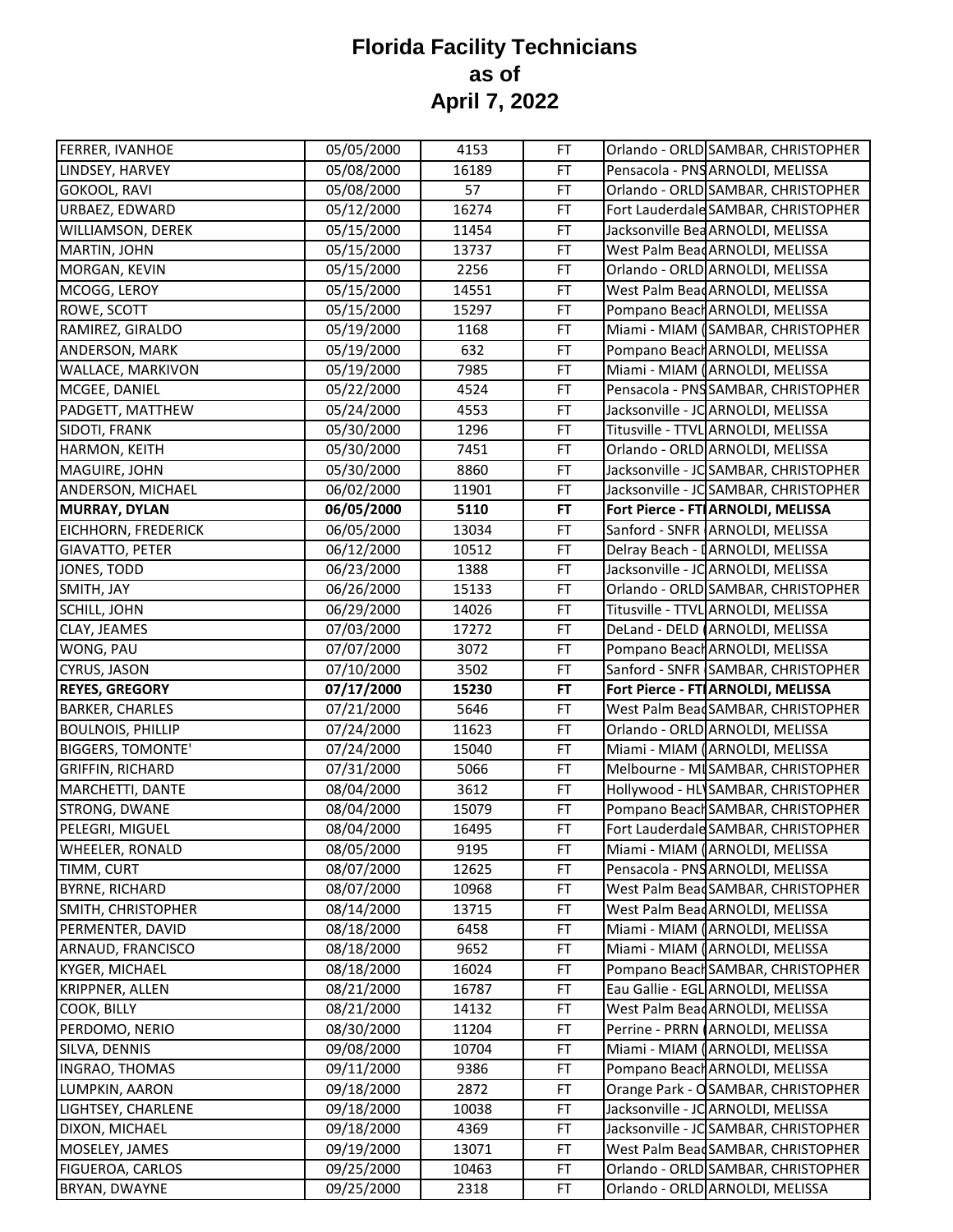| HAGAN, JARROD             | 09/25/2000 | 4668  | FT        | West Palm Bead ARNOLDI, MELISSA       |
|---------------------------|------------|-------|-----------|---------------------------------------|
| DELLAMORTE, MICHAEL       | 10/02/2000 | 6549  | FT        | West Palm Bead ARNOLDI, MELISSA       |
| <b>TAYLOR, ROSS</b>       | 10/02/2000 | 5764  | FT        | Vero Beach - VI SAMBAR, CHRISTOPHER   |
| MARTIN, KEVIN             | 10/06/2000 | 12674 | FT        | Fort Lauderdale SAMBAR, CHRISTOPHER   |
| HARVEY, JONATHAN          | 10/09/2000 | 16885 | FT        | Pensacola - PNS ARNOLDI, MELISSA      |
| CHISHOLM, MARK            | 10/09/2000 | 9656  | FT        | Orlando - ORLD SAMBAR, CHRISTOPHER    |
| VARNEDOE, PATRICE         | 10/09/2000 | 16203 | FT        | Jacksonville - JC ARNOLDI, MELISSA    |
| WINDELL, MICHAEL          | 11/13/2000 | 16838 | FT        | Jacksonville - JC ARNOLDI, MELISSA    |
| EHRLICH, MICHAEL          | 12/04/2000 | 3475  | FT        | Fort Lauderdale ARNOLDI, MELISSA      |
| ABREU, EDWIN              | 12/08/2000 | 15975 | FT        | Miami - MIAM (ARNOLDI, MELISSA        |
| HILLMAN, KYLE             | 12/11/2000 | 7782  | FT        | Orange Park - O ARNOLDI, MELISSA      |
| ACKERMAN, ROBERT          | 12/11/2000 | 8385  | FT        | Jacksonville Bea ARNOLDI, MELISSA     |
| FIGUEROA, DAVID           | 01/02/2001 | 13222 | FT        | Orlando - ORLD SAMBAR, CHRISTOPHER    |
| <b>BLAKE, RODNEY</b>      | 01/02/2001 | 7984  | FT        | Pensacola - PNS ARNOLDI, MELISSA      |
| <b>TATE, CHRISTOPHER</b>  | 01/05/2001 | 14616 | FT        | Panama City - PARNOLDI, MELISSA       |
| HERNANDEZ, EDDY           | 01/05/2001 | 5582  | FT        | Pompano Beach ARNOLDI, MELISSA        |
| GAMBOA, JASON             | 01/05/2001 | 7929  | FT        | Fort Lauderdale ARNOLDI, MELISSA      |
| MARTINEZ, JORGE           | 01/05/2001 | 13125 | FT        | Miami - MIAM (SAMBAR, CHRISTOPHER     |
| CONE, TIMOTHY             | 01/05/2001 | 12440 | FT        | Miami - MIAM (SAMBAR, CHRISTOPHER     |
| <b>BOWEN, CHRISTOPHER</b> | 01/08/2001 | 7268  | FT        | St Augustine - SARNOLDI, MELISSA      |
| JONES, DAVID              | 01/08/2001 | 9200  | FT        | Newberry - NW ARNOLDI, MELISSA        |
| MCFARLANE, KARIM          | 01/08/2001 | 16335 | FT        | Fort Lauderdale ARNOLDI, MELISSA      |
| MARTIN, JEREMIE           | 01/12/2001 | 1048  | FT        | Fort Lauderdale ARNOLDI, MELISSA      |
| JARA, JOHN                | 01/17/2001 | 5162  | FT        | West Palm BeadARNOLDI, MELISSA        |
| ORTIZ, JORGE              | 01/19/2001 | 10592 | FT        | Pompano Beach SAMBAR, CHRISTOPHER     |
| MANSOORI, PADASH          | 01/19/2001 | 12126 | FT        | Pompano Beach SAMBAR, CHRISTOPHER     |
| GOSS, JOSEPH              | 01/22/2001 | 3275  | FT        | Orlando - ORLD SAMBAR, CHRISTOPHER    |
| SCHNEIDER, KEVIN          | 01/26/2001 | 7220  | FT        | Jupiter - JPTR (FARNOLDI, MELISSA     |
| FARNSWORTH, DANIEL        | 01/29/2001 | 2623  | FT        | Jacksonville - JC ARNOLDI, MELISSA    |
| MOORE, JEROME             | 01/29/2001 | 6359  | <b>FT</b> | Jacksonville - JC ARNOLDI, MELISSA    |
| WARREN, JAMIE             | 01/29/2001 | 11626 | FT        | Panama City - PSAMBAR, CHRISTOPHER    |
| HALL, ROBERT              | 01/29/2001 | 9061  | FT        | Brooksville - BK ARNOLDI, MELISSA     |
| CARABALLO, RONALD         | 02/02/2001 | 5548  | FT        | Hollywood - HL SAMBAR, CHRISTOPHER    |
| <b>BAILEY, KEVIN</b>      | 02/05/2001 | 7389  | FT        | Sanford - SNFR ARNOLDI, MELISSA       |
| <b>BALDWIN, LOUIS</b>     | 02/05/2001 | 2641  | FT        | Melbourne - MISAMBAR, CHRISTOPHER     |
| MCLANE, TED               | 02/05/2001 | 10808 | FT        | Panama City - PSAMBAR, CHRISTOPHER    |
| LUMBI, HOLMAN             | 02/09/2001 | 6112  | <b>FT</b> | Orlando - ORLD SAMBAR, CHRISTOPHER    |
| ROSE, MICHAEL             | 02/09/2001 | 14011 | FT        | Melbourne - MISAMBAR, CHRISTOPHER     |
| COUNCIL, LILLIAN          | 02/12/2001 | 13185 | FT        | Pensacola - PNS ARNOLDI, MELISSA      |
| <b>BROWN, PATRICK</b>     | 02/15/2001 | 15814 | FT        | Chiefland - CFLD SAMBAR, CHRISTOPHER  |
| <b>SMITH, RODNEY</b>      | 02/16/2001 | 7221  | FT        | Fort Pierce - FT ARNOLDI, MELISSA     |
| THOMPSON, CHRIS           | 02/19/2001 | 15123 | FT        | Jacksonville - JC ARNOLDI, MELISSA    |
| <b>LINTON, CLIFF</b>      | 02/23/2001 | 14075 | FT        | Jensen Beach - ARNOLDI, MELISSA       |
| DIMEO, RICHARD            | 02/23/2001 | 6010  | FT        | Fort Lauderdale ARNOLDI, MELISSA      |
| <b>BAGGETT, JOHN</b>      | 02/26/2001 | 5974  | FT        | Jacksonville - JC SAMBAR, CHRISTOPHER |
| <b>EVANISKO, JOHN</b>     | 02/26/2001 | 6226  | FT        | Fort Pierce - FT ARNOLDI, MELISSA     |
| ROBINSON, CARL            | 02/28/2001 | 16439 | FT        | Jacksonville - JC ARNOLDI, MELISSA    |
| <b>EGERS, D</b>           | 03/05/2001 | 15554 | FT        | Jensen Beach - SAMBAR, CHRISTOPHER    |
| PROVISERO, JACK           | 03/12/2001 | 10749 | FT        | Jacksonville - JC SAMBAR, CHRISTOPHER |
| LEE, MICHAEL              | 03/13/2001 | 15439 | FT        | Jensen Beach - SAMBAR, CHRISTOPHER    |
| DUNCAN, NORRIS            | 03/13/2001 | 16771 | FT        | Gainesville - GS ARNOLDI, MELISSA     |
| <b>DORVILLE, TIRSO</b>    | 03/16/2001 | 3632  | FT        | Jensen Beach - SAMBAR, CHRISTOPHER    |
| FREED, ANDRE              | 03/19/2001 | 13595 | FT        | DeLand - DELD (ARNOLDI, MELISSA       |
|                           |            |       |           |                                       |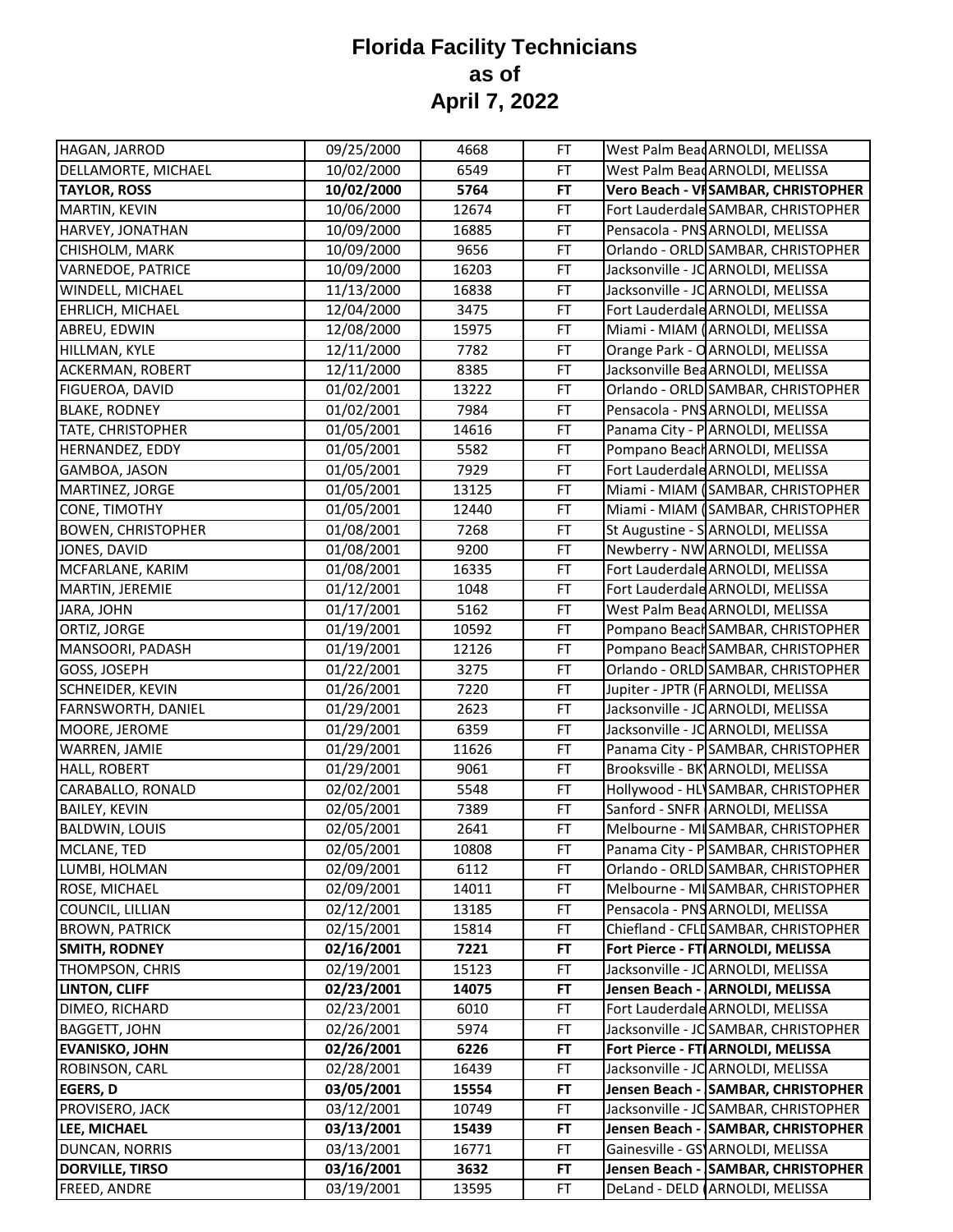| <b>WEGNER, RODNEY</b>      | 03/19/2001 | 3554  | <b>FT</b>      | Jacksonville - JC SAMBAR, CHRISTOPHER |
|----------------------------|------------|-------|----------------|---------------------------------------|
| KING, BRIAN                | 03/26/2001 | 9039  | FT             | West Palm Bead SAMBAR, CHRISTOPHER    |
| <b>CUBAS, RUBEN</b>        | 03/30/2001 | 8622  | FT             | Miami - MIAM (SAMBAR, CHRISTOPHER     |
| WARNER, WILLIAM            | 04/02/2001 | 13333 | FT             | Panama City - PSAMBAR, CHRISTOPHER    |
| WISE, KEVIN                | 04/06/2001 | 7871  | FT             | Jacksonville - JC SAMBAR, CHRISTOPHER |
| JONES, RICKY               | 04/06/2001 | 11420 | FT             | Pompano Beach SAMBAR, CHRISTOPHER     |
| PETERMAN, TODD             | 04/06/2001 | 5860  | FT             | Fort Lauderdale ARNOLDI, MELISSA      |
| <b>HUTCHENS, HENRY</b>     | 04/09/2001 | 3655  | FT             | Palatka - PLTK (ARNOLDI, MELISSA      |
| O'NEAL, GREGORY            | 04/20/2001 | 5003  | FT             | Cocoa - COCO (IARNOLDI, MELISSA       |
| PULIDO, JOSE               | 04/20/2001 | 222   | FT             | Boynton Beach SAMBAR, CHRISTOPHER     |
| GRINDLE, EDWARD            | 04/30/2001 | 10320 | FT             | Orange Park - OSAMBAR, CHRISTOPHER    |
| RACZKOWSKI, WILLIAM        | 05/08/2001 | 652   | FT Temp        | Fort Lauderdale SAMBAR, CHRISTOPHER   |
| SMITH, GEORGE              | 06/15/2001 | 15856 | FT             | Jacksonville - JC SAMBAR, CHRISTOPHER |
| <b>BERTRAM, STEVEN</b>     | 06/25/2001 | 713   | FT             | Miami - MIAM (ARNOLDI, MELISSA        |
| PURDY, JEFFRY              | 07/15/2001 | 12227 | FT             | Gainesville - GS SAMBAR, CHRISTOPHER  |
| CARSON, BENJAMIN           | 03/28/2002 | 7444  | FT             | West Palm Bead SAMBAR, CHRISTOPHER    |
| WILSON, DAMIAN             | 10/04/2002 | 272   | FT             | Fort Lauderdale ARNOLDI, MELISSA      |
| RAMSAY, MARK               | 10/24/2002 | 4190  | FT.            | Pompano Beach SAMBAR, CHRISTOPHER     |
| <b>BAILEY, DONALD</b>      | 05/09/2003 | 10596 | FT Temp        | Pensacola - PNS SAMBAR, CHRISTOPHER   |
| <b>FALCONER, EARL</b>      | 05/28/2003 | 7861  | FT             | Hollywood - HL ARNOLDI, MELISSA       |
| JOHNSON, STEVEN            | 07/07/2003 | 11597 | <b>FT Temp</b> | Fort Pierce - FT SAMBAR, CHRISTOPHER  |
| AUSTIN, ANDREW             | 07/14/2003 | 5865  | FT             | Pompano Beach ARNOLDI, MELISSA        |
| SAMUEL, HESTON             | 10/08/2003 | 11931 | FT             | West Palm Bead ARNOLDI, MELISSA       |
| RILES, CHRIS               | 12/14/2003 | 8823  | FT             | Pompano Beach SAMBAR, CHRISTOPHER     |
| RODRIGUEZ, EDWIN           | 01/10/2004 | 10205 | FT             | Pompano Beach SAMBAR, CHRISTOPHER     |
| MANSFIELD, HARRY           | 01/25/2004 | 7129  | FT             | Fort Lauderdale SAMBAR, CHRISTOPHER   |
| <b>BINGHAM, EDWARD</b>     | 04/06/2004 | 2259  | FT             | Key Largo - KYLI ARNOLDI, MELISSA     |
| <b>HODGES, ROBERT</b>      | 08/30/2004 | 2099  | <b>FT</b>      | Fort Pierce - FT ARNOLDI, MELISSA     |
| SCHININA, ANGELO           | 03/21/2005 | 15778 | FT             | West Palm Bead ARNOLDI, MELISSA       |
| MENDEZ, PHILLIP            | 04/11/2005 | 3027  | FT             | Pompano Beach ARNOLDI, MELISSA        |
| DE LOS REYES, ALEJANDRO    | 05/02/2005 | 5667  | FT             | Miami - MIAM (SAMBAR, CHRISTOPHER     |
| SMITH, JASON               | 05/06/2005 | 3202  | FT             | Key West - KYW ARNOLDI, MELISSA       |
| <b>SCARBOROUGH, EDWARD</b> | 05/09/2005 | 15698 | <b>FT</b>      | Vero Beach - VI ARNOLDI, MELISSA      |
| <b>DENNIS, RICHARD</b>     | 05/16/2005 | 1676  | FT             | West Palm Bead ARNOLDI, MELISSA       |
| <b>HARRISON, RANDALL</b>   | 05/23/2005 | 13488 | FT             | Cocoa - COCO (ISAMBAR, CHRISTOPHER    |
| MARSHALL, LAWRENCE         | 05/31/2005 | 10069 | FT             | Pompano Beach SAMBAR, CHRISTOPHER     |
| CASTRO, ALVIN              | 06/06/2005 | 13028 | FT             | Pompano Beach SAMBAR, CHRISTOPHER     |
| SINGH, DREPAUL             | 06/06/2005 | 14574 | FT             | Pompano Beach SAMBAR, CHRISTOPHER     |
| <b>BECK, JAMES</b>         | 06/06/2005 | 5091  | FT             | Pompano Beach ARNOLDI, MELISSA        |
| <b>SCHWARTZ, ROBERT</b>    | 06/13/2005 | 16644 | FT             | Vero Beach - VI ARNOLDI, MELISSA      |
| KOTELES, KYLE              | 06/27/2005 | 16345 | <b>FT</b>      | West Palm Bead SAMBAR, CHRISTOPHER    |
| DIAZ, RICARDO              | 07/05/2005 | 1130  | FT             | Miami - MIAM (SAMBAR, CHRISTOPHER     |
| DAYEM, LUAY                | 07/11/2005 | 16160 | <b>FT</b>      | Vero Beach - VI ARNOLDI, MELISSA      |
| <b>SIMS, ANTHONY</b>       | 07/17/2005 | 12959 | FT             | Fort Lauderdale SAMBAR, CHRISTOPHER   |
| THOMAS, SEAN               | 07/18/2005 | 11258 | FT             | Pompano Beach SAMBAR, CHRISTOPHER     |
| DAVIS, MARK                | 07/22/2005 | 7758  | FT             | Miami - MIAM (SAMBAR, CHRISTOPHER     |
| MARTIN, ROBERT             | 08/01/2005 | 6609  | FT             | Hollywood - HL SAMBAR, CHRISTOPHER    |
| <b>BRADER, JOSEPH</b>      | 08/15/2005 | 15190 | FT             | Delray Beach - IARNOLDI, MELISSA      |
| ADKINS, TRAVIS             | 08/29/2005 | 17019 | FT.            | Daytona Beach SAMBAR, CHRISTOPHER     |
| WEISS, DEVIN               | 09/06/2005 | 16014 | <b>FT</b>      | Jacksonville - JC SAMBAR, CHRISTOPHER |
| EDWARDS, JERRY             | 09/12/2005 | 15492 | FT             | West Palm Bead ARNOLDI, MELISSA       |
| <b>MILLER, ROBERT</b>      | 09/12/2005 | 6367  | <b>FT</b>      | Vero Beach - VI ARNOLDI, MELISSA      |
| MENDEZ, CHEDDY             | 09/16/2005 | 10763 | FT             | Miami - MIAM (ARNOLDI, MELISSA        |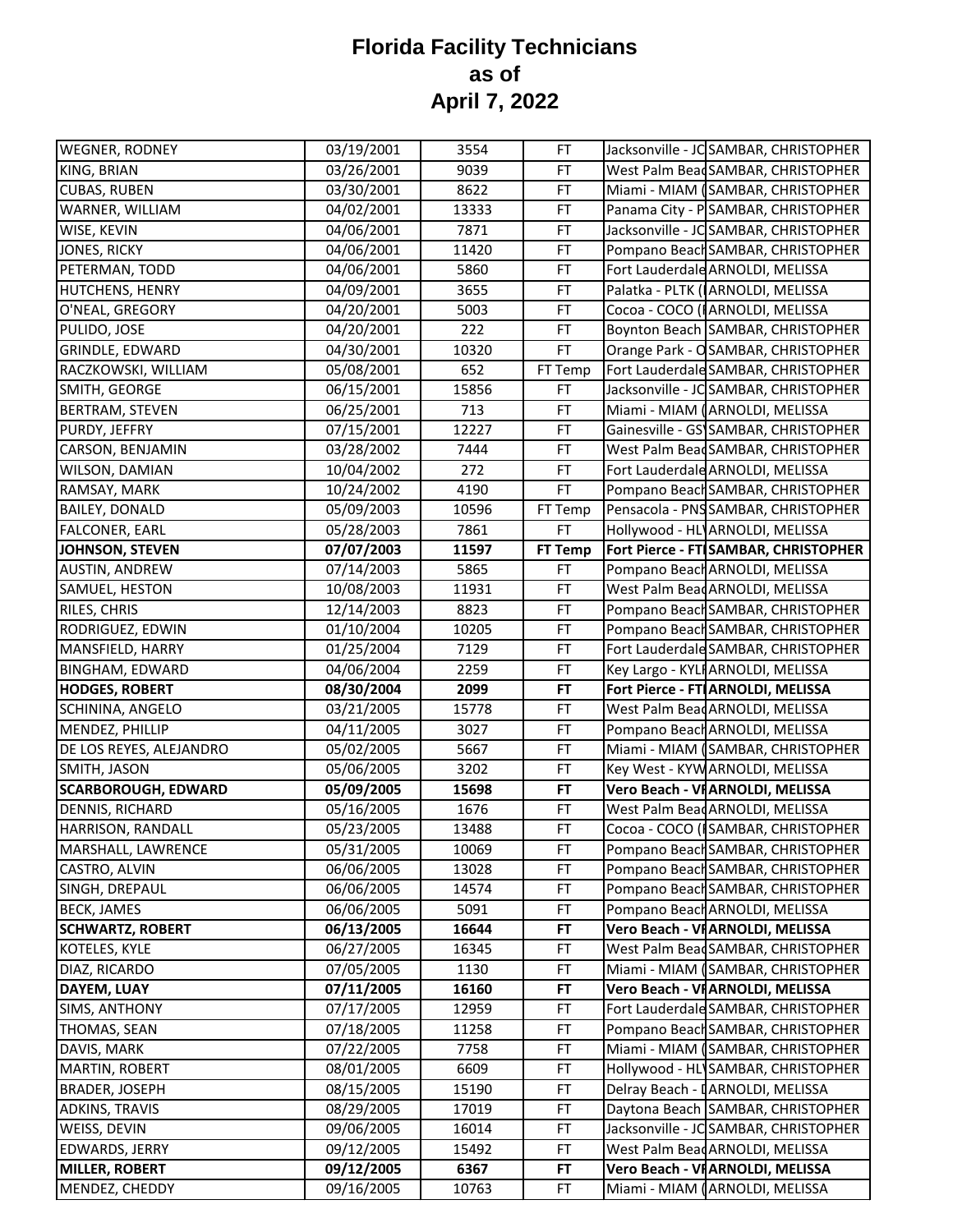| MITCHELL, DENNIS          | 09/19/2005 | 16159 | FT             | Fort Lauderdale ARNOLDI, MELISSA      |
|---------------------------|------------|-------|----------------|---------------------------------------|
| SEGURA, HECTOR            | 09/23/2005 | 13774 | FT             | Miami - MIAM (ARNOLDI, MELISSA        |
| SEGURA, NELSON            | 09/23/2005 | 2219  | FT             | Miami - MIAM (ARNOLDI, MELISSA        |
| ZEAS, HARRY               | 09/26/2005 | 9638  | FT             | Fort Lauderdale ARNOLDI, MELISSA      |
| IRIZARRY, REINALDO        | 10/07/2005 | 7060  | FT             | Fort Lauderdale ARNOLDI, MELISSA      |
| <b>EDICK, SCOTT</b>       | 10/10/2005 | 10806 | FT             | West Palm Bead ARNOLDI, MELISSA       |
| WINSTON, JAMES            | 10/23/2005 | 6139  | FT             | Orlando - ORLD SAMBAR, CHRISTOPHER    |
| VAZQUEZ, CARLOS           | 11/05/2005 | 17221 | FT             | West Palm BeadSAMBAR, CHRISTOPHER     |
| DORT, MACKINSON           | 11/07/2005 | 12719 | FT             | West Palm BeadARNOLDI, MELISSA        |
| PETERS, PATRICK           | 11/07/2005 | 8891  | FT             | Gainesville - GS SAMBAR, CHRISTOPHER  |
| HUTTO, KENNETH            | 03/27/2006 | 1615  | FT             | Panama City - PSAMBAR, CHRISTOPHER    |
| SUAREZ, ANGEL             | 05/19/2006 | 12920 | FT             | Fort Lauderdale SAMBAR, CHRISTOPHER   |
| RAMOS, MIKE               | 06/02/2006 | 14776 | <b>FT</b>      | West Palm BeadSAMBAR, CHRISTOPHER     |
| <b>BALES, LOREN</b>       | 07/10/2006 | 7114  | <b>FT</b>      | Pompano Beach SAMBAR, CHRISTOPHER     |
| COWAN, FRANK              | 07/28/2006 | 11322 | <b>FT</b>      | Delray Beach - [ARNOLDI, MELISSA      |
| <b>LOUDERMILK, JASON</b>  | 03/23/2007 | 15175 | <b>FT</b>      | Jensen Beach - SAMBAR, CHRISTOPHER    |
| CATES, ALBERT             | 09/13/2007 | 4352  | FT             | Orlando - ORLD SAMBAR, CHRISTOPHER    |
| PFANNENSTIEL, MARK        | 06/17/2008 | 1389  | FT             | West Palm Bead SAMBAR, CHRISTOPHER    |
| LOPEZ, MARLON             | 02/15/2010 | 9664  | <b>FT</b>      | Fort Lauderdale SAMBAR, CHRISTOPHER   |
| <b>BROWN, WYLIE</b>       | 05/07/2010 | 8231  | <b>FT Temp</b> | Fort Pierce - FTF SAMBAR, CHRISTOPHER |
| ELKINS, CARL              | 10/19/2012 | 7198  | FT Temp        | Melbourne - MI SAMBAR, CHRISTOPHER    |
| MOORE, ALLAN              | 02/27/2015 | 2880  | FT Temp        | Daytona Beach SAMBAR, CHRISTOPHER     |
| <b>CALIA, KEVIN</b>       | 01/09/2016 | 2046  | <b>FT Temp</b> | Fort Pierce - FTI SAMBAR, CHRISTOPHER |
| THOMAS, JONATHAN          | 09/05/2016 | 12740 | FT Temp        | Melbourne - MI SAMBAR, CHRISTOPHER    |
| ROBIN, ROSEVELT           | 10/15/2016 | 4122  | FT Temp        | Boynton Beach SAMBAR, CHRISTOPHER     |
| MORENO, GEORGE            | 02/05/2017 | 4184  | FT Temp        | West Palm Bead SAMBAR, CHRISTOPHER    |
| PETERSON, MICHAEL         | 02/12/2017 | 3747  | FT Temp        | Fort Pierce - FT SAMBAR, CHRISTOPHER  |
| SANCHEZ, LUIS             | 12/24/2017 | 10322 | FT Temp        | Fort Lauderdale SAMBAR, CHRISTOPHER   |
| JANES, MICHAEL            | 07/13/2018 | 11773 | <b>FT</b>      | Cocoa Beach - CSAMBAR, CHRISTOPHER    |
| RUSSELL, JASON            | 07/21/2019 | 10030 | FT Temp        | West Palm Bead SAMBAR, CHRISTOPHER    |
| RIANO, ANTONIO            | 12/04/2020 | 6100  | FT Temp        | West Palm Bead SAMBAR, CHRISTOPHER    |
| REYNART, CHRISTOPHER      | 12/04/2020 | 13993 | FT Temp        | Fort Lauderdale SAMBAR, CHRISTOPHER   |
| VARGHESE, JOSEPH          | 12/04/2020 | 9126  | FT Temp        | Fort Lauderdale SAMBAR, CHRISTOPHER   |
| <b>GRIFFIN, TREVIS</b>    | 12/04/2020 | 10001 | FT Temp        | Jacksonville - JC SAMBAR, CHRISTOPHER |
| PARADA, JULIO             | 12/15/2020 | 3355  | FT Temp        | Hollywood - HL SAMBAR, CHRISTOPHER    |
| CLARK, JOHN               | 12/29/2020 | 11433 | FT Temp        | West Palm Bead SAMBAR, CHRISTOPHER    |
| ESPINAL, ADAM             | 01/22/2021 | 14984 | FT Temp        | Daytona Beach SAMBAR, CHRISTOPHER     |
| ABUFAGER, DARIO           | 01/22/2021 | 2375  | FT Temp        | Miami - MIAM (SAMBAR, CHRISTOPHER     |
| DAYE, DEON                | 01/22/2021 | 8900  | FT Temp        | Fort Lauderdale SAMBAR, CHRISTOPHER   |
| TEY, GUILLERMO            | 01/22/2021 | 4620  | FT Temp        | Hollywood - HL SAMBAR, CHRISTOPHER    |
| CUESTA, JOSE              | 01/22/2021 | 11589 | FT Temp        | Hollywood - HLISAMBAR, CHRISTOPHER    |
| MONTGOMERY, JOSHUA        | 01/22/2021 | 11606 | FT Temp        | Daytona Beach SAMBAR, CHRISTOPHER     |
| ANDERSON, KARL            | 01/22/2021 | 9539  | FT Temp        | Jacksonville - JC SAMBAR, CHRISTOPHER |
| <b>BROWN, KAMAL</b>       | 01/22/2021 | 6188  | FT Temp        | Fort Lauderdale SAMBAR, CHRISTOPHER   |
| MCCARTHY, MARK            | 01/22/2021 | 9683  | FT Temp        | Hollywood - HL SAMBAR, CHRISTOPHER    |
| FRANCIS, ORVILLE          | 01/22/2021 | 9866  | FT Temp        | Cocoa Beach - CSAMBAR, CHRISTOPHER    |
| <b>SCOTT, PATRICK</b>     | 01/22/2021 | 1014  | FT Temp        | Miami - MIAM (SAMBAR, CHRISTOPHER     |
| POLK, TIMOTHY             | 01/22/2021 | 13994 | FT Temp        | Cocoa Beach - CSAMBAR, CHRISTOPHER    |
| STANCIU, TRAIAN           | 01/22/2021 | 13500 | FT Temp        | Fort Lauderdale SAMBAR, CHRISTOPHER   |
| BOCANEGRA, MARIO          | 01/29/2021 | 17006 | FT Temp        | Hollywood - HL SAMBAR, CHRISTOPHER    |
| <b>WILSON, ANDREW</b>     | 02/05/2021 | 8523  | FT Temp        | Fort Lauderdale SAMBAR, CHRISTOPHER   |
| <b>FIBER, CHRISTOPHER</b> | 02/05/2021 | 7015  | FT Temp        | Jacksonville - JC SAMBAR, CHRISTOPHER |
| MOLINA, CHRISTIAN         | 02/05/2021 | 2102  | FT Temp        | Daytona Beach SAMBAR, CHRISTOPHER     |
|                           |            |       |                |                                       |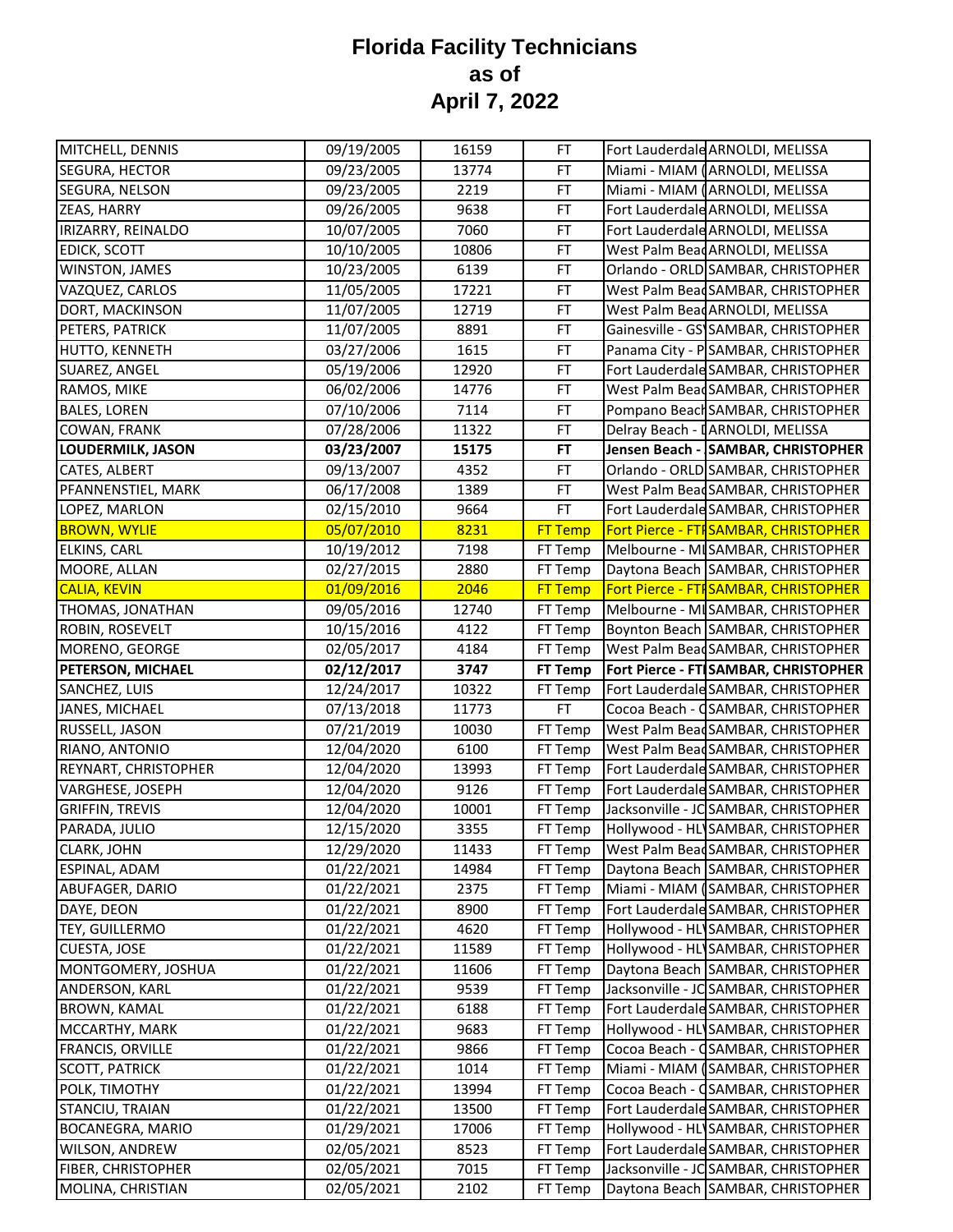| MCLENDON, MATTHEW                                                                                                                                                                                                                                                                                                                                                     | 02/05/2021               | 6892  | FT Temp            | Melbourne - MISAMBAR, CHRISTOPHER                                          |
|-----------------------------------------------------------------------------------------------------------------------------------------------------------------------------------------------------------------------------------------------------------------------------------------------------------------------------------------------------------------------|--------------------------|-------|--------------------|----------------------------------------------------------------------------|
| <b>BOKTOR, MINA</b>                                                                                                                                                                                                                                                                                                                                                   | 02/22/2021               | 572   | FT Temp            | Orange Park - OSAMBAR, CHRISTOPHER                                         |
| <b>CREWS, AUSTIN</b>                                                                                                                                                                                                                                                                                                                                                  | 03/05/2021               | 13866 | FT Temp            | Daytona Beach SAMBAR, CHRISTOPHER                                          |
| TUMILLO, DANIEL                                                                                                                                                                                                                                                                                                                                                       | 03/05/2021               | 16245 | FT Temp            | West Palm Bead SAMBAR, CHRISTOPHER                                         |
| HOLTSCHULTE, SCOTT                                                                                                                                                                                                                                                                                                                                                    | 03/05/2021               | 14213 | FT Temp            | Cocoa Beach - CSAMBAR, CHRISTOPHER                                         |
| KHARFAN, YALAL                                                                                                                                                                                                                                                                                                                                                        | 03/05/2021               | 3488  | FT Temp            | Cocoa Beach - CSAMBAR, CHRISTOPHER                                         |
| <b>BELISLE, ANN</b>                                                                                                                                                                                                                                                                                                                                                   | 03/19/2021               | 7580  | FT Temp            | Daytona Beach SAMBAR, CHRISTOPHER                                          |
| CHINNERY, ALIJAH                                                                                                                                                                                                                                                                                                                                                      | 03/19/2021               | 2115  | FT Temp            | Boynton Beach SAMBAR, CHRISTOPHER                                          |
| MARTINEZ, CHRISTOPHER                                                                                                                                                                                                                                                                                                                                                 | 03/19/2021               | 12420 | FT Temp            | Boynton Beach SAMBAR, CHRISTOPHER                                          |
| CAPOTE, DAVID ALEJANDRO                                                                                                                                                                                                                                                                                                                                               | 03/19/2021               | 17131 | FT Temp            | West Palm Bead SAMBAR, CHRISTOPHER                                         |
| GONZALEZ, DAVID                                                                                                                                                                                                                                                                                                                                                       | 03/19/2021               | 12810 | FT Temp            | Cocoa Beach - CSAMBAR, CHRISTOPHER                                         |
| LAMIELL, DARRYL                                                                                                                                                                                                                                                                                                                                                       | 03/19/2021               | 4526  | FT Temp            | Cocoa Beach - CSAMBAR, CHRISTOPHER                                         |
| CEBALLOS, JEFFREY                                                                                                                                                                                                                                                                                                                                                     | 03/19/2021               | 3732  | FT Temp            | Miami - MIAM (SAMBAR, CHRISTOPHER                                          |
| MARTINEZ, JOSE                                                                                                                                                                                                                                                                                                                                                        | 03/19/2021               | 90    | FT Temp            | Miami - MIAM (SAMBAR, CHRISTOPHER                                          |
| <b>REY, NICHOLAS</b>                                                                                                                                                                                                                                                                                                                                                  | 03/19/2021               | 14432 | FT Temp            | Miami - MIAM (SAMBAR, CHRISTOPHER                                          |
| HARP-DAVIS, ROBERT                                                                                                                                                                                                                                                                                                                                                    | 03/19/2021               | 311   | FT Temp            | Boynton Beach SAMBAR, CHRISTOPHER                                          |
| MODESITT, SAMUEL                                                                                                                                                                                                                                                                                                                                                      | 03/19/2021               | 12704 | FT Temp            | Melbourne - MI SAMBAR, CHRISTOPHER                                         |
| <b>DUNCAN, CAI</b>                                                                                                                                                                                                                                                                                                                                                    | 04/02/2021               | 7240  | <b>FT Temp</b>     | Jensen Beach - SAMBAR, CHRISTOPHER                                         |
| DRISCOLL, DAVID                                                                                                                                                                                                                                                                                                                                                       | 04/02/2021               | 619   | FT Temp            | Fort Pierce - FTI SAMBAR, CHRISTOPHER                                      |
| DIAZ, HUMBERTO                                                                                                                                                                                                                                                                                                                                                        | 04/02/2021               | 16139 | FT Temp            | Miami - MIAM (SAMBAR, CHRISTOPHER                                          |
| GALEANO, JOSEPH                                                                                                                                                                                                                                                                                                                                                       | 04/02/2021               | 8070  | FT Temp            | Fort Lauderdale SAMBAR, CHRISTOPHER                                        |
| LOOL, JHONATAN                                                                                                                                                                                                                                                                                                                                                        | 04/02/2021               | 6170  | FT Temp            | Cocoa Beach - CSAMBAR, CHRISTOPHER                                         |
| PINK, ADRIAN                                                                                                                                                                                                                                                                                                                                                          | 04/16/2021               | 13282 | FT Temp            | Fort Lauderdale SAMBAR, CHRISTOPHER                                        |
| HOLLOWAY, DAVID                                                                                                                                                                                                                                                                                                                                                       | 04/16/2021               | 9465  | FT Temp            | Melbourne - MI SAMBAR, CHRISTOPHER                                         |
| <b>TORRES, GABRIEL</b>                                                                                                                                                                                                                                                                                                                                                | 04/16/2021               | 10740 | FT Temp            | Melbourne - MI SAMBAR, CHRISTOPHER                                         |
| <b>SMITH, JUSTIN</b>                                                                                                                                                                                                                                                                                                                                                  | 04/16/2021               | 13678 | FT Temp            | Jensen Beach - SAMBAR, CHRISTOPHER                                         |
| <b>TYDINGS, KRISTOPHER</b>                                                                                                                                                                                                                                                                                                                                            | 04/16/2021               | 5466  | <b>FT Temp</b>     | Jensen Beach - SAMBAR, CHRISTOPHER                                         |
| MOORE, THOMAS                                                                                                                                                                                                                                                                                                                                                         | 04/16/2021               | 5493  | FT Temp            | Melbourne - MISAMBAR, CHRISTOPHER                                          |
| FULLWOOD, BOBBIE                                                                                                                                                                                                                                                                                                                                                      | 04/30/2021               | 3786  | FT Temp            | Fort Lauderdale SAMBAR, CHRISTOPHER                                        |
| ARIZA, EDGAR                                                                                                                                                                                                                                                                                                                                                          | 04/30/2021               | 7197  | FT Temp            | Boynton Beach SAMBAR, CHRISTOPHER                                          |
| LAIBL, EDWARD                                                                                                                                                                                                                                                                                                                                                         |                          |       |                    |                                                                            |
|                                                                                                                                                                                                                                                                                                                                                                       | 04/30/2021               | 6625  | FT Temp            | Melbourne - MI SAMBAR, CHRISTOPHER                                         |
|                                                                                                                                                                                                                                                                                                                                                                       | 04/30/2021               | 14351 |                    | West Palm Bead SAMBAR, CHRISTOPHER                                         |
| NEWTON, GARETH<br>STRICKLAND, SCOTT                                                                                                                                                                                                                                                                                                                                   |                          | 9795  | FT Temp<br>FT Temp | Fort Lauderdale SAMBAR, CHRISTOPHER                                        |
|                                                                                                                                                                                                                                                                                                                                                                       | 04/30/2021               | 16532 |                    | West Palm Bead SAMBAR, CHRISTOPHER                                         |
|                                                                                                                                                                                                                                                                                                                                                                       | 04/30/2021<br>05/14/2021 | 3242  | FT Temp<br>FT Temp |                                                                            |
|                                                                                                                                                                                                                                                                                                                                                                       |                          | 1841  |                    | Fort Lauderdale SAMBAR, CHRISTOPHER                                        |
|                                                                                                                                                                                                                                                                                                                                                                       | 05/14/2021<br>05/14/2021 | 12174 | FT Temp<br>FT Temp | Cocoa Beach - CSAMBAR, CHRISTOPHER<br>Cocoa Beach - CSAMBAR, CHRISTOPHER   |
|                                                                                                                                                                                                                                                                                                                                                                       | 05/14/2021               | 3584  | FT Temp            | Cocoa Beach - CSAMBAR, CHRISTOPHER                                         |
|                                                                                                                                                                                                                                                                                                                                                                       |                          | 5102  | FT Temp            | Daytona Beach SAMBAR, CHRISTOPHER                                          |
|                                                                                                                                                                                                                                                                                                                                                                       | 06/04/2021<br>06/04/2021 | 14041 | FT Temp            | Daytona Beach SAMBAR, CHRISTOPHER                                          |
|                                                                                                                                                                                                                                                                                                                                                                       |                          | 2683  |                    | West Palm Bead SAMBAR, CHRISTOPHER                                         |
|                                                                                                                                                                                                                                                                                                                                                                       | 06/18/2021<br>06/18/2021 | 14604 | FT Temp<br>FT Temp | Melbourne - MI SAMBAR, CHRISTOPHER                                         |
|                                                                                                                                                                                                                                                                                                                                                                       | 07/09/2021               | 4198  | FT Temp            | Boynton Beach SAMBAR, CHRISTOPHER                                          |
| DEOLEO, CHARLES                                                                                                                                                                                                                                                                                                                                                       | 07/09/2021               | 15192 | FT Temp            |                                                                            |
|                                                                                                                                                                                                                                                                                                                                                                       |                          | 14883 | <b>FT Temp</b>     | West Palm BeadSAMBAR, CHRISTOPHER                                          |
|                                                                                                                                                                                                                                                                                                                                                                       | 07/09/2021<br>07/23/2021 | 578   | FT Temp            | Fort Pierce - FT SAMBAR, CHRISTOPHER<br>West Palm Bead SAMBAR, CHRISTOPHER |
|                                                                                                                                                                                                                                                                                                                                                                       | 08/06/2021               | 14257 | FT Temp            | West Palm Bead SAMBAR, CHRISTOPHER                                         |
|                                                                                                                                                                                                                                                                                                                                                                       | 08/06/2021               | 2267  | FT Temp            | Boynton Beach SAMBAR, CHRISTOPHER                                          |
|                                                                                                                                                                                                                                                                                                                                                                       | 08/06/2021               | 14589 | FT Temp            |                                                                            |
|                                                                                                                                                                                                                                                                                                                                                                       | 08/06/2021               | 7752  | <b>FT Temp</b>     | Boynton Beach SAMBAR, CHRISTOPHER<br>Fort Pierce - FTI SAMBAR, CHRISTOPHER |
| MCNEIL, THOMAS<br><b>CASTILLO, KEVIN</b><br>AYRAPETYAN, SARKIS<br>PAWELEC, THEODORE<br>FELICE, WESLEY<br><b>BRUNJES, JOSEPH</b><br>MAPLES, MICHAEL<br>AYERS, KENNETH<br>LOPEZ, YOANDRY<br>RAMJITSINGH, ARTHUR<br><b>TATE, SEAN</b><br>SIGALOV, AVI<br>ALVAREZ, MIGUEL<br>MUNN, MICHAEL<br><b>BROOKS, ROBERT</b><br><b>MORGENTHAL, ROBERT</b><br><b>BEATY, WILLIAM</b> | 08/06/2021               | 16331 | FT Temp            | Orange Park - OSAMBAR, CHRISTOPHER                                         |
| ALEXANDRE, KEVIN                                                                                                                                                                                                                                                                                                                                                      | 09/24/2021               | 5352  | FT Temp            | Boynton Beach SAMBAR, CHRISTOPHER                                          |